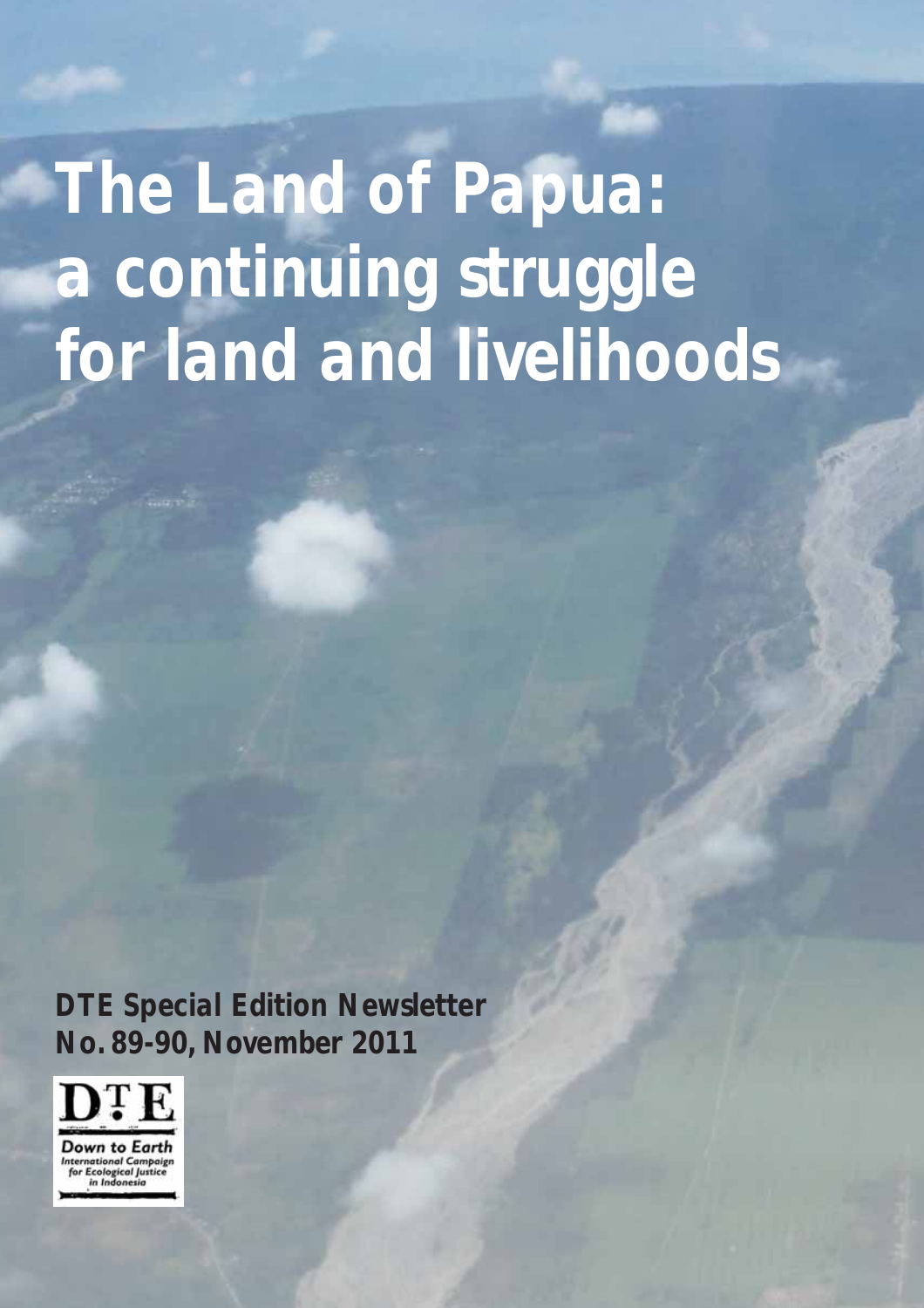## *Strong communities for a sustainable future*

Recent events in Papua - the violence at the Freeport-Rio Tinto mine, the brutal clamp-down against freedom of expression in Abepura - show that Papuans continue to face extreme forms of exploitation and human rights violations. Meanwhile the steady advance of large-scale investment projects continues to marginalise and impoverish Papuans, village by village. Gold, copper, gas, palm oil, and timber are prized more highly, it seems, by the business and political elites than are the communities whose livelihoods depend on this region's rich natural resources.

But Papuans are continuing to demand their right to determine their own futures and the right to own, manage and benefit from their lands and resources.These communities and the civil society movements supporting them are calling for more resources and a greater effort to strengthen their position. So that they can better resist, village by village, the destructive side of the 'development' imposed from outside.

This special edition of the DTE newsletter focuses on some of the past and present campaigns and debates around top-down development in Papua and the impact on communities. The articles include welcome contributions from guest writers from Papua, Indonesia and the UK.They all point to the urgent need for a rethink in the way Papua and its resources are managed so that the voice of Papuans in the villages - not just the business and political elites - are central in decisions for a sustainable future.

## *Inside...*

| Twenty-two years of top-down resource<br>exploitation in Papua | 1  |
|----------------------------------------------------------------|----|
| Ending conflict in West Papua,<br>by Carmel Budiardjo, Tapol   | 6  |
| Indonesia taken to task over MIFEE                             | 8  |
| Pusaka in the Land of Papua,<br>by Franky Samperante, Pusaka   | 11 |
| The global land-grab phenomenon,<br>by Anna Bolin              | 13 |
| Will REDD benefit Papua's Indigenous<br>Peoples?               | 17 |
| from a blog by Pietsau Amafnini, JASOIL                        |    |
| REDD in Indonesia - an update                                  | 20 |
| BP-Tangguh: two years on                                       | 21 |
| Songs of worries, songs of strength                            | 23 |

*DTE: Greenside Farmhouse, Hallbankgate, Cumbria CA82PX, England, email: dte@gn.apc.org tel: +44 16977 46266 web:www.downtoearth-indonesia.org*

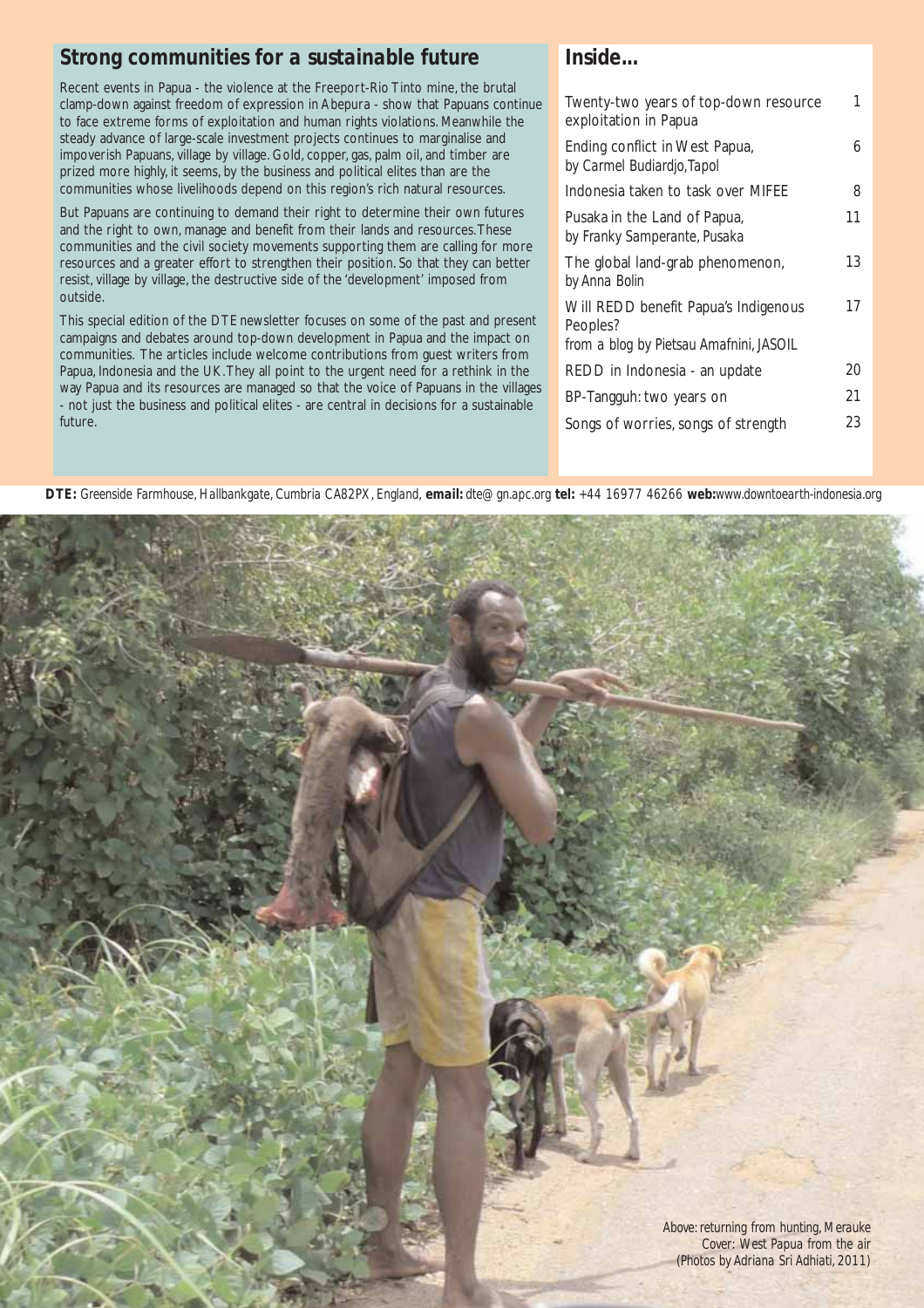## **Twenty-two years of top-down resource exploitation in Papua**

*From Freeport/Rio Tinto to MIFEE, Papua's long history of top-down resource exploitation is one of human rights abuses, military oppression, environmental devastation and enduring poverty for the majority of Papuans. This article looks at this history from the late 1980s, when DTE was set up, until today, to set the context for other contributions to this special edition newsletter on Papua.*

The Merauke Integrated Food and Energy Estate (MIFEE) launched in August last year is currently the most prominent ambitious natural resources development plan for Papua (see also separate article on page.8).The plan involves the conversion of a vast area of land, including forests, into plantations growing food, energy and other crops. Workers are expected to be brought to Merauke to meet the demand for labour. Serious concerns have been voiced by local community organisations and regional, national and international NGOs about the potential damage this megaproject will inflict on the local indigenous population and their customary lands, resources and cultures.There is also concern about the wider political, human rights, sociocultural and environmental implications for Papua as a whole.

MIFEE is following a wellestablished pattern of ambitious megaprojects in Indonesia which are primarily aimed at export markets. They provide incentives to private sector investors, while all but ignoring the development potential and needs of local people.

An overview of government supported projects targeting Papua that DTE has investigated over the past twenty-two years, shows such developments tend to share a particular set of characteristics.These include top-down decision-making, official announcements which package projects as being for the public benefit, the appropriation of land owned by indigenous peoples, and the import of non-Papuan labour.

The fact that MIFEE shares these characteristics indicates that there has been very little change in the mind-set adopted by decision-makers since the Suharto era. As a consequence, the same kind of negative impacts resulting from previous projects are highly likely to be seen again.

While some of the more preposterous investment plans have not gone ahead in Papua, or at least not in the way they have been announced, logging, plantation developments, and mining, oil and gas exploitation have been continuing at a varying pace, with varying degrees of impact. The overall effect has been the steady destruction of Papua's natural resources. The common thread in this exploitation has been a steady *(continued on page 3)*

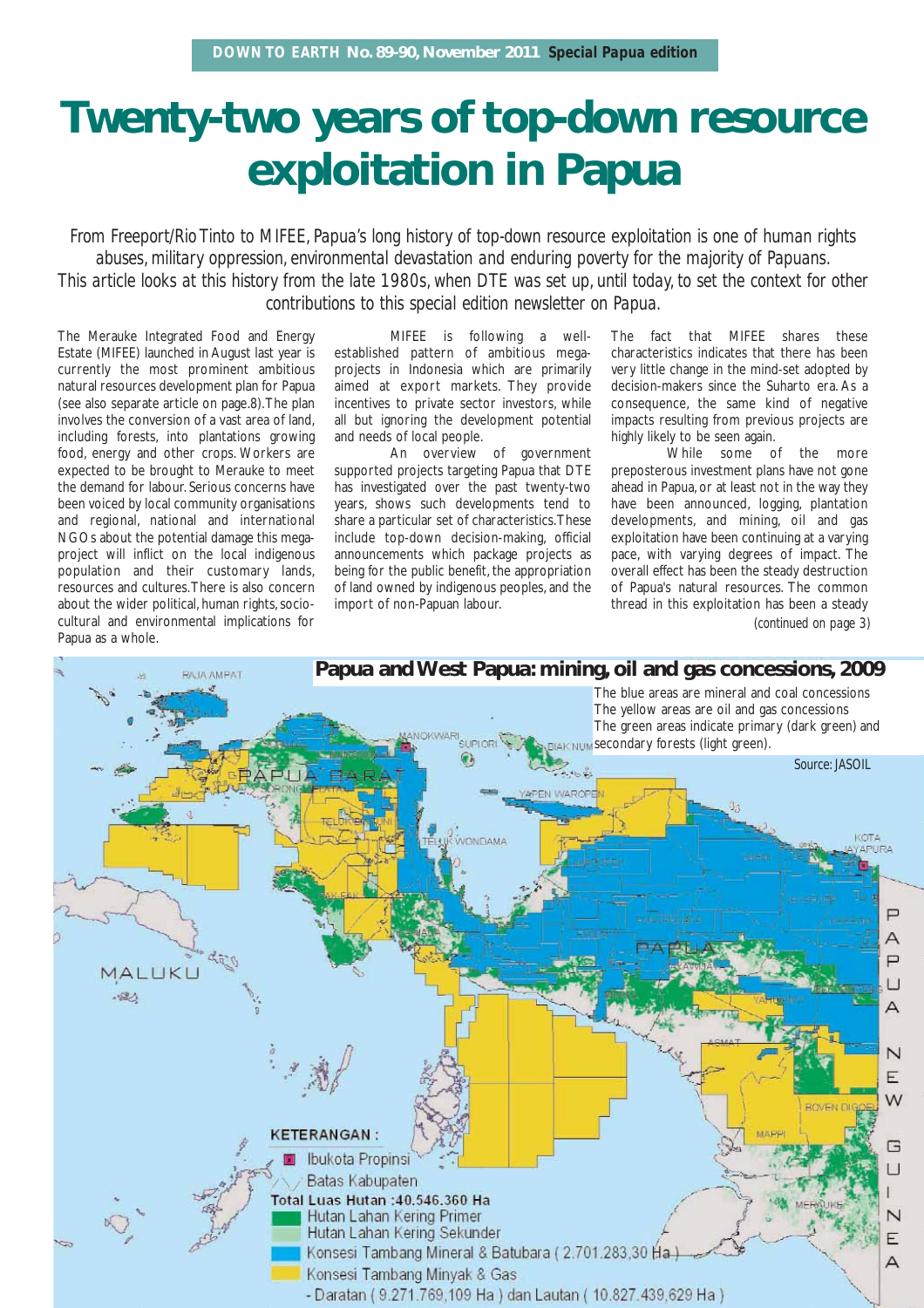## *Top-down resource exploitation in Papua 1989-2010*

*The following is extracted from a longer version of this article, which lists a selection of cases reported in the DTE newsletter over the last 22 years.The numbers in brackets refer to the relevant newsletter edition.The list is not comprehensive, but gives a fair indication of the range of resource damage directed at Papua over the past decades.*

**1989:** Marubeni of Japan is due to start importing woodchips from mangrove area in Bintuni Bay as part of a project with **PT Bintuni Utama Murni** involving a chip mill operation on Amutu Besar Island. No environmental impacts assessment has been done, and the concession overlaps with an area designated as conservation forest (1). Protests against the project are mounted in Japan bythe NGOs JATAN and FoE Japan(6).

**Scott Paper** moves ahead with plans for a plantation and pulp project in Merauke after the government approves the project in October 1988 (1). Protest letters are sent by NGOs (2) and there are protests in Jakarta (3).The company finally withdraws from the project (6).

A Finnish company **Rauma-Repola Oy** is exploring a joint venture with **PT Furuma Utama Timber Co**, to develop a pulp and paper project in Papua (6).

Indonesian business conglomerate **PT Garuda Mas** conducts a feasibility study for a sago processing plant in Sorong district. (1). **PT Sagindo Sari Lestari** has built a sago plant in Bintuni-Manokwari (4)

Sixty six out of 77 timber concession (HPH) holders are reported as having stopped logging operations (1). Australian company, **McLean Ltd** plans to log a 60,000 ha concession in the Mamberamo area in a joint venture with **PT Sansaporinda** called **Mamberamo Forest Products** (5).

**Gucci** and **Christian Dior** are reported to be interested in crocodile skin investments. Around 2,500 skins have been exported to France since 1987 by **PT Skyline Jayapura** (2). Crocodile hunting and skin smuggling is reported in the Mamberamo River area, with violence and corruption associated with the trade (3).

State-owned **PT Aneka Tambang** plans to open a nickel mine on Gag Island with financial backing from **Queensland Nickel Joint Venture** of Australia (3).

Massive expansion is underway at the **Freeport** mine with gold production to triple from 5-15 tonnes in the next 3 years and copper concentrate from 25,000 to 40,000 tonnes per day.The company celebrates its 21st birthday with record profits. A medical officer has reported 143 serious industrial accidents and 4 deaths in the past 3 years (5).

A South Korean-Indonesian logging joint venture involving **You Liem Sari** (subsidiary of **You One Construction**) and **PT Kebun Sari has devastated the** livelihoods of 90 families in Muris, near Jayapura (6).

Six foreign gold mining companies, one British and five Australian, are prospecting for gold in Papua (6).

**1990:** An investigation by Japanese news agency Kyodo finds evidence of illegal logging in Bintuni Bay by Marubeni-backed **Bintuni Utama Murni Wood Industries** (7). In Bintuni Bay, Iraturu landowners demand royalties from the company, while campaigns against Marubeni's involvement in the mangrove forest destruction continue in Japan (10).The company is ordered to suspend operations and is fined by the Forestry Minister for illegal logging(11).

US oil company **Conoco** is to drill what is described as the biggest well in Papua in the Bird's Head region under a production sharing agreement with state oil company, Pertamina (8).

The first shipment of sago flour produced from **Sagindo Sari Lestari**'s Bintuni Bay operation leaves for Japan.The company announces plans to important 200 transmigrant families to address labour shortages (9).

Governor Suebu considers a plan for an Australian consortium to build a toxic waste disposal plant at Nappan, Cenderawasih Bay to process high level waste from Australia, Indonesia and Singapore (9). A space port on Biak is also planned with a US-based company (9).

**Freeport** negotiates an extended contract area 20 times as large as its original area  $(10).$ 

Indonesian NGO SKEPHI reports that 77 concessions holders have been granted 12.9 million hectares and say that 70% of Papua's 41.8 million ha of forests have been allocated for exploitation of some kind (logging, dam construction, transmigration sites, plantations, mining and oil)(10).

**PT Yapen Utama Timber** is poised to destroy Yapen Island's pristine forests and the livelihoods of indigenous islanders (10).

The government gives the green light to 19 new pulp mills, four of them in Papua (11).

Governor Suebu says a satellite survey carried out by US experts shows that Papua has the world's biggest gold deposits (11).

 $\begin{array}{cccccccccccccc} \bullet & \bullet & \bullet & \bullet & \bullet & \bullet & \bullet & \bullet & \bullet \end{array}$ 

**2009: BP**'s climate change commitments for the Tangguh project are scrutinised as gas operations get underway.Around 3 million tonnes of carbon dioxide will be released per year according to the environmental impact analysis documents (80-81).

**Freeport-Rio Tinto** admits it is still making payments to the Indonesian military (80-81). More fatal shootings near the mine prompt local civil society organisations to call for a peaceful dialogue to address conflict in Papua.Amungme landowners file a fresh lawsuit against Freeport claiming USD30 billion in damages in compensation for environmental and human rights violations (82).

At least 3 Australian mining exploration companies are looking for major copper and gold deposits in Papua, including **Hillgrove Resources** in Sorong and Manokwari district, **Arc Exploration Ltd** (formerly Austindo Resources Corporation) in Bintuni Bay, via a company called **PT Alam Papua Nusantara**, and **Nickelore Ltd**, in an area bordering **Freeport**'s concession (82).

Papua's provincial government announces plans for a hydro-dam in Komauto to provide electricity, power a cement works in Timika and support tourism development in Paniai (83).

**2010:** Government targets for industrial timber and 'people's timber plantations' in Papua for 2010-2014 are given as 250,000 hectares from a national total of 2.7 million hectares.The new forests are part of the government's greenhouse gas emissions reductions strategy (84).

Fatal flash floods in Wasior district are blamed on illegal logging (87).

A Chinese company, **Far East,** wants to invest in coal mining in 5 areas in Manokwari district (87).

*The full run-down of DTE stories on the exploitation of Papua's resources is on our website at: www.downtoearth-indonesia.org*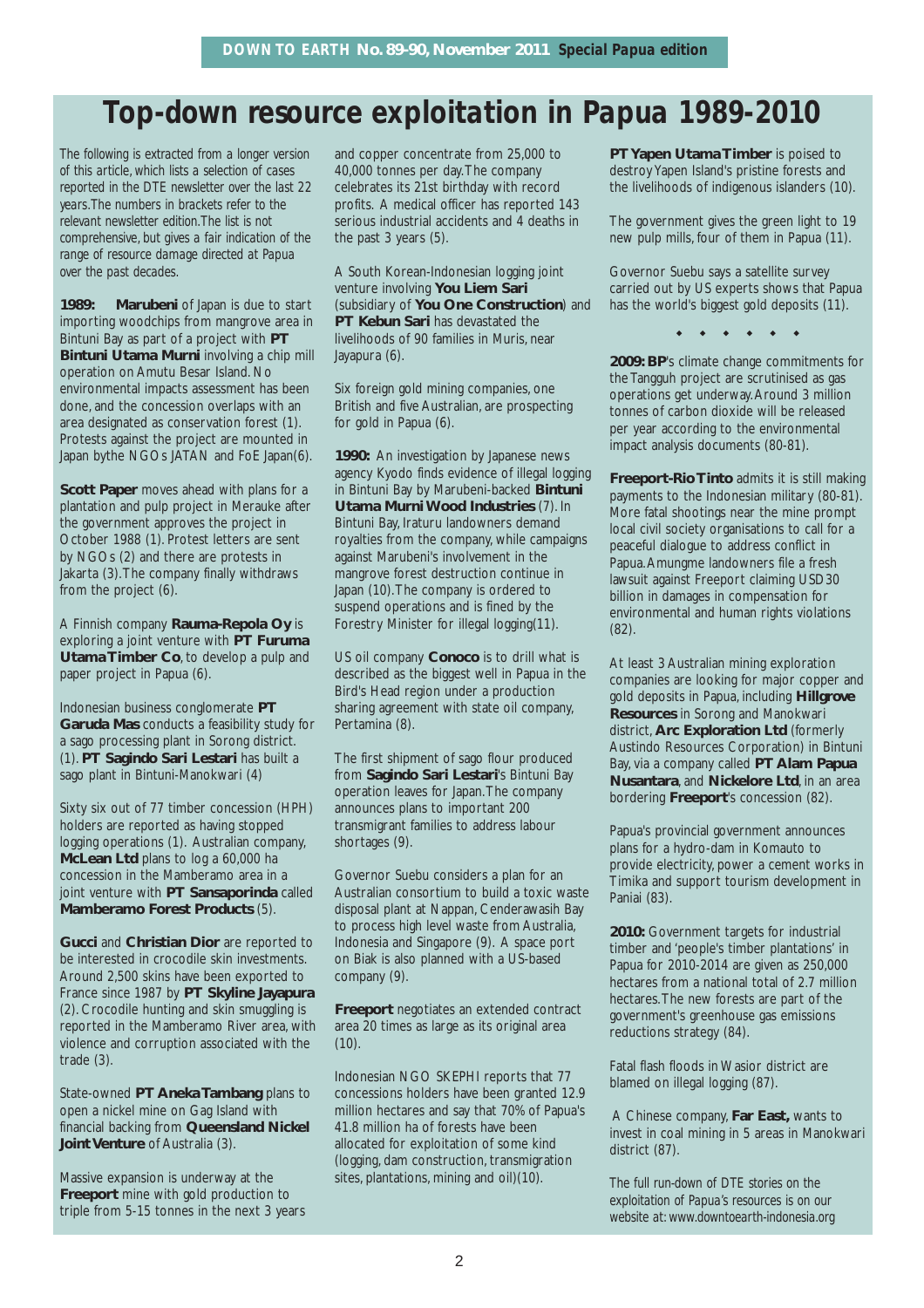#### *(continued from page 1)*

marginalisation of indigenous Papuans, with top-down projects imposed from outside, and often accompanied by the threat of, or the use of violence to enforce plans.

The cumulative impact of these development schemes is a separate, but no less important matter. MIFEE is likely to inflict another severe blow to any hopes that Papua's natural wealth will be managed sustainably by local people primarily for their own benefit. Each blow makes this prospect even more remote than before as the population balance shifts in favour of nonindigenous migrants and more and more of Papua's natural resources are taken under the control of the private sector. Special Autonomy measures introduced to Papua in 2001 allow more room for participation by Papuan politicians in decision-making about Papuan resources and more opportunities to benefit from revenues. However, people on the ground still remain largely powerless to prevent the take-over of the land and resources which have provided their livelihoods.

## **From Scott to BP**

When DTE was established in 1988, the campaign to stop a mega-development by Scott Paper was gaining momentum.<sup>1</sup> An area covering around 790,000 hectares in Merauke district was targeted for eucalyptus plantations to feed a chip and pulp operation based in Bade (now in Mappi district) on the Digul River. The land of around 15,000 indigenous hunter-gatherer people was included in Scott's concession.The US-based company promised it would employ as many local people as possible, but also confirmed that non-Papuans would also be brought in with the help of Indonesia's transmigration ministry.2

The international campaign was concerned with protecting livelihoods and the right to Free Prior and Informed Consent (FPIC), although at that time it was not framed in those terms. When pressed by NGOs, Scott avoided saying it would withdraw if local people said they didn't want the project to go ahead. Eventually, under the threat of a consumer campaign against the company's high profile products (tissues, toilet paper) the company did withdraw from the project, leaving its Indonesian joint venture partner (Astra) and government ministers angry, and creating a backlash against NGOs.

Since Scott Paper, Papua has been beset by a host of natural resource exploitation projects - some developed, some not; some massive in scale, others not quite so grandiose; some officially sanctioned, others illegal.They range from the 8 millionhectare Mamberamo mega-development involving hydro-electric dams, infrastructure, heavy industry and agro-industry (which didn't go ahead) to crocodile skin smuggling

### **Notes on a decade of transmigration from the DTE archive**

- **1989:** After the launch of George Monbiot's book, *Poisoned Arrows*, the Indonesian embassy defends the transmigration policy in Papua, saying Indonesia isn't forcing Papuans to live a modern way of life, but is attempting to prevent a nomadic way of life (3).The provincial transmigration head argues that transmigration should be encouraged, as Papua has a population density of only 3.4 people per km2.The five-year plan target of 23,000 families has not been met, with only 4,555 sent.A total of 23,000 families have been sent to Papua so far, with Merauke receiving the most (4).
- **1990:** The new five-year plan target for Papua is 29,905 families. Plans for moving 4,000 families are announced for 1990/91 for Eastern Indonesia. But empty sites are reported in some areas of Papua with houses in need of repair and land in need of re-clearing before families can move in (8).
- **1992:** In Merauke, 163 families have left transmigration sites due to lack of preparation and drought conditions.The official figures for transmigration into Merauke since 1964 are 12,064 families plus 1,712 local families settled on transmigration sites. Despite the problems, the transmigration department estimates that Merauke has the potential to accommodate 100,000 families in a "transmigration triangle" of 1.2 million hectares. There are plans for constructing a huge dam on the Digul River to provide irrigation, to be completed in 25 years (19).
- **1994:** Minister of Information Harmoko says he hopes that through transmigration the population of Papua can be increased rapidly in order to exploit its vast economic potential. Suharto plans to divide Papua into three provinces to speed the development of supporting infrastructure. New resettlement areas along the border with PNG are also planned (23).
- **1996:** Papua is the biggest transmigrant receiving area for 1996/7.A new transmigration policy for Papua is announced: indigenous Papuans will no longer be settled alongside settlers from outside Papua on purpose-built transmigration sites, but will have their own villages "restructured" instead.The aim is to speed up their development. New "special" sites have been planned in Timika and Lereh. New transmigration sites in Sorong are announced (28).A transmigration site is developed inside Wasur National Park, Merauke (35).
- **1997:** A new transmigration bill excludes defence and security aspects from transmigration.Transmigration minister Siswono insists Papua has "too few people" and argues that more settlers are needed to speed up development (32). Since 1964, 246,000 people have been moved to Papua and another 110,000 are due to be sent by 1999.WALHI warns that Papuans will be a minority in their own land and calls for transmigration to be suspended (32).
- **1998:** There are signs that the financial crisis may force the government to scale back the transmigration programme (37), but a government document indicates that the programme will continue. Figures for transmigration from 1969/70 to 1993/4 for Papua and Maluku are 81,401 families.The current five-year plan (94/95-98/99) includes 67,210 families for the same region (39).
- **2000:** The provincial administration urges the Jakarta government to stop sending transmigrants to Papua and start empowering Papuans instead (45). Official figures put the population at about 2 million with around half the population indigenous Papuans (45).

*Note: Numbers in brackets refer to DTE newsletter editions.*

operations involving corrupt military and government officials (which did). From BHP's plans for a giant nickel mine on Gag Island (cancelled) to BP's huge Tangguh gas extraction and LNG plant in Bintuni Bay (up and running).

One constant presence, looming large in Papua's recent history is the Freeport-Rio Tinto copper and gold mine in Papua's central highlands. As the chronology shows, this giant project, has brought huge profits for its investors, while inflicting a steady stream of human rights and environmental abuse on the local population. By the early years of this century it had become a measure of how not to do resource development projects in Papua.

#### **Assault on Papua's Forests**

Above all, perhaps, the assault on Papua's resources has affected the region's rich, biodiverse and unique forests. And along with the forests, the livelihoods of the peoples who depend upon those resources have been degraded or have disappeared altogether.

Forests have been a major target for investors first through HPH timber concessions and clearing for transmigration sites, and more recently through HTI timber plantation concessions. Under regional, then special autonomy rules, the decentralisation of control led to a battle for control between Papua's administration and Jakarta. New timber mafias emerged involving timber dealers and local security forces and officials,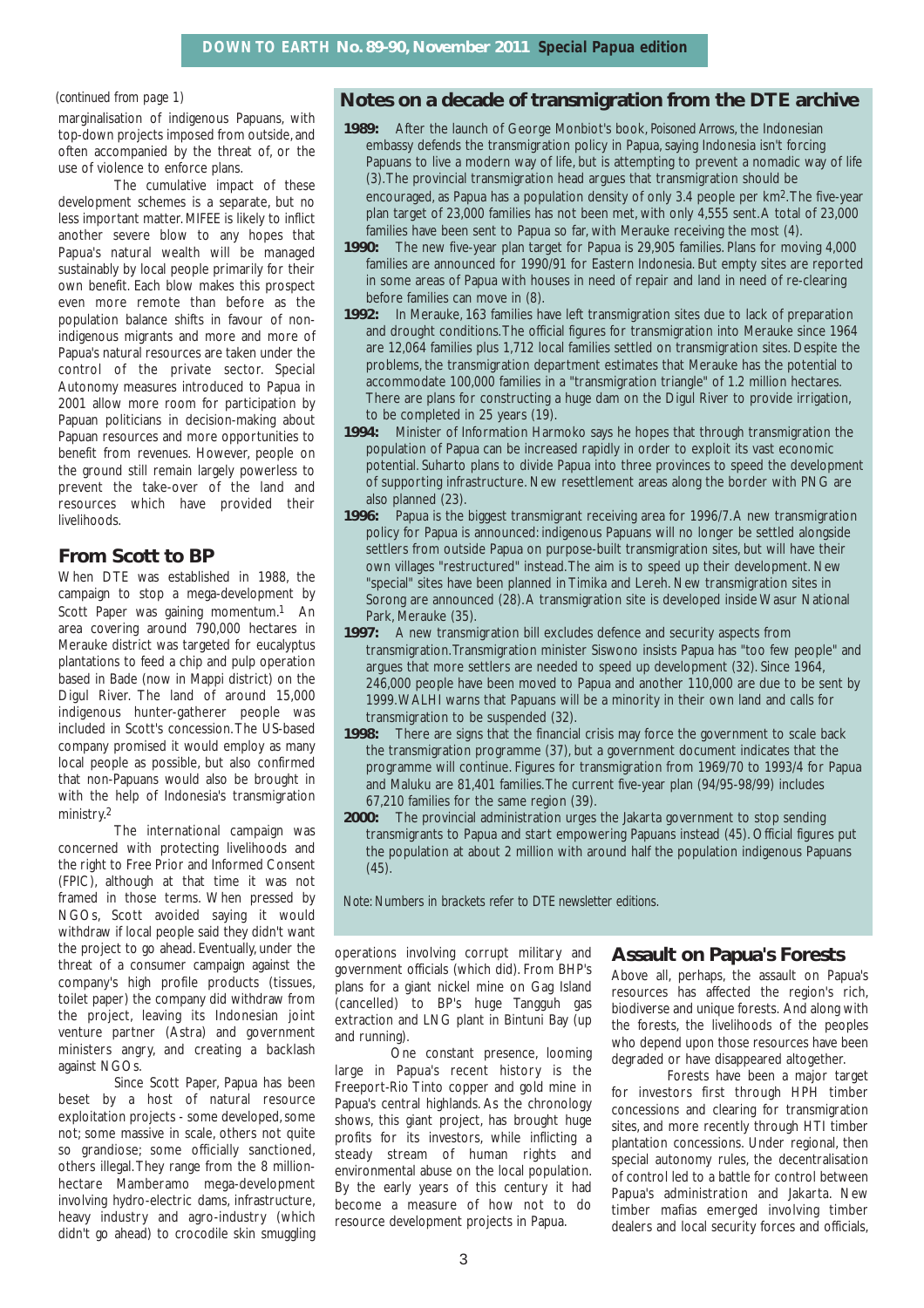as the timber boom moved from Kalimantan to Papua. In the past decade oil palm and pulpwood and schemes have started tearing into Papua's forests in earnest, alongside or in combination with logging.

Now, food and energy crops targeted under MIFEE represent an additional threat to forests and forest-dwellers. HTI, oil palm expansion projects and MIFEE all undermine the credibility of the commitment made by Indonesia's president Susilo Bambang Yudhoyono to slice 26% off Indonesia's projected greenhouse gas emissions by 2020.3

## **The transmigration context**

Indonesia's hugely damaging transmigration programme to shift millions of villagers from Java, Bali and Madura to the less denselypopulated 'outer islands' was in full swing when DTE was established in 1988. Papua, with its disputed political status, armed resistance movement, frequent and brutal military operations against local people to root out political dissent and its long, porous border with Papua New Guinea, was a major target for transmigration. Here, as in other border regions, the programme was aimed at strengthening territorial control and defence as well as accessing and developing the region's rich natural wealth. There was a strong element of 'teaching the Papuans how to farm' on top of a deliberate attempt to boost population density in order to 'speed up development'.

.<br>Transmigration remains particularly sensitive issue in Papua. Migrants have settled in Papua in increasing numbers, via official, government-sponsored transmigrants as well as arriving under their own steam. The overall effect has been a population shift in favour of people who are not indigenous Papuans. Recent research has indicated that indigenous Papuans were outnumbered by non-indigenous Papuans by 2010 and that the non-indigenous population is likely to grow faster than the indigenous.4

The MIFEE project will make this situation more pronounced. The estimated number of workers needed for the planned food and energy plantations ranges from the tens of thousands into the millions.Whatever the final number, it will increase pressure on resources and push indigenous Papuans further into a minority position.

In the broader political context, these population concerns are linked to the question of Papua's political status and how Papuan identity is defined. If, finally, there is a genuine act of self-determination in Papua, what would be the result now that more than half the inhabitants are originally nonindigenous Papuans? Or, if there was an attempt to limit eligibility so that recent settlers were not eligible to vote, how would that eligibility be decided? If the criteria for

DENGAN RAHMAT TUHAN YANG MAHA ESA DIATAS TANAH INI, KAMI MASYARAKAT ADAT DOMANDE BERSAMA DENGAN PERUSAHAAN GRUP RAJAWALI TELAH MENGIKATKAN DIRI UNTUK BERSAMA SAMA MEMBANGUN TANAH ADAT MALIND YANG ADA DI DOMANDE INI **MASYARAKAT ADAT DOMANDE SETUJU UNTUK MENYERAHKAN** TANAH ADAT UNTUK DIKELOLA PERUSAHAAN DALAM JANGKA WAKTU TERTENTU DAN TIDAK AKAN MENGGANGU GUGAT SERTA AKAN MENJAGA PERUSAHAAN DALAM MENJALANKAN OPERASINYA-PERUSAHAAN MENYERAHKAN TALI-ASIH DAN SANGGUP MEMBANTU MASYARAKAT DOMANDE UNTUK MELAKUKAN PEMBANGUNAN SARANA DAN PRASARANA : 1. SARANA PERIBADATAN 2. SARANA PENDIDIKAN 3. SARANA KESEHATAN SARANA PERUMAHAN OLAH RAGA ESTARIAN ADAT ISTIADAT

*Plaque in Domande village, Merauke, stating the community agrees to transfer their land to be managed by the Rajawali Group, to not contest and to safeguard the company in its operations. (Photo:Adriana Sri Adhiati)*

DOMANDE, 30 NOVEMBER 2010

voting was linked to the Papuan identity, how would that identity be determined? Who would have the authority to decide these questions?

## **MIFEE: same book, different cover?**

Based on previous experience with megaprojects, MIFEE will bring far more harm than it will benefits. The disastrous Central Kalimantan peatland rice mega-project of the 1990s was a similarly ambitious project with similar food security goals that ended in ecological catastrophe - including emitting millions of tonnes of  $CO<sub>2</sub>$  - and had disastrous impacts for indigenous Dayak communities.5

The MIFEE project involves ten state-owned companies and up to 37 private sector companies, including overseas companies. At least two companies are reported to be finalising their environmental impacts assessments. The estimated area involved ranges from just over half a million hectares to 2.5 million hectares and more, depending on the source.While the project is being promoted as a means of boosting Indonesia's food security, the involvement of overseas investors indicates that export markets will be prioritised.The mega-project has prompted a great deal of concern among local communities, church groups and civil society organisations. There has also been strong opposition from local groups, supported by Indonesia's indigenous alliance AMAN.6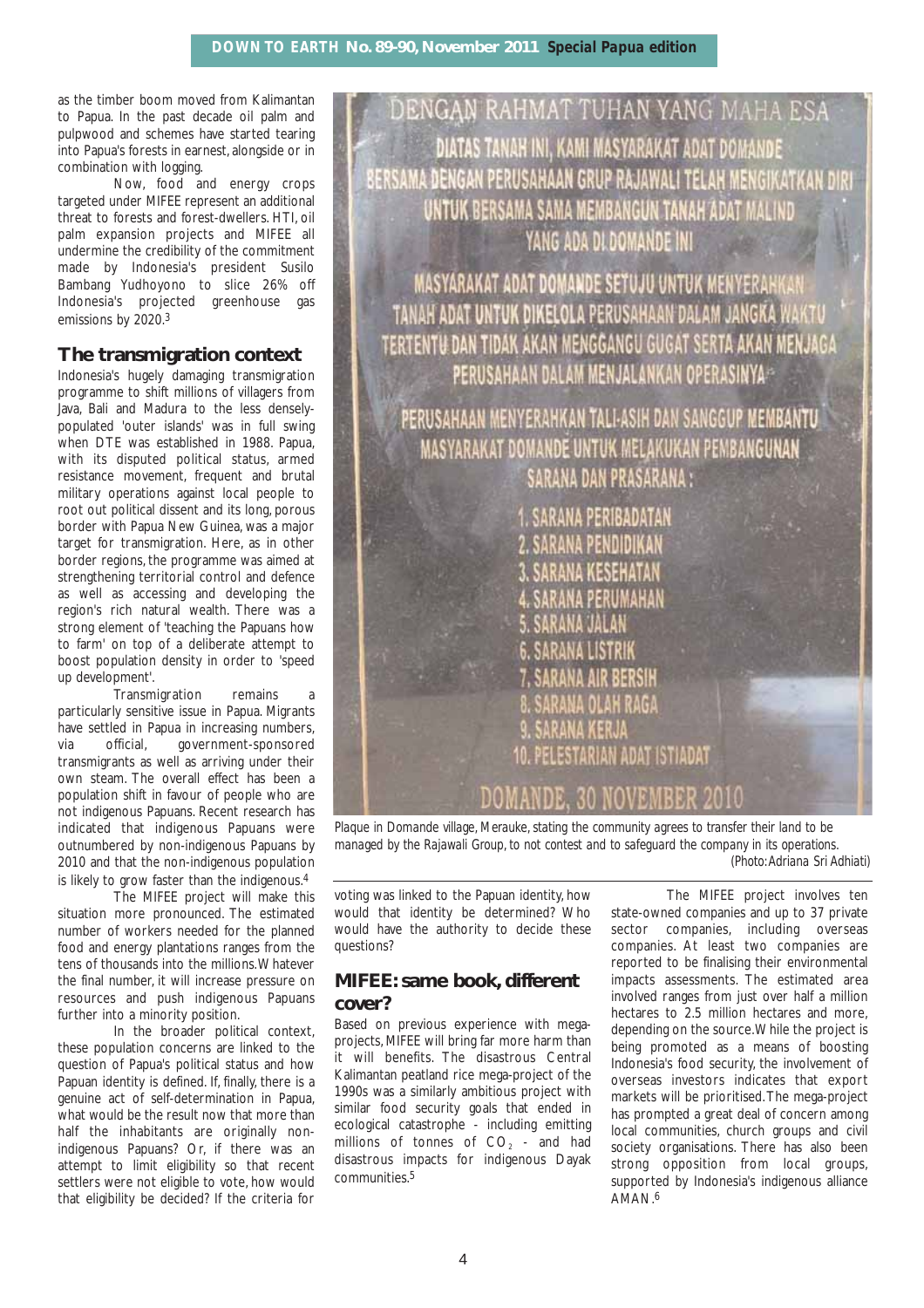What has changed since the days of Scott Paper? Local people will be marginalised, transmigrant labour will be drafted in, forests and forest resources are being cleared; large corporations and investors stand to profit.The military may also benefit from protection money in the same way it has benefited from the Freeport-Rio Tinto mine, oil palm and logging. MIFEE could be used by the military as a justification for the need for troops to guard the projects - a situation which increases the potential for human rights abuses against local people. All the ingredients for continuing the decadesold cycle of resource exploitation and marginalisation of local people are there.

One major difference from the Scott Paper era, perhaps, is in the greater potential for civil society to monitor and expose negative impacts. While independent foreign journalists still face severe restrictions in accessing Papua and West Papua, communications between Papua and the outside world are patchy but possible thanks to Papuan and other supportive CSO networks acting from inside and outside Papua. This means that critical independent information can get in and out of Papua and local communities' concerns can be more effectively voiced than in the days of Scott Paper. It then remains for decision-makers to take their messages seriously and start moving from top-down mega-developments to bottom-up sustainable support for communities.



#### **Notes**

- 1. For more background, see DTE newsletters 1-6, 1989.
- 2. The international campaign against World Bank funding for the hugely damaging transmigration programme had also got underway in the 1980s. Plans to move hundreds of thousands of poor people from Java, Bali and Madura to the targeted 'outer islands' (Kalimantan, Sumatra, Sulawesi, Timor, Papua) were particularly sensitive in Papua as well as Aceh and East Timor, due to the disputed political status of those areas. 3. See *DTE* 84 and 83.
- 4. David Adam Stott, 'Indonesian Colonisation, Resource Plunder and West Papuan Grievances', *The Asia-Pacific Journal* Vol 9, Issue 12 No 1, March 21, 2011,

*Swamp forest, Merauke (Adriana Sri Adhiati)*

http://www.japanfocus.org/-David\_Adam-Stott/3499. The 2010 figures of 1,760,557 (49%) for indigenous Papuans and 1,852,297 (51%) for non-indigenous Papuans, are based on extrapolations of population growth rates for both groups and application of these to the results of the 2010 census. Unlike in 2000, the 2010 census did not provide information on the ethnic and religious composition of Papua and West Papua provinces.

- 5. See *DTE* 42, at http://www.downtoearthindonesia.org/old-site/42kal.htm
- 6. See Tapol & DTE press release, August 2010 at http://www.downtoearthindonesia.org/story/journalist-s-deathovershadows-launch-papua-food-project.

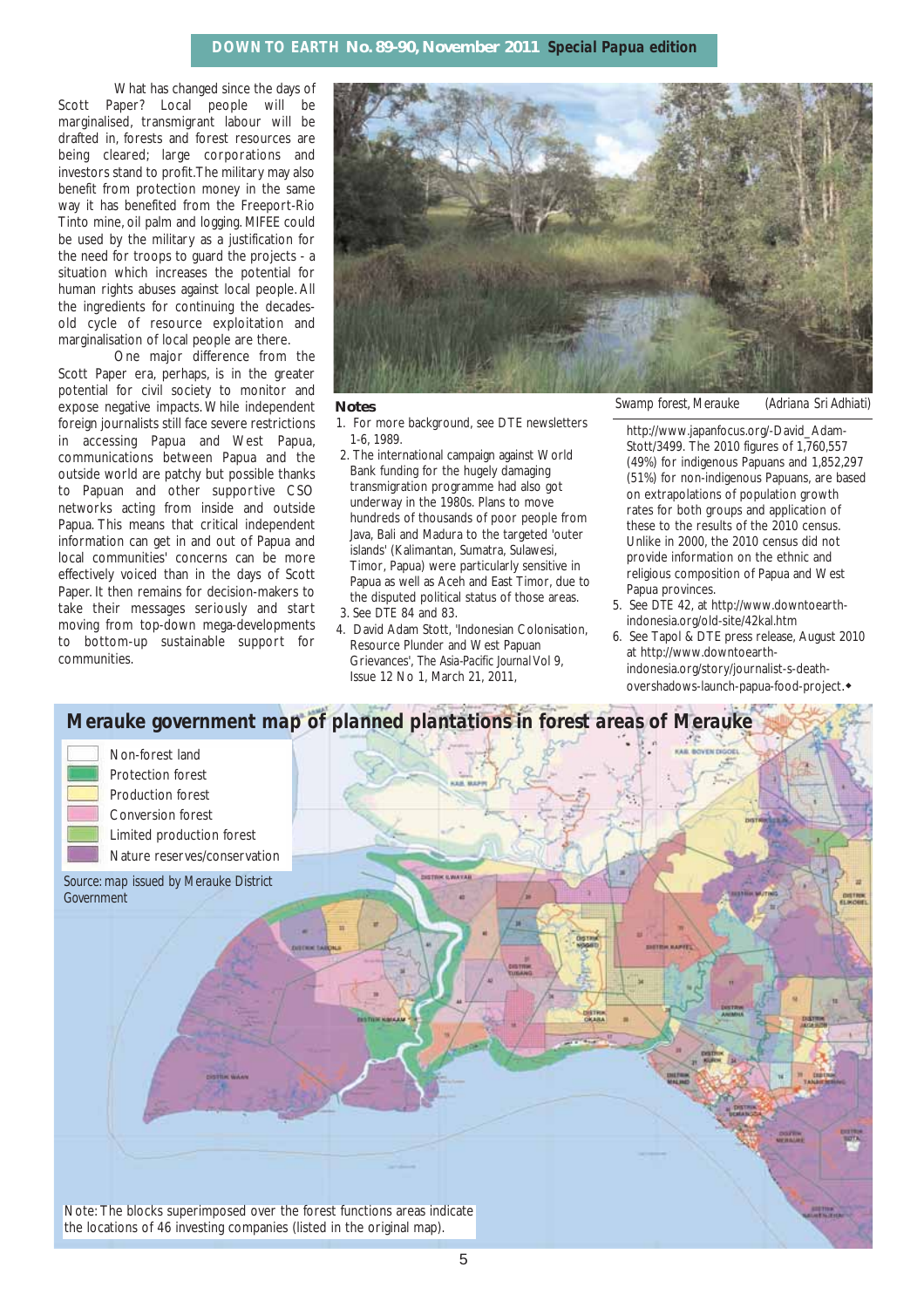# **Ending conflict in West Papua**

*The brutal crackdown by Indonesian security forces on the Third Papuan Congress in October has brought up to six deaths and hundreds of beatings and arrests.The declaration of independence by the Congress and the state's attempt to silence it, has once again put questions about the region's political status under the spotlight. "It is bitterly ironic that when Papuans meet to discuss their basic rights, Indonesia responds by violating those rights," said Carmel Budiardjo, senior campaigner for the UK-based NGO TAPOL.*

*In the following article, Carmel provides an overview of recent political developments in the region.*

It is more than forty years since West Papua became a province of Indonesia. The Papuan people were not given the opportunity of a referendum. Instead, what took place was an Act of Free Choice which was neither free nor permitted any choice.

Just over a thousand Papuans, acting on behalf of a population of several hundred thousand people, decided 'unanimously' to become part of Indonesia.The vast territory had been under de facto Indonesian control for several years already under the terms of the 1962 New York Agreement between Indonesia and The Netherlands.

Papuans had no say in the matter having been excluded from the talks, while Indonesia enjoyed the support of the western powers in its dispute with the Netherlands over the future of the territory. When the fraudulent Act of Free Choice took place in 1969, there was massive military presence throughout the territory, with armed personnel vastly outnumbering a handful of UN officials who were unable to visit most parts of the territory to monitor the Act.

This meagre UN presence was used to legitimise the decision of the tribal chiefs who participated in the Act. They had been warned by the military of the dire consequences of voting against integration with Indonesia.

Since then,West Papua has been an area of conflict and exploitation for its indigenous people who have suffered discrimination, eviction from their land and the gradual loss of their means of livelihood, while the basic freedoms of expression, assembly and association are harshly curtailed.A Jakarta-sponsored programme of transmigration led to a huge influx of people from Indonesia who now dominate the commercial sector and hold a number of the senior positions in the provincial, district and sub-district administrations. All these developments have led to the marginalisation and impoverishment of the indigenous Papuan people.

In the early days of West Papua's incorporation into Indonesia, an armed struggle was waged by the *Organisasi Papua Merdeka* (OPM). Although the OPM reflected the grievances felt by most Papuans at being overwhelmed and in effect colonised by



*Security forces before the attack on the Third Papuan Congress in Abepura, October 2011. (Photo: unnamed source)*

Indonesia, any attempts at armed resistance had little prospect of success. The poorly equipped OPM was hardly a match for the vastly superior security forces provided by the Indonesian army and police.

## **Call for dialogue**

Following a Grand Consultation (*Mubes*) of tribal leaders in early 2000, the Papuans held their Second Papuan Congress in May-June 2000, attended by several thousand people. It was during this congress that Papuan leaders first called on the government of Indonesia to engage in dialogue mediated by a third, neutral party, but Jakarta ignored the call and has continued to do so ever since.

The congress adopted a number of political decisions. A Papuan Presidium Council (PDP) was set up, which drafted the terms of reference for the proposed dialogue. It also set up a commission which, it was

hoped, would undertake a rectification of history - directed towards examining the fraudulent way in which West Papua had been incorporated into Indonesia.

In October 2004, when Susilo Bambang Yudhoyono (SBY) was elected president of Indonesia for his first term, the president along with his then vice-president, Jusuf Kalla, sought what they hoped would be a comprehensive settlement for West Papua. On the occasion of his assumption of the presidency, SBY said:

*The government wishes to solve the issue in Papua in a peaceful, just and dignified manner by emphasising dialogue and persuasion.*

## **Special Autonomy**

In a move to dampen Papuan grievances and the persistent longing for *merdeka* (freedom*)*, West Papua had been granted Special Autonomy (*OTSUS*) in October 2001 under a law that provided for wide-ranging economic and political rights for the Papuan people and the creation of a special council, the *Majelis Rakyat Papua* -Papuan People's Assembly which was composed entirely of Papuans.

In December 2002, Tom Beanal, vice-chairman of the PDP declared Papua to be a 'Zone of Peace'. Beanal had taken over the leadership of the PDP following the brutal killing in 2001 by elite Indonesian troops of its leader, Theys Hiyo Eluay. The Zone of Peace would mean West Papua becoming 'a territory free from violence, oppression and grief'. This land of peace concept was embraced by Papua's religious leaders as well as by the OPM. At the end of 2007, religious leaders again declared that conflicts should be settled peacefully, re-affirming the commitment of the vast majority of Papuans to peaceful means.

Two years later, the Papuan Catholic priest, Father Neles Tebay launched a new initiative promoting dialogue between West Papua and the Indonesian government. More than any other Papuan leader, Father Tebay has dedicated himself to the issue of dialogue,always stressing that violence cannot solve the conflict. Moreover, by that time, it was abundantly clear that *OTSUS* had failed to guarantee to the Papuan people the rights they had been promised in Law 21/2001.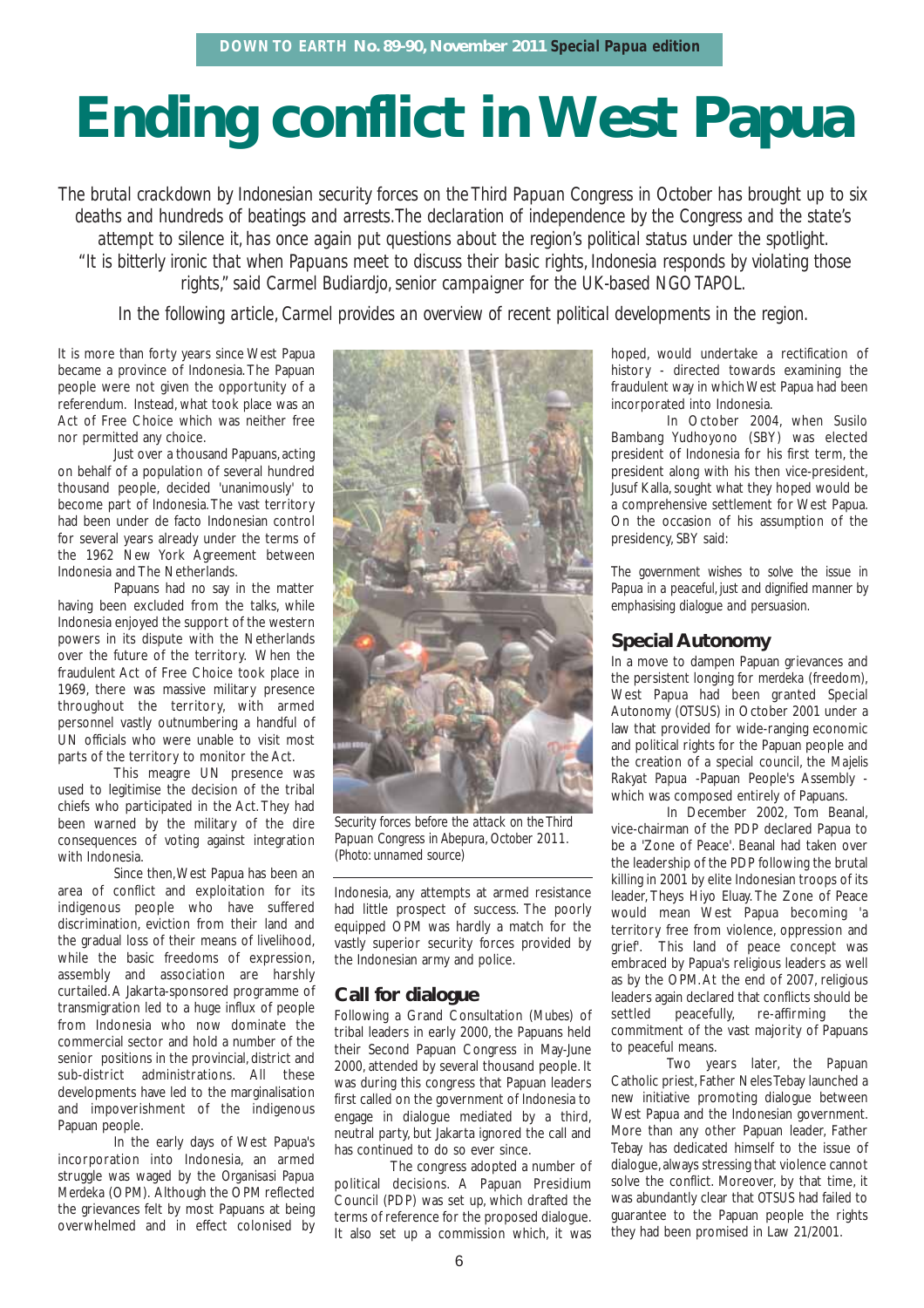As frustration with *OTSUS* grew, Papuans started demanding that the special autonomy law should be 'handed back to Jakarta'. At the same time, thousands of Papuans have held peaceful demonstrations across the territory, flying their traditional emblem, the kejora (morning star) flag.These actions have been treated with a heavy hand by the security forces; scores of people have been convicted of *makar* (treason) and are now serving heavy sentences in prison. In 2004, Filep Karma was sentenced to fifteen years for peacefully flying the kejora flag.. Others have been sentenced to two or three years for this simple act of protest.

A campaign, supported by TAPOL, is underway to end the repressive practice of charging persons engaged in peaceful political activities with criminal offences such as *makar*, inherited from the Dutch colonial era.

## **Papuan Peace Conference**

As the protests continued to spread, a new initiative was taken to promote dialogue and peace. On 7 July this year, the Jaringan Damai Papua (Papua Peace Network) organised a Papuan Peace Conference attended by an estimated 500 people from all parts of the territory.

This conference was also attended by three high-ranking Indonesians who addressed the meeting: Indonesia's Minister-Coordinator for Political and Security Affairs, Djoko Suyanto, the military commander of the Cenderawasih/XVII military command in West Papua, Major-General Erfi Triassunu and Inspector-General Bekto Soeprapto, chief of police for West Papua. Djoko Suyanto described the conflict in West Papua as 'multidimensional' and recognised that two-way communications - in other words, dialogue was necessary.

Also present at the conference was the governor of the province of Papua, Barnabas Suebu, who drew attention to the paradoxes in West Papua; a region rich in natural resources but replete with internal conflicts that have led to social disintegration. He also drew attention to the Papuan tradition of resolving local disputes by 'dignified' talks as being the best way to avoid the loss of life.

Father Neles Tebay, the coordinator of the Jaringan Damai Papua, said after the conference: "I want to underline that these [recommendations] were not made to find out who is at fault but more to focus our attention on the real problems, problems that need to be addressed to create a peaceful Papua."

The Conference proposed a series of indicators for this objective:

- Indigenous Papuans should feel tranquil, safe, enjoy a decent standard of living, live on the land and in peaceful relations with each other, with nature and with God.
- Indigenous Papuan people should not be stigmatised as separatists or subversives.
- Indigenous Papuans should enjoy freedom

from discrimination, intimidation and marginalisation.

- Indigenous Papuan people should enjoy freedom of expression, freedom of opinion and freedom of association.
- All acts of State violence against the indigenous people, including those against women and children, should end.
- Anyone who perpetrates acts of State violence should be tried and punished in accordance with the people's sense of justice.
- Indigenous people's right to customary land should be legally recognised.
- The exploitation of natural resources should take account of the conservation of the resources, recognise local customs and provide the greatest possible benefit for the indigenous Papuan people.
- Companies that destroy the environment and damage the right to ownership of customary land should be subject to legal and administrative sanctions.
- Forest conversion practices that contribute to global warming should be stopped.

With regard to security, the Conference proposed that the security forces should perform their duties in a professional manner and respect basic human rights in order to safeguard the sense of security of the indigenous Papuan people. Intelligence operations that are intimidating or create a sense of insecurity should stop. The TNI (army) and POLRI (the police force) should be banned from engaging in business or in politics, with legal sanctions against those who violate this.

As regards social and cultural affairs, the Conference proposed that the social and cultural rights of the indigenous Papuan people including their customary rights and norms should be recognised and respected. Labelling indigenous Papuan people as stupid, alcoholic, indolent or primitive should stop.

Discrimination against people suffering from HIV and AIDS should stop. Everything should be done to reduce the mortality rate of indigenous Papuan mothers and children with the help of professional medical services. Policies that lead to depopulation of the indigenous Papuan people

## **Renewed call for peace**

Leading campaigner for peace, Pastor Neles Tebay has called on Komnas HAM, the National Human Rights Commission, to investigate the acts of violence that occurred at the end of the Third Papuan People's Congress. He repeated his support for the call for dialogue between Jakarta and Papua in order to end the violence and prevent future violence in the Land of Papua.

(Source: *Bintang Papua*, 26/Oct/2011, translated by Tapol).

such as family planning programmes should stop, and measures should be introduced to limit immigration into West Papua.

## **TNI opposes dialogue**

However, less than two months after the peace conference, on 21 August, the commander-in-chief of the Indonesian armed forces,Admiral Agus Suhartono, speaking at a meeting with members of the Indonesian parliament, was quoted as saying that 'the TNI will not negotiate with any separatist movement, especially the Free Papua Movement (OPM). There are no [negotiations], none in any shape or form.'

These words appear to have been intended to contradict the more tolerant views expressed by senior members of the armed forces who attended the July peace conference. They also show that the tolerant approach to dialogue by Papua's religious leaders will continue to confront resistance at the highest level of government in Jakarta. It is clear that the path to dialogue and peace will continue to be obstructed by forces in Indonesia who have no intention of ending West Papua's decades of conflict, discrimination and the violation of basic human rights.

The repeated calls for dialogue with Indonesia have been met with silence from Jakarta and have led to calls for a referendum. On 2 August, while a meeting of International Lawyers for West Papua (ILWP) was taking place in the UK, demonstrations organised by the KNPB (*Komite Nasional Papua Barat* - West Papua National Committee) were reported in many parts of West Papua despite the deployment of heavily-armed Indonesian security forces. The demonstration were to express opposition to Indonesian rule and the calls for dialogue and demanding that a referendum be held 'as the only lasting and credible solution to determine the future of Papua for Papuans'.

The need for urgent political initiatives on Papua was tragically underlined when up to six people were killed during a brutal crackdown on the Third Papuan Peoples' Congress held from 17-19 October in the regional capital, Jayapura. Indonesian security forces turned violent when Papuan indigenous leaders, who had gathered to discuss their basic rights, issued a declaration of independence.This takes the Papuan struggle to a new level of intensity and testifies to the need for ever greater international support for the peaceful resolution of the conflict.

*More details of the peace conference are reported in an International Crisis Group briefing, Indonesia: Hope and Hard Reality in Papua*,Asia Briefing N°126, Jakarta/Brussels, 22 August 2011,

http://www.crisisgroup.org/~/media/Files/asia/ south-east-

asia/indonesia/B126%20Papua%20- %20Hope%20and%20Hard%20Reality.pdf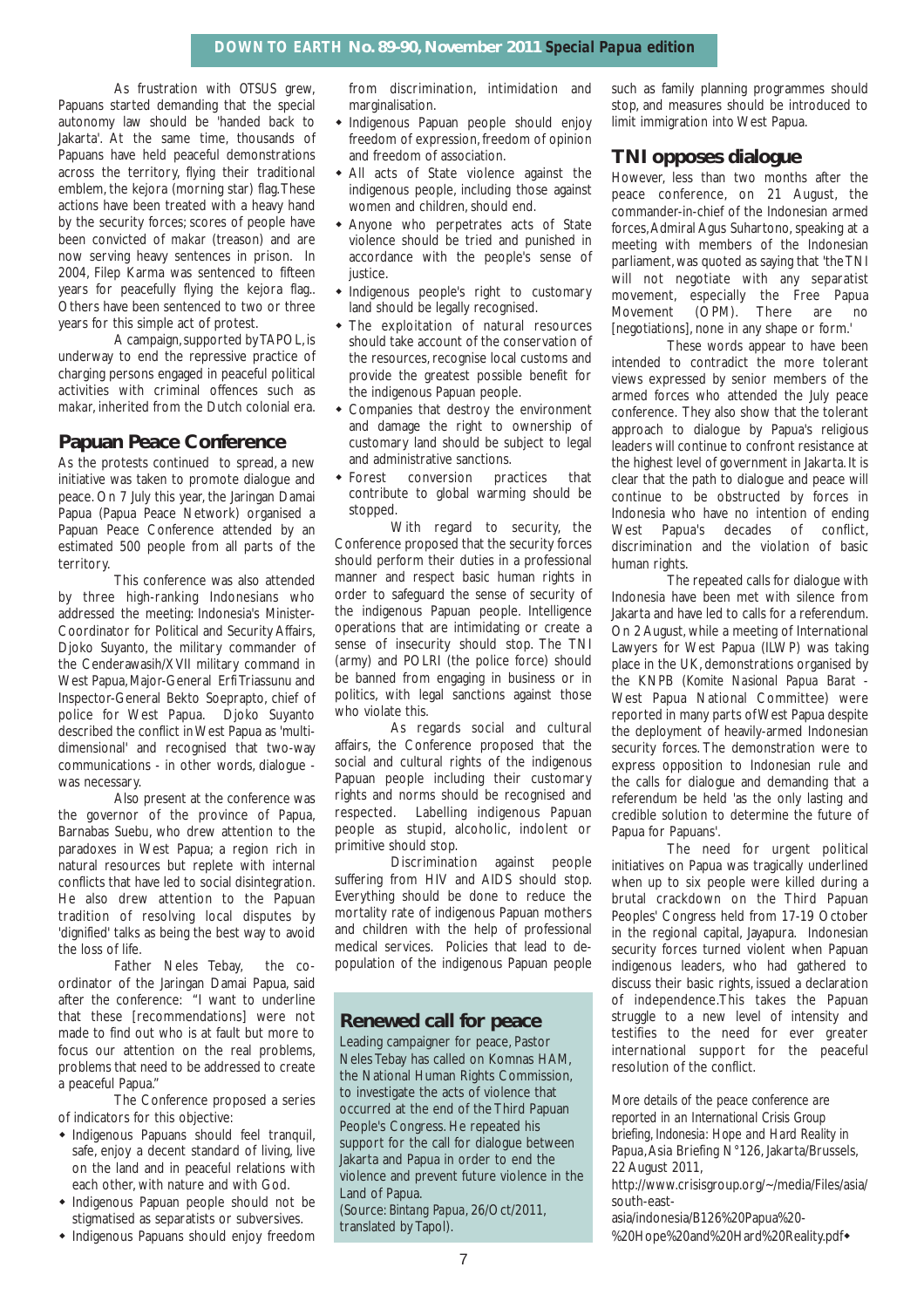# **Indonesia taken to task over MIFEE**

*The United National Committee on the Elimination of Racial Discrimination has written to the Indonesian government to express concern about the impacts of the Merauke Integrated Food and Energy Estate project (MIFEE) on the indigenous peoples affected by this agro-industrial mega-project.*

It is more than a year since MIFEE was officially launched.1 Since then, there have been several investigations into how indigenous Papuan communities in the target area are faring as companies move in to open up land for plantations. These have found evidence that local communities' rights are being ignored in the rush to develop the land.

*MIFEE, Beyond Malind Imagination*, a book by the Indonesian NGO, PUSAKA (the Centre for the Study, Documentation and Advocacy for the Rights of Indigenous Peoples) is the most in-depth study published to date, based on field visits and meetings with communities. (See also page 11 for a separate report on PUSAKA's work.) Published earlier this year, the book exposes the way villagers are being tricked into selling their ancestral land and raises questions about the influx of migrant labourers, as well as forest and livelihood loss, on local Malind and other indigenous communities.

In July and August this year, a group of NGOs submitted a series of complaints to three UN institutions on behalf of the indigenous communities affected by MIFEE. These submissions, to the Committee on the Elimination of Racial Discrimination (CERD), the Special Rapporteur on Food Security and the Committee on Economic, Social and Cultural Rights (CESCR), called for MIFEE to be immediately suspended until indigenous rights have been secured and their free, prior and informed consent has been obtained for any development affecting their lands and resources. An abridged version of the letter to CERD is reproduced below.

## **CERD responds**

In September, the Chairperson of CERD, Anwar Kemal, wrote to Indonesia's Ambassador in Geneva to express concern about the project, about how it enjoys the support of the state and the protection of the Indonesian army and about allegations that communities have been manipulated by investors to obtain their land. The letter refers to recommendations it made in 2007, and earlier correspondence in 2009, in which CERD outlined concerns about the situation of indigenous peoples in Indonesia (to which Indonesia has not yet replied).The September 2011 letter requests information on measures taken by Indonesia to address these

## **The CERD submission**

*Extracts from the* Request for Consideration of the Situation of Indigenous Peoples in Merauke, Papua Province, Indonesia. United Nations Committee on the Elimination of Racial Discrimination, Seventy-ninth session, 08 August - 2 September 2011*.The Request is signed by Abetnego Tarigan of Sawit Watch and Fergus MacKay of Forest Peoples Programme and submitted by 13 NGOs, including DTE.*

"This request concerns the situation of the Malind and other indigenous peoples of the Merauke District, Papua Province, in the Republic of Indonesia. On behalf of the indigenous peoples of Merauke, it is respectfully submitted for consideration under the Committee on the Elimination of Racial Discrimination's early warning and urgent action procedures... The Malind and others are presently experiencing and are threatened with additional and imminent irreparable harm due to the massive and non-consensual alienation and conversion of their ancestral lands and forests by the Merauke Integrated Food and Energy Estate project ("MIFEE project")...

[P]lease note as an important foundation to this submission that while leaders and representatives of the indigenous communities in Merauke have reviewed this communication, commented on its contents, and approved its submission on their behalf, during a meeting about MIFEE and human rights held in Merauke from July 22-25, the leaders and representatives in attendance decided to not sign the document on behalf of specific-named communities for fear of reprisals by the Government of Indonesia. This was prompted by the fact that

recommendations and concerns.2 It requests information on measures "to effectively seek the free, prior and informed consent of Malind and other indigenous peoples in Papua before carrying out the MIFEE project" and asks whether impacts assessments have been conducted on "the traditional habits and livelihood of Malind and others," as well as "the impact of the transmigration over their capacity to survive as a minority." Finally, the

representatives of the Papua provincial police and national military intelligence harassed and intimidated the leaders and representatives during this meeting. On the first day, at least 12 police and military intelligence officers entered the meeting uninvited, argued without basis and unsuccessfully that particular rules were not followed to register the meeting or the presence of the indigenous peoples' foreign advisor, and demanded that the foreign legal advisor from Forest Peoples Programme be removed. For a day and a half they refused to permit this legal advisor to conduct the planned human rights training and demanded copies of her presentations before providing the authorization. Furthermore, on the first day of the human rights training, a military intelligence officer sat at the doorway of the meeting observing all activities, and entered the room several times to take photographs of all of the participants, facilitators, the foreign advisor and even the local interpreter.This officer and others continued their presence throughout the training, returned in the evenings after the meetings concluded to ask questions, and at times even maintained a security van in front of the training centre. Understandably, these activities - violating rights of free assembly, speech and thought, not to mention a right to be free from threats to one's physical integrity as a result of attending such a meeting - led to the decision to have just the Submitting Organizations file this early warning/urgent action communication on their behalf.

... The MIFEE project is a Stateinitiated, agro-industrial mega-project implemented by a variety of corporate entities that, to-date, encompasses around 2

*(continued next page)*

Committee requests a meeting to discuss these issues at its next session in Geneva from 13th February to 13th March 2012.

#### **Notes**

- 1. See http://www.downtoearthindonesia.org/story/journalist-s-deathovershadows-launch-papua-food-project
- 2. Letter from Anwar Kemal to H.E.M. Dian Triansyah Djani, September 2nd, 2011.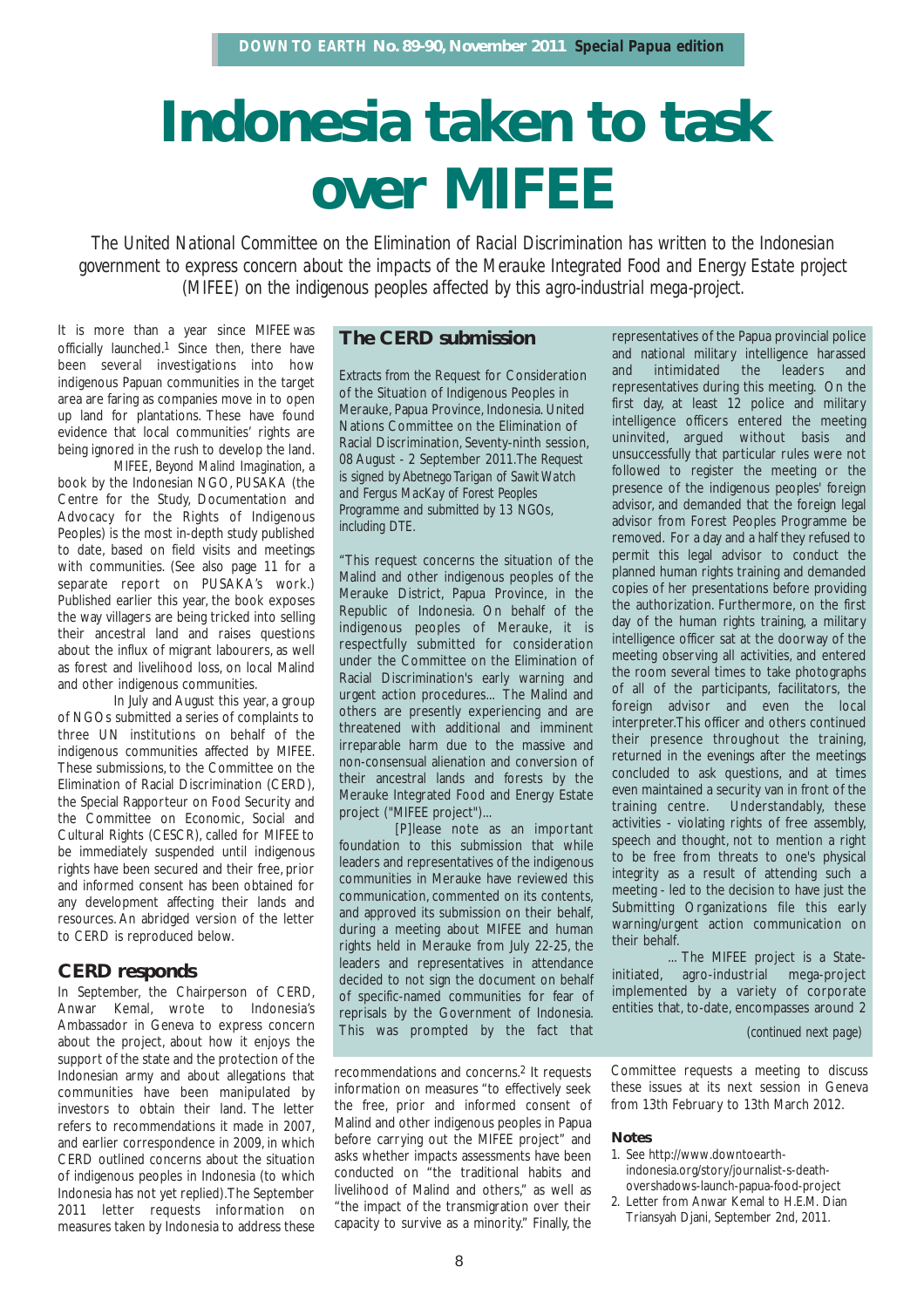#### *(continued from box, previous page)*

million hectares of traditional indigenous lands. The irreparable harm already suffered by the affected indigenous peoples is set to expand and intensify in the coming months as more companies commence operations. It should be noted the labour required will be brought in from outside. Meanwhile, indigenous Papuans will be hired as only crude labourers or not given any form of employment at all. Additionally, it is estimated that between 2-4 million workers will be moved into Merauke - a process that has already commenced - to provide labour for the MIFEE project, further threatening the rights and well-being of the Malind who number approximately 52,000 persons. According to the 2010 census, the total population of Merauke is approximately 173,000. The total indigenous population of Merauke is approximately 73,000.

The MIFEE project has already impacted on and will continue to impact on a range of interdependent rights to indigenous peoples' extreme detriment. In this respect, the United Nations Special Rapporteur on the right to food, Dr. Olivier De Schutter, has emphasized the human rights threats posed by large-scale "land acquisitions and leases, more commonly referred to as 'land grabbing'," of the kind issued under the MIFEE project. He observes that indigenous peoples are especially vulnerable and often suffer irreparable harm in this context, and emphasizes the need for full adherence to their rights, in particular as affirmed in the 2007 UN Declaration on the Rights of Indigenous Peoples...

Citing the Human Rights Committee, the Special Rapporteur on the right to food explains that "no people's land, including in particular indigenous peoples, can have its use changed without prior consultation." He thus recommends that "any shifts in land use can only take place with the free, prior and informed consent of the local communities concerned. This is particularly important for indigenous communities, in view of the discrimination and marginalization they have been historically subjected to." The Special Rapporteur's recommendations are consistent with the UN Declaration on the Rights of Indigenous Peoples and with the jurisprudence of the Committee...The Special Rapporteur's recommendations are also consistent with the Committee's 2007 and 2009 recommendations to Indonesia...

However, disregarding the Committee's clear recommendations, Indonesia continues to pursue an immense expansion of agro-industry and extractive operations in Papua and elsewhere: the MIFEE project in Merauke is emblematic of how the expanding agro-industry in Indonesia is occurring at the expense of the rights of indigenous peoples. This expansion involves massive encroachment on and alienation of

indigenous peoples' lands in favour of oil palm, logging and other companies and an enormous influx of migrant workers, whose numbers will dwarf the existing indigenous population. This leaves the affected peoples with a profoundly compromised future, severely diminished livelihood options and, given that the plantations are monocrop that require clearance of the forests and other ecosystems on which indigenous peoples depend, the destruction of their traditional economy. It also causes severe impacts on the exercise of their cultural, spiritual and other rights, all of which are inextricably intertwined with and dependent on security of tenure over their traditional lands, territories and resources.



*Threatened Indigenous livelihoods: fishing nets drying in a Merauke village. (Photo:Adriana Sri Adhiati)*

To date, indigenous Papuans have lost a considerable area of their traditional territories due to logging, mining, oil palm plantations and population transfers. They have received few benefits and suffered severe negative impacts, which, in many cases, amount to irreparable harm. These operations have the full support of the State in Indonesia, at all levels, and frequently enjoy the protection of the Indonesian Army. The use of coercive measures and the drastic impact of plantations in Indonesia on indigenous peoples have previously been verified by the World Bank. The Bank, for instance, observes that government policies of supporting the expansion of timber and oil palm plantations have "marginalized and alienated … indigenous peoples from traditional lands and uses, through denial of rights and access" and that such denials have been "backed by force."...

...It is well documented that forestry concessions, whether for logging or

oil palm or mining, have had, and continue to have, disastrous consequences for indigenous peoples in Indonesia. It is also well documented that these operations are normally accompanied by serious human rights abuses and Papua is no exception. In this regard, the former UN Special Rapporteur on the situation of human rights and fundamental freedoms of indigenous people identified oil palm plantations in Indonesia as placing indigenous peoples "on the verge of completely losing their traditional territories and thus of disappearing as distinct peoples." (Note: Large influxes of people from outside of Papua also exacerbate the threat of indigenous Papuans becoming extinct).

The same is also the case with respect to plantations and concessions of the type issued under MIFEE. Indeed, a recent indepth study of plantations in Merauke and the surrounding area details a series of rights violations that have long-term and severe consequences for indigenous Papuans. ..

[This] remains the case despite the adoption of the Papua Special Autonomy Law in 2001, which is intended to decentralise decision making over prescribed issues to the provincial level. In particular, this law remains largely unimplemented due the absence of the required subsidiary legislation. At any rate, decision making over issues pertaining to the exploitation of natural resources - the subject of this request - remains largely vested in the central government in Jakarta and is controlled by national laws that...the Committee has considered prejudicial to indigenous peoples' rights in its prior review of Indonesia.

Lack of implementation of the Autonomy Law is especially apparent in relation to securing the territorial rights of indigenous Papuans. Implementing regulations and agency capacity to recognize or create cadastres of customary lands are lacking. Therefore, despite the legal recognition of vague 'customary rights', in practice the State generally treats traditionally owned indigenous lands as State lands unencumbered with rights. In addition, the majority of the MIFEE area is classed as 'forest' and falls under the jurisdiction of the Ministry of Forests, which interprets the 1999 Forestry Law as further limiting indigenous peoples' customary rights.

## **The Malind and other Indigenous Peoples Affected by MIFEE**

The MIFEE project will affect the Malind, who number approximately 50,000 persons, and other indigenous peoples (Muyu, Mandobo, Mappi, Asmatnd Auyu) in Merauke District. They predominately reside in upstream areas of rivers and do not maintain permanent village sites or farms, but instead occupy a series of camps in the forest, which they use regularly. The Malind primarily subsist by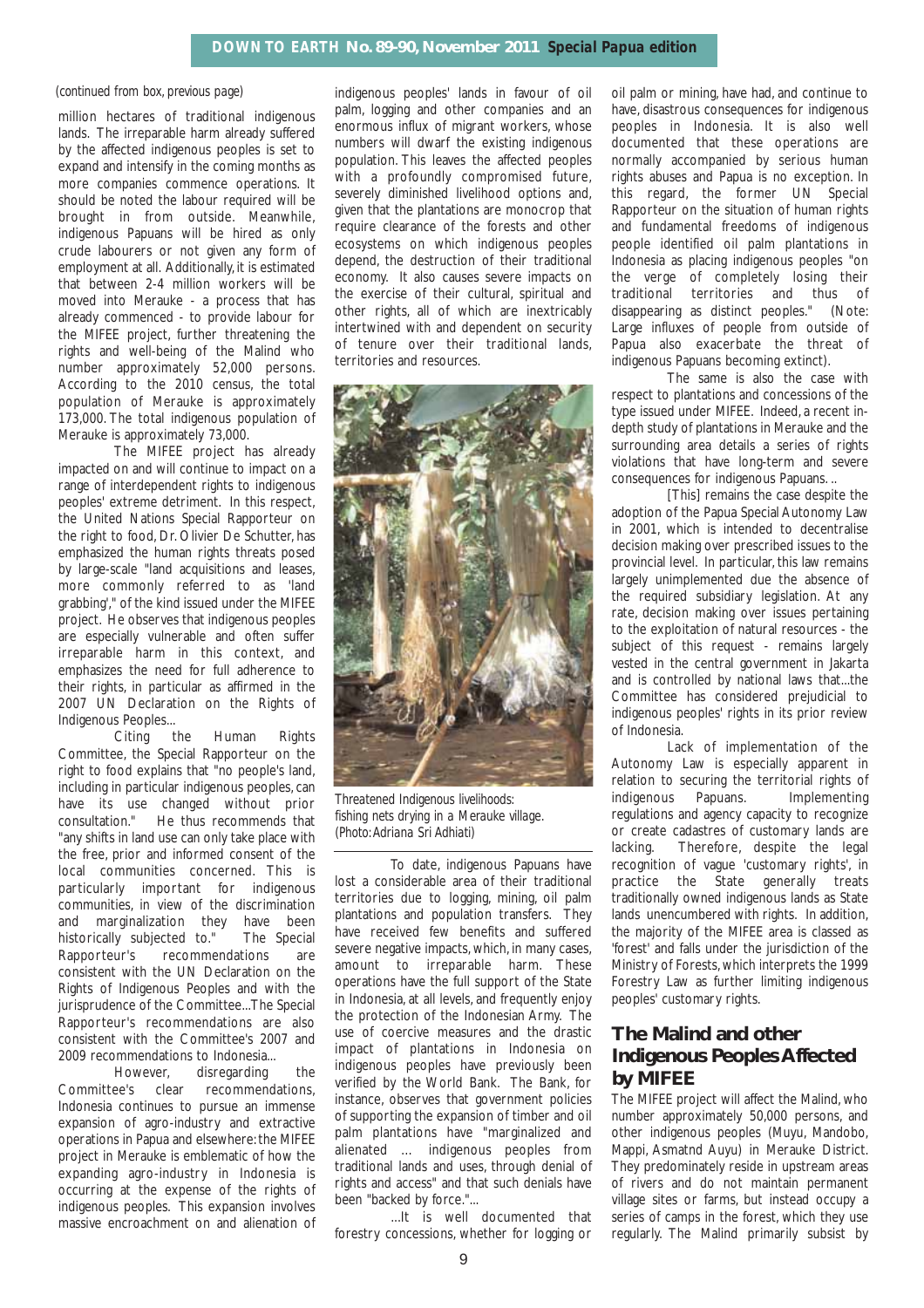collecting sago, hunting and fishing, and are dependent on the health of their forests ecosystems for their basic needs and traditional economy.They are divided into six clans that own land pursuant to customary law and tenure systems. Their lands are infused with sacred value due to the identification of various sites with ancestral spirits and relations.

Various Malind and other communities and leaders have expressed grave concerns about the MIFEE project in relation to severe existing and future impacts. They have also complained about the manipulation of communities by investors and State agents seeking to obtain their signatures in order to comply with legal requirements related to showing clear title to indigenous lands...These concerns have been echoed by the Indonesian Farmers Union, which condemned the MIFEE project, by AMAN, the national indigenous peoples' organisation in Indonesia, and by others, including Indonesia's former Minister of agriculture...

AMAN's statement highlights the threat to indigenous peoples posed by the MIFEE project and observes that the current policy of land alienation in favour of corporations "will only exacerbate the human rights situation, leading to forced evictions and other human rights violations;" and that it will have major impacts on [indigenous peoples'] livelihoods by changing the ecosystem and threatening Indigenous Peoples' food sovereignty." Citing the cultural and other effects of massive population movements of the kind that will be needed to provide a workforce for the MIFEE project, AMAN concludes that the project will "acutely threaten the existence of Indigenous Peoples within these areas, turning them into a minority in number, even leading to extinction in the future.This is, as we may say, structural and systematic genocide."

## **The Merauke Integrated Food and Energy Estate Project and the Threat of Irreparable Harm to Indigenous Peoples**

On August 11, 2010 Minister of Agriculture Suswono formalized the Grand Launching of Merauke Integrated Food and Energy Estate through a ceremony held in Serapu village, Semangga subdistrict. Nobody in this village knew what was actually happening. They only realized several weeks after, when bulldozers started to demolish their sago forests that it was the ceremony of their dispossession of land.

The MIFEE project is designed to produce food crops, palm oil, timber products and agro-fuels, primarily for export. The entirety of the area covered by the project is claimed by the indigenous peoples of Merauke. Government plans explain that the total targeted area for the project at present is 1,282,833 hectares (423,251.3 hectares in 2010-2014; 632,504.8 hectares in 2015-2019; and 227,076.9 ha in 2020-2030). However, according to the Local Investment Promotion Board (Badan Promosi Investasi Daerah), 36 companies have acquired permits to more than 2 million hectares as of May 2011. Proposed plantations include oil palm, maize, rice and timber estates.The largest holding is more than 300,000 hectares. In one instance, an Indonesian company known as MedCo Group has received a permit of 360,000 hectares which allows it to clear up to 60% of the forests within. Virtually the entire forest of the Zanegi indigenous community - located within this concession area - has been cut down. The community members no longer have physical access to the animals they used to hunt and the food they used to collect in their traditional forests, as it no longer exists. Currently, seven of these permits are operational, covering an area of 760,000 hectares. ... Around 96 percent of this area is classed as 'forest' by the State despite the fact that the Malind and other indigenous peoples (Muyu, Mandobo, Mappi and Auyu) claim the entirety of this area as their traditional lands, territories from which they derive their means of subsistence as well as being the foundation for their identities, unique cultures and spirituality.

In order to obtain concessions and permits to establish and operate an oil palm plantation and other forms of concessions, extant law requires that the applicant company demonstrate that there are no third party rights in the area in question. The same is also the case in the MIFEE project. For persons holding title issued by the State, the law requires resort to a standard condemnation and compensation procedure. In the case of indigenous peoples who, by virtue of Indonesian law, live on State lands that are subject to weak and generally unenforceable customary rights, the companies are required to obtain signed certificates demonstrating that the indigenous people have relinquished all interest in the land in question. This is not an acknowledgement that indigenous people have protected property rights, but, rather, an administrative requirement incumbent on the companies as part of showing security of title. When a concession or permit is issued to the company, it is always a lease vis-à-vis the State and the indigenous people are not otherwise involved.

In the MIFEE project, [..this..] has led to coercive and manipulative practices being employed to obtain signatures. A recent study concludes that "ill-prepared indigenous Papuan communities are being enticed, tricked and sometimes coerced into releasing large swathes of forested land to powerful conglomerates, backed by overseas investors and facilitated by the central and provincial governments."

The same study further explains

that, "Evidence shows that negotiations between indigenous land owners and plantation companies are unequal and exploitative. Promised benefits, such as schooling, electricity and houses are seldom delivered. Compensation payments for land and timber are meagre. Children as young as four are required to sign contracts so that the firm can ensure it ties the land up for decades."

In this way, the Malind and others' lands are being alienated, subjected to longterm leases between the State and private companies, and stripped of their forests for monocrop plantations and extractive industry operations on a massive scale.

The full extent of the long-term impacts on the Malind and other indigenous peoples affected by the MIFEE project is difficult to predict with certainty. The shortterm impacts however are in many cases extant, constitute irreparable harm, and provide some basis for predicting mid- and long-term impacts. As the MIFEE project expands in the coming months and years this irreparable harm will intensify and increase exponentially. This will almost certainly lead to the destruction of the Malind and other peoples as distinct cultural and territorial entities and, in the process, cause extreme prejudice to the exercise and enjoyment of their individual and collective human rights.

...Negative and severe impacts that are evident now include: coercion and manipulation; increased inter-ethnic conflict and violence; and the transformation of the forests where the Malind and others obtain almost all of their food into monocrop plantations that are devoid of traditional food sources. Game animals that provide primary sources of protein have already begun to dwindle and will disappear from the area. As the forest contains the vast majority of the indigenous peoples' sacred sites, some of these areas already have either been destroyed or access is greatly restricted, and this will increase as clearance continues. The internationally guaranteed property and other rights of indigenous peoples are completely disregarded in this process and these rights are essentially nullified. Thus, the MIFEE project has already begun to undermine the indigenous peoples' traditional economy and their identity and integrity, a process that will intensify and expand as more companies begin operations."

*The full submission to CERD (including end notes) and the other submissions can be viewed on FPP's website at*

*http://www.forestpeoples.org/topics/un-humanrights-system/news/2011/08/requestconsideration-situation-indigenous-peoplesmerauk.*

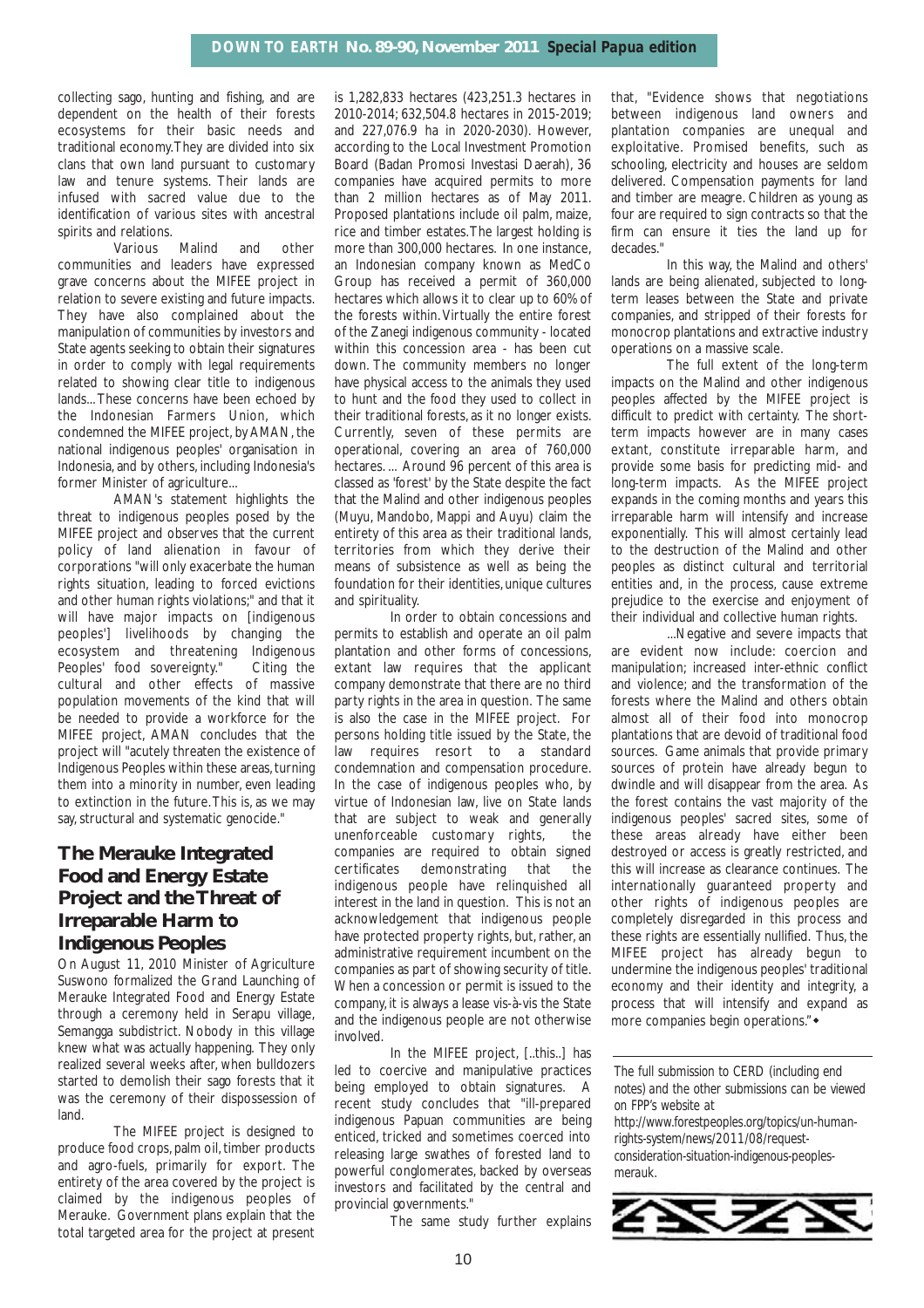## **Pusaka in the Land of Papua**

By Franky Samperante, Director, PUSAKA

The main focus and interest of PUSAKA's programmes is support for the indigenous peoples' movement in Indonesia. Most indigenous peoples live in and around forests and coastal areas. They are targeted by government social and poverty programmes. Their natural resources and lands have been seized and exploited in the name of development. In trying to defend their rights, indigenous peoples have experienced injustice, violence, criminalisation, discrimination and marginalisation.

Since 2009, PUSAKA has been working in two regions with special autonomy status, Aceh and Papua. In Indonesia's political history, these two resource-rich regions have often been in conflict with the government in power, and this was especially the case in the New Order era. 'Legal' military operations were carried out for many years to secure capital interests and in the name of eradicating separatist movements.Tens of thousands of people died in both regions. People were traumatised by the injustices, violence, poverty and marginalisation they suffered.

Although Aceh and Papua were given Special Autonomy status, there was not all of a sudden less conflict, any significant social change or improvements in people's welfare after autonomy was introduced. Instead, the decentralisation of authority under special autonomy was accompanied by the shifting of problems from central to regional governments.

In Aceh, for example, the regional government issued companies with licences to develop oil palm plantations in forest areas belonging to the villages of Mukim Lhok Kruet, Panga, Krueng Beukah and Teunom in Aceh Jaya District.There was no negotiation or agreement with local communities. In Mukim Lamloeut, Aceh Besar District PT Tambang Indrapuri Raya (an iron ore mining company) operated by former combatants in the Free Aceh Movement is mining in a forest area which the Aceh government has decided is a strategic area for REDD+ (Reducing Emissions from Deforestation and Forest Degradation).

PUSAKA, along with local organisations YRBI (Yayasan Rumpun Bambu Indonesia) and PDPM (Due Pakat Mukim Council) is involved in community organising and facilitating discussions in Aceh Besar. These meetings with communities and the *Imeum Mukim*1 leadership, are set up to find ways of restoring and strengthening their rights to land and restoring the authority of the *Imeum Mukim*.

## **PUSAKA**

The name "PUSAKA" has an old-fashioned feel.The word means 'heirloom' or 'bequest'.The name came about unintentionally by the organisation's founders as an abbreviation of *Pusat Studi Pendokumentasian dan Advokasi Hak-hak Masyarakat Adat* (Centre for the Study, Documentation and Advocacy for the Rights of Indigenous Peoples).The name is a popular one and there is more than one organisation called PUSAKA.

PUSAKA's website is at http://pusaka.or.id/topik/media/publikasi/bu ku

The low level of commitment on the part of the government to recognising and protecting rights to land and resources is prompting communities to fear their rights will disappear. People are either resigned to this happening, or they resist, and tend not to try and be more systematic in securing their rights by organising themselves. This is a challenge in itself for the organising work.

## **Free, Prior and Informed Consent**

In September 2007, the United Nations Declaration on Rights of Indigenous Peoples (UNDRIP) was issued. The stipulation on FPIC (Free, Prior and Informed Consent) in the UNDRIP, the right of indigenous peoples to decide on all policies and development projects affecting them, drew a lot of attention and served to strengthen the indigenous movement as well as indigenous communities in the villages. PUSAKA engaged in advocacy and capacity-building work on the right to FPIC, its principles and its application. This work has taken us to several areas in the Land of Papua.2

Given Papua's socio-political dynamic and the region's special autonomy status, the recognition of FPIC and the application of the principles and rights it contains, in the context of Papua's development, should help achieve justice and respect for indigenous Papuans. PUSAKA is working with its partner JASOIL (the Social and Environmental Network) in Manokwari, West Papua, to organise village meetings and training sessions on FPIC with the Arfak community in Prafi and Sidey, the Mpur communities in inland Mubrani and Kebar,

establishing dialogue with regional government and agencies which handle the issue of land and forests rights recognition. Similar sessions have been held with communities in several villages in Waropen, Mamberamo, Mimika and Merauke.

## **Manipulation**

These communities have experienced conflict, and continue to do so today, because the government - without the agreement of communities - has been quietly handing out their customary land and forests to companies, for conversion to plantations, logging and timber estates, REDD projects and transmigration programmes. These projects are resulting in major changes in land and forest use designation and control.These are in turn forcing changes in the production and consumption patterns of the Papuan communities, who are highly dependent on these resources and employ traditional, family-based resource use methods. REDD projects managed as conservation programmes risk limiting community access to forest products.

Frans Mutis and members of his clan didn't know that the land and forest they owned in Sidey had become the location of a palm oil plantation company, owned by the Medco Group. They had never had information about the benefits and impacts of the project, about what would happen to their rights or their livelihoods which were highly dependent on the forests. They were offered money and facilities, with no explanation of the impacts and risks, and accepted the compensation of Rp50 per square metre.

Afterward, the community regretted the decision to hand over their land. They are now living on other people's lands and the remaining forest.<sup>3</sup>

The Malind Anim community in Merauke had a similar experience. A subsidiary of the Medco Group, PT Selaras Inti Semesta, was issued with a timber estate licence and started felling the customary forest of the Zenegi Village clan. People were paid compensation for the wood felled, far below the market price: Rp 2000 per cubic metre.

This community also regretted the agreement, and is now asking to renegotiate it before the company starts felling more trees under its next annual logging plan (RKT).

Community voices and their demands are manipulated and only rarely reach the policy-makers, the local authorities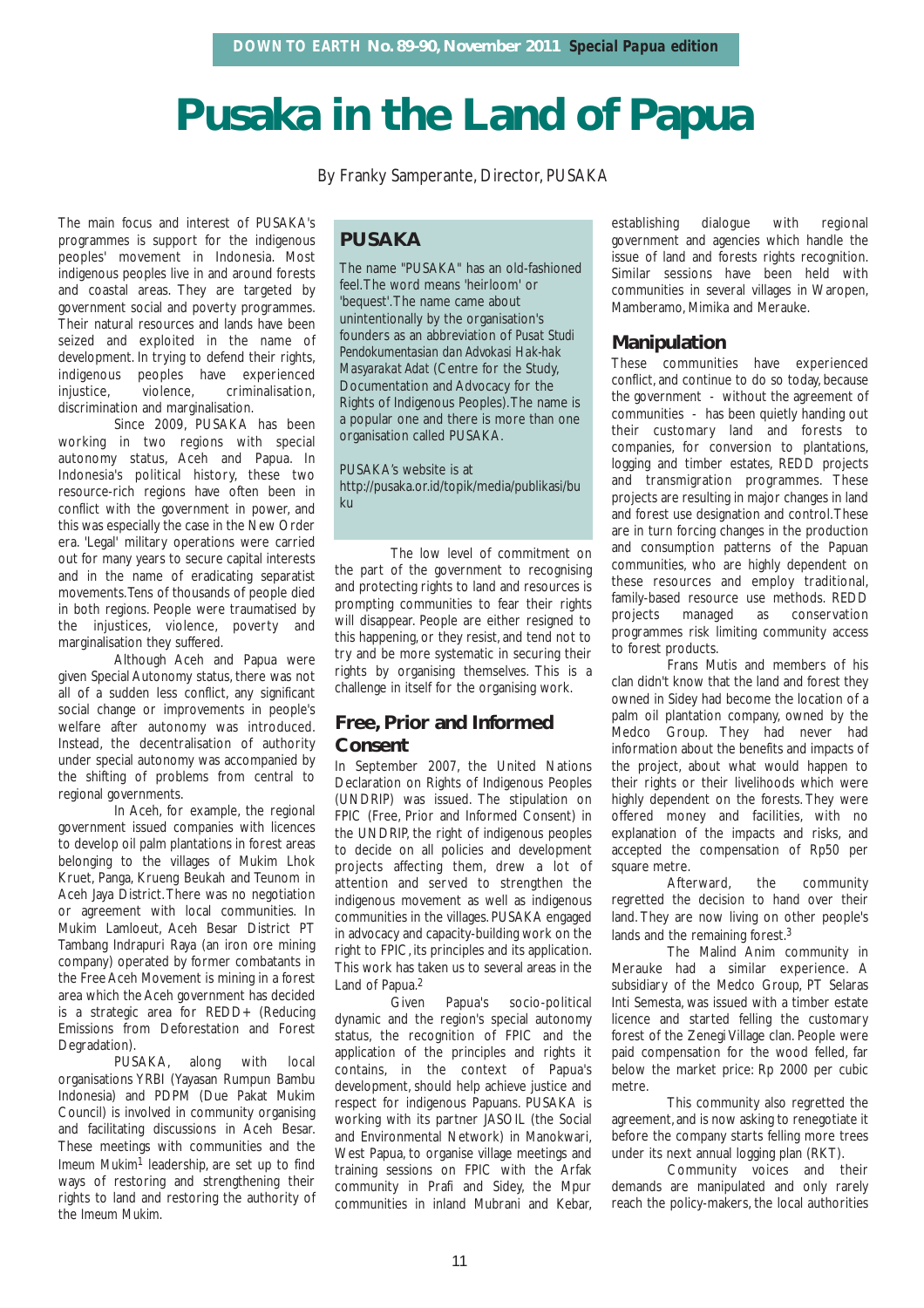and investors. Instead, their voice is represented by the local elite at the district and village level who actively represent and voice the community interests, even though the gains are only short term, and a strategy to make personal gains. There are four institutions related to the Papuan community: the Dewan Adat Papua (Papuan Customary Council, DAP), the Lembaga Masyarakat Adat (the Indigenous Peoples Organisation), Ketua Adat (Customary Chief) and Kepala Marga (Clan Head). However, according to local customary regulations, only the land-owning clan is entitled to make decisions on transferring rights and land use.

## **Opening space for dialogue**

PUSAKA's strategy is to develop and support initiatives which bring people from the village to the centre of power in order to open space for dialogue. It isn't easy for a villager to be faced with policy-makers when relations between government and community are at crisis point. Communities have often been victims of trickery, they have been traumatised by threats of violence from the security forces, and disadvantaged by limited understanding of the legal situation. Because of this, we need preparation, knowledge and capacity, which can be gained through meetings, and learning through the experience of carrying out small actions to voice community problems and affirm their rights. We need to build solidarity and support between groups, between villages and between regions.

Demianus Blamen is one of the Blamen clan leaders in Nakias Village, Ngguti District, which lies more than 100km from the town of Merauke. Demianus doesn't know much about the situation outside his village, let alone policies and community rights. His village only has customary regulations and moral rights to govern relationships within the village.They don't know about FPIC rights and principles. But now an oil palm company, PT Dongin Prabawa, is wiping out thousands of hectares of their customary forest. While the strength of the customary knowledge they possess should not be discounted, the presence of the oil palm company means that now, Demianus and other local people need to know about FPIC too, and to have the right FPIC fulfilled.

When we look at the policy to build a low carbon economy in Papua and West Papua provinces, it is interesting that FPIC principles have been accepted as a precondition for REDD projects in Papua. Is this the result of pressure from above and the mandate from international agreements? Or is it just opportunism - following the current 'fashion' by making compromises in order to gain access to project funding?



*Indonesian-language book by PUSAKA.The title translates as 'MIFEE: Beyond Malind Imagination'.*

*The book can be downloaded from http://pusaka.or.id/topik/media/publikasi/buku*

Today the challenge is how do we ensure that the language in Papua's Special Autonomy Law - a politically-motivated legal product, rather than one which came out of proper consultation - is applied to protect and strengthen the basic rights of indigenous Papuans? It must be done by drafting clear and detailed implementing rules under the Special Autonomy Law, with a clear action programme that. Both rules and action programme should be understood by government officials charged with implementing them.

#### **Notes:**

- 1 An *Imeum Mukim* is the head, or leader, of a mukim - the Acehnese customary legal unit of governance between *gampong* (lowest level of customary governance) and subdistrict. A *mukim* usually covers several *gampong.*
- 2 The term 'Land of Papua' (Tanah Papua) refers to the provinces of Papua and West Papua.
- 3 DTE was informed during a trip to another village that a man had been found dead in the forest. Apparently he got confused by the new forest 'demarcation', went astray and couldn't find his way back. He died of hunger.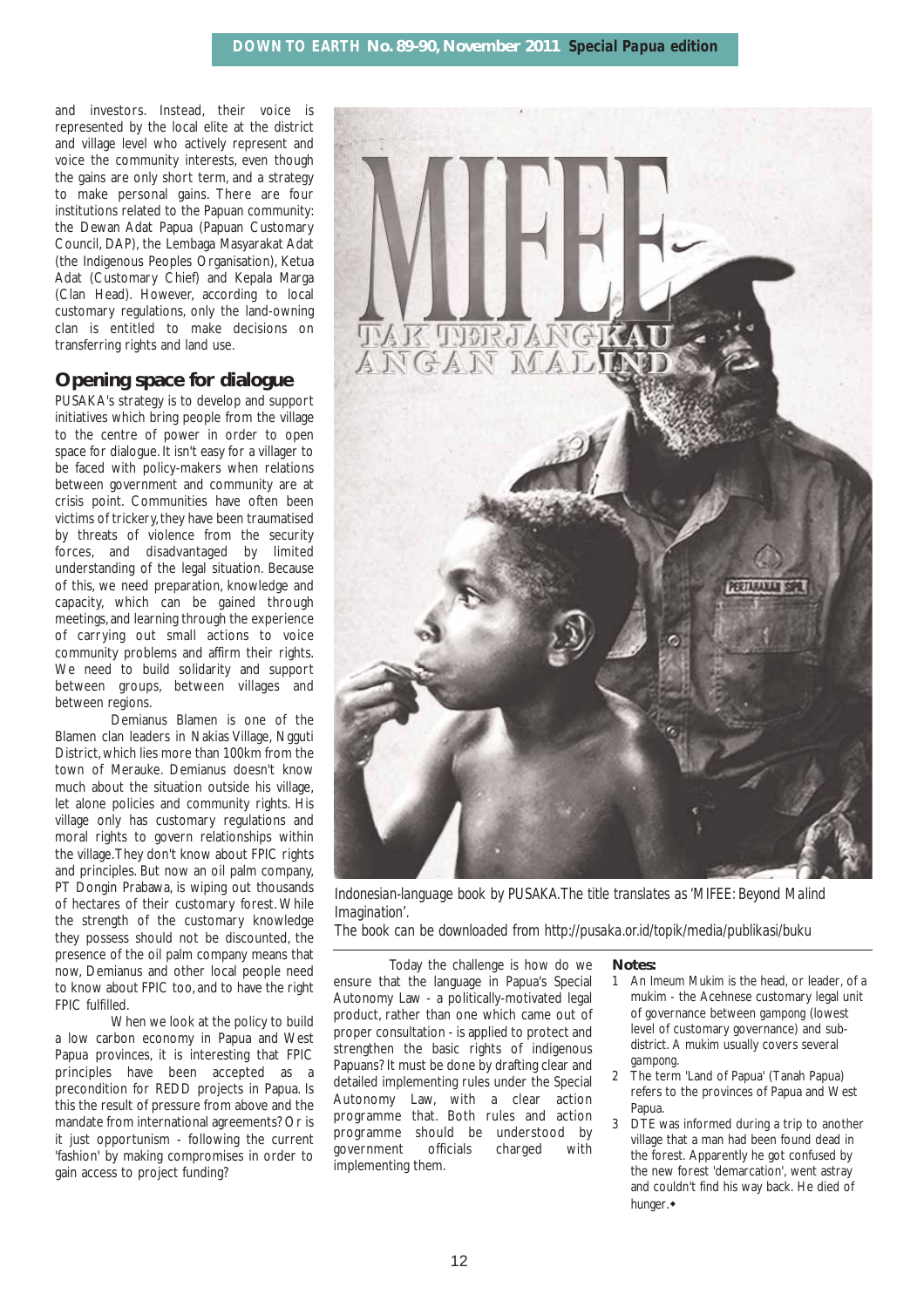## **The global land-grab phenomenon**

*The following report, by independent researcher Anna Bolin,1 explores the global trends and influences at work behind agriculture mega-projects like MIFEE in Papua.*

The so-called land-grab phenomenon has been reported from all over the world. Landgrabbing can be described as a process where ownership of what is perceived to be "empty", "idle" or "unproductive" land changes hands in lucrative deals, to be developed into largescale plantations to produce food or agrofuels, or both. There has been a rapid expansion in the number of these deals and the amount of land they cover. Studies show that over the past few years between 20-80 million hectares of land2 have been "grabbed", though researchers point out that it is difficult to say for sure since most of these deals are surrounded by secrecy.Africa seems to be the main target for large-scale investments but cases have been reported from all over the developing world.

Promoters of land-grabbing claim it is much-needed investment in agriculture. Although it is clear that investment is needed in rural areas and agriculture in the global South, the question is whether this type of large-scale land deal will bring the type of development that is likely to benefit local people. On closer examination, it is evident that instead of agriculture development, we are looking at a steady increase in "agribusiness" development.3 The distinction between the two is clear and there should be no confusion as to who stands to benefit and who stands to lose from these deals.

Behind these acquisitions are powerful transnational corporations or national governments that tap into these "idle" land resources to secure food and energy security at home. In reality though, this land is not "empty" but often inhabited by local smallholders or indigenous peoples who have lived on the land for generations, but whose rights over it are not recognised or upheld.

In order to understand this global land-grab phenomenon we need to look more closely at a number of factors that drives acquisitions, key actors behind the deals and their motivations, and what is really happening on the ground.

## **Drivers and actors behind land-grabbing**

There are a number of factors driving these land-grabs. They can be analysed in the context of the global finance, food, energy and climate crises. The 2007-2008 global food crisis, during which food prices soared, created political and economic momentum

for the acquisition of land. Likewise, the climate change and energy crisis has created a new urgency to find land for the production of renewable energy crops.

Together these global crises have created the perception that - given the expected population rise and assuming that resources are finite - demand for food and bioenergy will continue to rise. In turn, high commodity price volatility creates concerns for food and energy security. Although concerns for food security may seem fairly distant to energy security, where they coincide is in the demand for land.

A number of key actors can be identified whose actions drive up food prices and land acquisitions. Broadly, these actors populate the business, financial and government sector. The interlinked global financial crisis and global food crisis in 2007/8 contributed to the perception that land and food need to be secured and acquired. Both crises coincide with a dramatic increase in land acquisitions.

### **The Financial crisis**

In 2008 the world was hit by the financial crisis. The crisis called for a re-evaluation of the financial sector. Unsustainable practices, such as the preference for high-risk investments yielding short-term returns, had brought the world's financial sector to its knees. In response, investors started to look towards more secure investment options, such as land, perceived to yield low-risk and long-term returns.

attractive investment for three basic reasons. First of all, land prices do not move in sync with other commodity prices, but with inflation, and therefore provide the benefit of a diverse income flow that can balance risk in investment portfolios.4 Secondly, financial forecasts for the price of food and energy shows continuous high prices and demand. Finally, in many parts of the world, especially in Africa, large tracts of land can still be leased or purchased at very low prices. Thus, a simple equation of supply and demand drives the interest in farmland.

Another important driver is the expected return on investment. Financial equity firms, hedge funds and asset managers are pouring capital into farmland acquisitions. To give an example, Emergent Asset Management, a London-based hedge and private equity fund, is promising investors up to 270% returns on farmland investments in Africa over a five year period.<sup>5</sup> Despite a growing body of reports showing that these large-scale land acquisitions create conflict and negative impacts at the local level, investments continue to rise because of the expected high financial returns.

## **The Food crisis**

Between October 2007 and October 2008 food prices spiked to unprecedented levels; the price of rice reached 300% above average levels since 2003 and prices for wheat and maize doubled.7 2008 was also a record year for the global price of oil; and the cause of the crisis has been linked to volatility in both the financial and energy markets.

Farmland became an especially

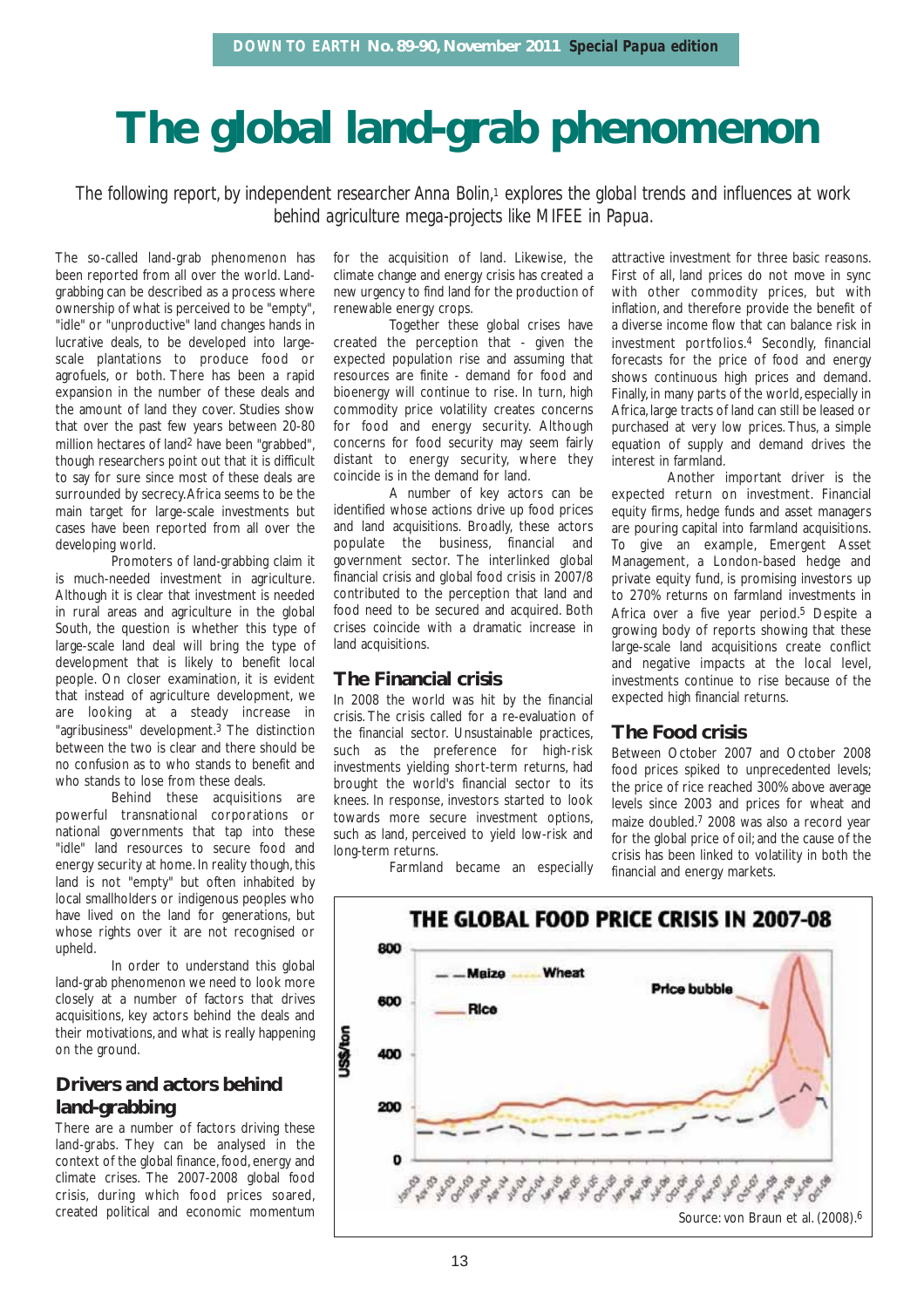Biofuels have been linked to the food crisis, as land destined for food production is converted into biofuel production. According to one study by the international Food Policy Research Institute (IFPRI) increased demand for biofuel contributed 30% of the increase in average food prices.9 Another contributing factor is financial speculation in food commodities.The UN Special Rapporteur on the Right to Food, Olivier de Schutter, concluded in a 2010 report that "a significant portion of the increases in the price and volatility of essential food commodities can only be explained by the emergence of a speculative bubble".10

The food crisis caused violent protests all over the world. These events sparked concerns for national food security not only related to imports but also to social unrest. In response, a number of countries that are net food importers started to outsource their food production in order to secure prices and supply for the long-term. The Gulf States (Saudi Arabia, United Arab Emirates, Qatar, Kuwait, and Bahrain), under the aegis of the Gulf Cooperation Council (GCC), came together under a common strategy and aim to outsource food production in exchange for capital and oil contracts.11 Since then, individual countries or industrial consortia under the GCC have acquired millions of hectares of farmland around the world.12

### **The climate crisis**

The production of liquid agrofuels is a driving factor behind recent land acquisitions. The expansion of the biofuel industry is associated with the climate and energy crisis and the inevitable need for renewable energy sources. In order to tackle climate change and to meet emissions reduction targets in Europe, the EU is implementing new policies and regulations. The Renewable Energy Directive (RED, 2009) states that 20% of all energy used in the EU has to come from renewable sources by 2020, and that 10% of transport fuel must come from renewable sources by the same year.Another example is the Fuel Quality Directive (FQD, 2009), which includes a binding 6% reduction in greenhouse gas emissions (from 2010 levels) to be achieved by end of 2020 (for more information on both the RED and FQD see DTE *Agrofuels Update* January 2011).

Although these policy directives are intended to tackle climate change and promote sustainable energy consumption in the North, they are creating incentives for unsustainable land-use change in the South. This includes large-scale land acquisitions and clearing of forests for plantation purposes; displacing greenhouse gas emissions to the South and further reducing the ability of local populations to adapt to climate change.



Note: Although there is a strong correlation between food price levels and oil price levels, this is not the only forceful relationship. Other factors, such as high demand for food due to economic growth and lack of response in production, play a role in food price increases as well.

*(Source: von Braun et al. 20088)*

### **The World Bank review**

As the number of land acquisitions around the world started to rise in 2008 so did reports in the media and from NGOs, of displacement and dispossession - not job creation and development. In 2009 the World Bank embarked on an ambitious research agenda to find out what was really happening, and whether it was a case of land being grabbed or whether it was a pro-poor development opportunity.The study is one of the most comprehensive done so far, providing an overview of the nature and extent of land-grabs around the world.

The World Bank report<sup>13</sup> is based on a database developed by independent organisation GRAIN (see www.grain.org) and crossed checked with official inventories from the field, including field visits, over the period October 2008 - August 2009. It covers 464 projects, 203 of which contain area information totalling 56.6 million ha, in 81 countries.14

The report found that 48 percent of projects, covering two thirds of the total area (39.7 million ha) are found in Sub Saharan Africa, followed by East and South Asia (8.3 million ha), Europe and Central Asia (4.3 million, and Latin America and the Caribbean (3.2 million ha).15 It further confirms the scale of investment ambitions: the median of projects was found to be 40,000 ha, with a quarter of all projects exceeding 200,000 ha. Only a quarter of projects were under 10,000 ha.For 405 of the projects commodity data was available, showing that 37 percent of projects are focusing on food, 21 percent on industrial or cash crops, another 21 percent on biofuels, and the remainder are distributed among conservation and game reserves, livestock, plantation and forestry.

The report also confirms that the majority of projects in the database originate from a few countries. These are the Gulf States, China, North Africa (Libya and Egypt), Russia and western economies such as the United Kingdom and the United States. Key players are agribusiness and investment funds. Contrary to what, according to the report, is the standard preference of foreign direct investment (e.g strong institutional governance and well-defined property rights) countries with weak governance indicators and where local land-rights are unsecured appear to be most attractive to investors. For most projects social and environmental impact assessments were not conducted, despite high risks. Although some countries require these to be carried out by project developers, including Indonesia, in reality these regulations are either ignored or, even if conducted, compliance is rarely monitored.

Another interesting finding was that,contrary to what is often reported in the media, the majority of investors were of domestic origin, not foreign. Finally, the report found that contrary to what was often promised, the level of job creation and physical investment was often very low.

#### **Development?**

The World Bank study concludes that many of the investments did not live up to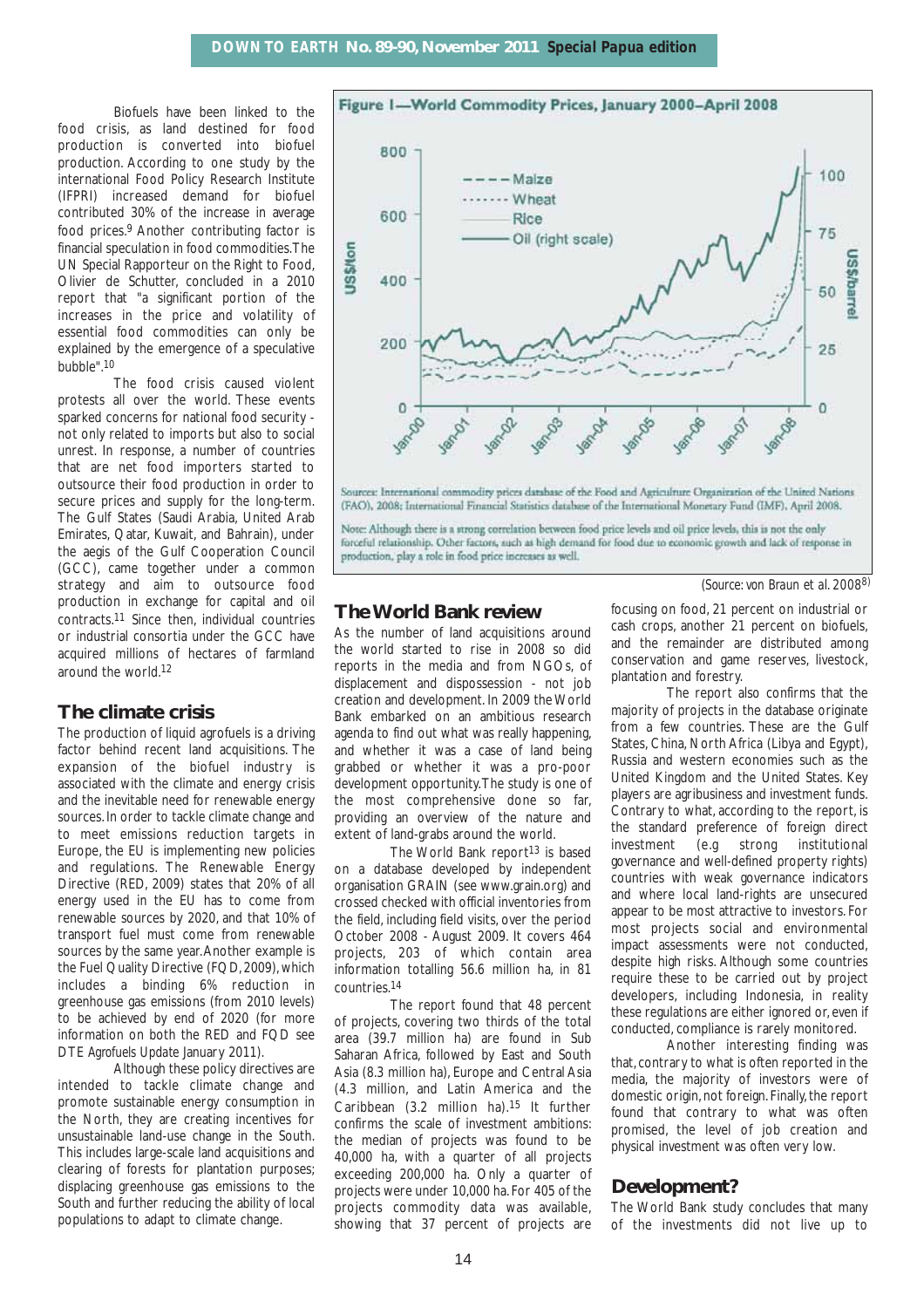expectations in terms of job creation and sustainable benefits, but instead left people worse off than before. Similar findings were revealed in a previous study by Cotula et al, 2009, which also set out to investigate the nature and implications of the current landdeal trend. Yet despite these controversial and quite clear findings there still seems to be some confusion as to whether large-scale land acquisitions can indeed bring development benefits for local people.16 The World Bank (2010) put forward a set of guiding principles for investors and developing country governments in order to avoid negative outcomes of projects. However, as already pointed out by their findings, large-scale investments are concentrated in countries with low levels of institutional governance and enforcement. In this context it is questionable whether a set of guiding principles are likely to have the intended impact.

#### **Papua**

One of the most controversial land-grabs in Indonesia happening right now is the Merauke Integrated Food and Energy Estate (MIFEE), currently being developed in the southern part of Papua in Merauke regency. MIFEE is a mega-project covering 1.28 million hectares of commercial plantations claimed to be part of President Yudhoyono's dubious vision to "feed Indonesia, feed the world".

So far at least 36 investors have secured concession permits. Most are Indonesian but companies of Japanese, Korean, Singaporean and Middle Eastern origin are also thought to be involved.17 The principle commodities to be produced under the umbrella of MIFEE are timber, palm oil, corn, soyabean and sugarcane. By the middle of 2011, more than half a dozen of the investors granted permits for MIFEE are thought to have started work in their concession areas, including companies associated with the powerful Medco and Rajawali groups. Although MIFEE is still in its early stages there are serious concerns for the social and environmental implications of the project for local populations and their livelihoods.

MIFEE is being promoted as a development opportunity, where jobs will be created not just for local Papuans but also for transmigrant workers.The project is also said to promote national food security, as well as energy security. However, in reality the majority of land concessions are allocated for industrial timber plantations (over 970,000 ha), with oil palm (over 300,000 ha) and food crops (69,000 ha) in second and third place.18 This data suggests that MIFEE is not primarily motivated by food and energy security concerns but by economic interests.

Reports from villages affected so far indicate that MIFEE poses a serious threat to



Source: World Bank 2010 (see endnotes).

local communities. Those indigenous communities that have engaged in deals with the companies have been under-compensated and cheated of the land that have belonged to their communities for generations and make up part of their cultural heritage.The process of land acquisition has been characterised by a lack of transparency, an atmosphere of intimidation and concerns about security thanks to the presence of the military.There is a dearth of appropriate information reaching villages regarding the potential impacts of the project on their lives and what

## **Resources on Land-grabbing**

**GRAIN:** http://www.grain.org/

**Oakland Institute:** http://media.oaklandinstitute.org/

**Via Campesina:** http://viacampesina.org/en/

**UN Special Rapportuer on the Right to Food:** http://www.srfood.org/

**International Land Coalition:** http://www.landcoalition.org/

**Focus on the Global South:** http://www.focusweb.org/

**World Development Movement:** http://www.wdm.org.uk/food-speculation

#### **OXFAM:**

http://www.oxfam.org.uk/get\_involved/cam paign/food/?intcmp=hp\_hero\_grow\_3009.

rights they have to reject or accept company offers. Local civil society organisations have also reported that capacity building meetings have been interrupted by the military, who use the excuse of national security to threaten villages and stop meetings. Thus, in many ways MIFEE is a politically and economically motivated land-grab that is bringing more threats than opportunities to affected communities.

#### **Wake-up call**

The current trend in large-scale agricultural expansion must not be confused with propoor development. This is not a question of rejecting much-needed investment into agriculture and rural areas; rather it is a wakeup call that these developments are not beneficial but harmful to both the environment and local people. The recent food crisis further heightened the need to increase food production and food security, but, as pointed out by the UN Special Rapporteur on the Right to Food, Olivier de Schutter, the issue is not about increasing allocation of funds to agriculture but rather of "choosing from different models of agricultural development which may have different impacts on and benefit various groups differently". As this article has pointed out, the current model benefits at first hand agribusinesses and their business partners, and not those most vulnerable to famine and high food prices.

The tendency of large-scale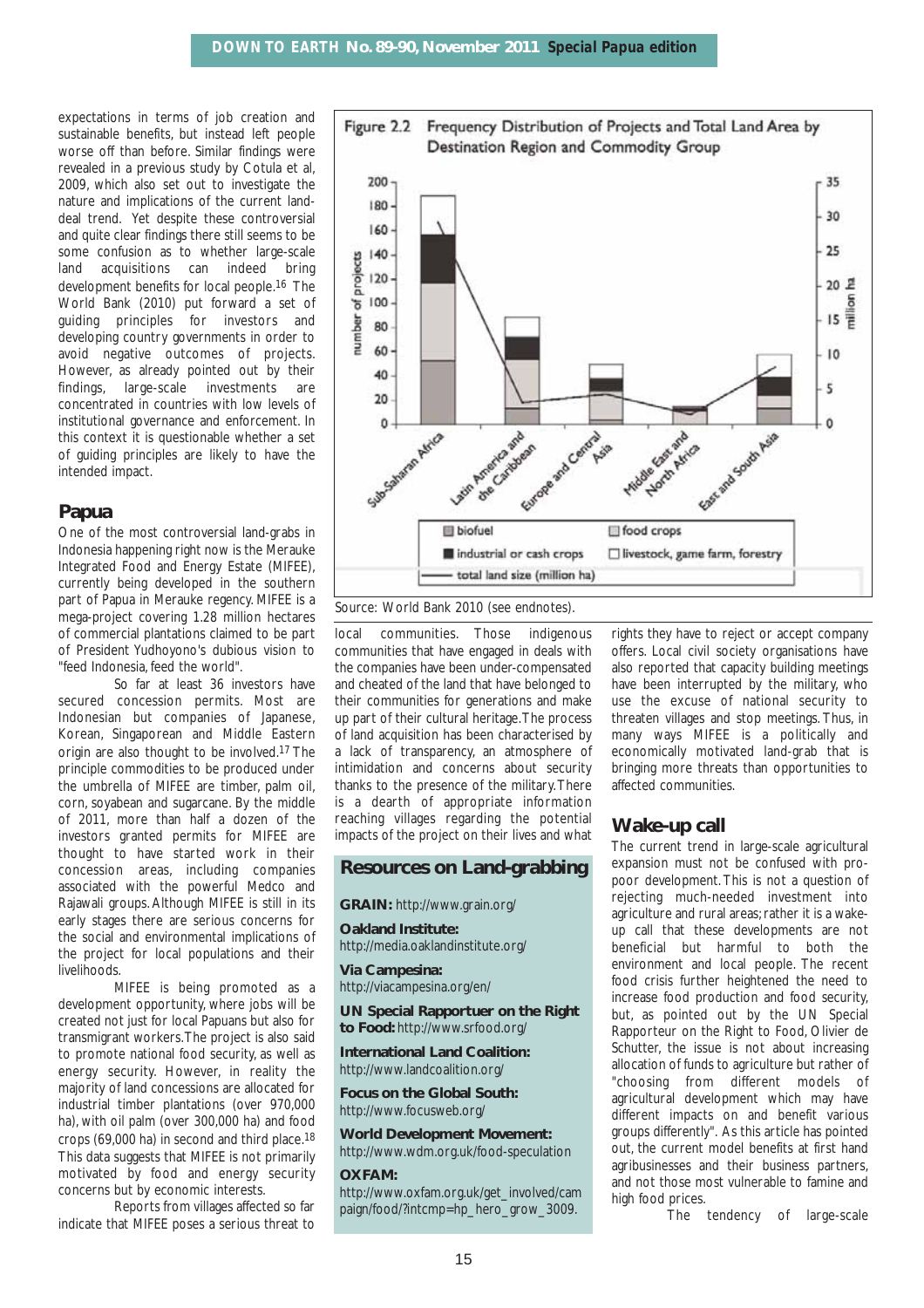#### *DOWN TO EARTH* **No. 89-90, November 2011** *Special Papua edition*

plantations and contract farming to be concentrated in pockets of persistent poverty is an issue that has been discussed for a long time within agrarian studies and it has been well documented. Whereas the common assumption among World Bank circles is that Foreign Direct Investment flows to areas of good governance and well-defined property rights, the Bank's own research confirms that capital flows to areas where labour and landrights are insecure and not protected by the legal system and its government. Where wages are endemically low the conditions for capitalist exploitation and profit maximisation are high. Under these precarious conditions these large-scale land-use projects become specifically problematic when they displace and dispossess people of their most valuable asset and security, which is their land.

The case studies presented here tell a story of dispossession and disempowerment. Instead of providing opportunities for the poor these land deals appear to make affected communities worse off, not just for now but for generations to come. What is more, these large-scale acquisitions have more far-reaching consequences as they take up large tracts of fertile land and use it for the production of export produce. In countries like Ethiopia, where famine is a recurrent problem and the government is still dependent on food aid, this becomes a particularly problematic and controversial issue.

#### **Notes**

1. Anna Bolin is an independent researcher on climate, land and REDD, who recently

undertook an internship with DTE and Tanol

- 2. A 2009 study by International Food Policy Research Institute puts the estimate at 20 million ha, later increased to 45 million ha by the World Bank (2010) and finally the International Land Coalition increases the estimate to 80 million ha.
- 3. GRAIN (2008) http://www.grain.org/article/entries/93 seized-the-2008-landgrab-for-food-andfinancial-security, Barcelona: GRAIN,
- 4. GRAIN (2011) 'Pension funds: key players in the global farmland grab' *Against the Grain*, June 2011, available at: http://www.grain.org/article/entries/

*The full version of this article, including outline case studies from Sierra Leone and Ethiopia, plus full end notes are available on our website at http://downtoearth-indonesia.org)*

#### *(continued from page 20)*

REDD funders.13

Among the international REDD schemes that have been moving ahead, is the World Bank-led Forest Carbon Partnership Fund (FCPF) USD 3.6 million deal to prepare Indonesia for REDD+. The FCPF agreement was signed in June 2011 and involves analytical work, capacity-building, consultation and outreach, and regional data collection. The regional focus areas are South Kalimantan, South Sumatra (Musi Rawas), Maluku, Aceh and West Papua. CSOs have been critical of Indonesia's proposal for FCPF funds, raising concerns about safeguards and the lack of transparency and participation in the consultation processes.14 A March 2011 study of FCPF projects around the globe, *Smoke and Mirrors*, confirmed that none of the eight REDD preparation plans (including Indonesia's) adequately address land rights or acknowledge existing conflicts.15

#### **Regional REDD**

Although Papua and Aceh governors were the first regional leaders to publicly support REDD for their areas, Kalimantan has been the region of choice for officially sanctioned REDD projects, and at the end of 2010, Central Kalimantan was announced as the pilot REDD province under the Norway REDD deal.16 Strong opposition to REDD projects in the province has been voiced by local community groups such as Yayasan Petak Danum Kalimantan and ARPAG, the People's Peat Management Alliance, which are highly critical of the carbon-offsetting intentions of countries and agencies involved in financing REDD schemes in the province.17 The group maintains that local people are capable of managing their forests sustainably and rather then REDD schemes, they need recognition of and respect for their rights to manage their own lands and resources.

Meanwhile in Aceh, another high-

profile REDD project, Ulu Masen (developed by the Aceh government and Carbon Conservation, in collaboration with Fauna and Flora International), remains deeply controversial. Recent studies have concluded that the lack of participation by local communities in the project threatens to undermine the project's aim of cutting  $CO<sub>2</sub>$ emissions from deforestation. A 2008 survey carried out by the Aceh Indigenous Peoples' Network, JKMA, found that indigenous communities had never received any information about the Ulu Masen programme and had not been informed about REDD.18

A substantial study by the Institute for Global Environmental Strategies published in July 2010 reports community fears that the lack of secure land tenure systems will contribute to REDD benefits being captured by the 'big players': mining, logging and plantation companies.There was no free, prior and informed consent of indigenous peoples nor the full, (or even partial) support and involvement of local communities, according to this study. "There is a real danger that the REDD process will repeat the mistakes of past experiments with centralised forest management strategies based on

#### **Resources on REDD**

New report on REDD+ in Indonesia by FPP, PUSAKA, HuMa and others: http://www.forestpeoples.org/fpp-seriesrights-forests-and-climate-redd-plus-Indonesia

*What is REDD? A guide for Indigenous Communities* http://www.forestpeoples.org/

*Inside Indonesia,* Issue 105, July-September 2011, Climate Change and Indonesia http://www.insideindonesia.org/

REDD-Monitor - www.redd-monitor.org

REDD-Indonesia website: http://www.reddindonesia.org/

enforcement."19 Things do not seem to be improving: a further independent survey carried out in January 2011 and reported in Inside Indonesia, found a "critical lack of access to information and a chronically low level of REDD literacy."20

## **A ray of hope? Major policy shift on indigenous rights**

Signs of a much-needed shift in Indonesia's forest policy were confirmed in July when presidential aide Kuntoro Mangkusubroto announced at an international meeting that Indonesia would "recognise, respect and protect Adat rights". Kuntoro said the government urgently needed to develop one map as the basis for all decision-making to be used by all ministries and government institutions, as well as delineate the legal status of Indonesia's forest zone "guaranteeing the recognition of Adat customary rights."21 He confirmed that only some 12% of the nation's forests has been legally delineated,22 He said that all future action on land use should be based on the principle of "recognition, respect and protection of customary Adat rights" and that this recognition should happen before the allocation of state land for other uses. He also said that a law passed in 2001 by Indonesia's highest legislative body - the TAP MPR IX gives clear legal basis for the reforms.<sup>23</sup>

The dramatic announcement follows other encouraging signs, including an agreement between AMAN and the environment ministry aimed at empowering indigenous peoples. It remains to be seen how serious the government is about translating words into actions, and how this commitment plays out in areas such as Papua, where the violation of indigenous peoples' rights is particularly severe.

*For end notes, please see the web version of this article at www.downtoearth-indonesia.org*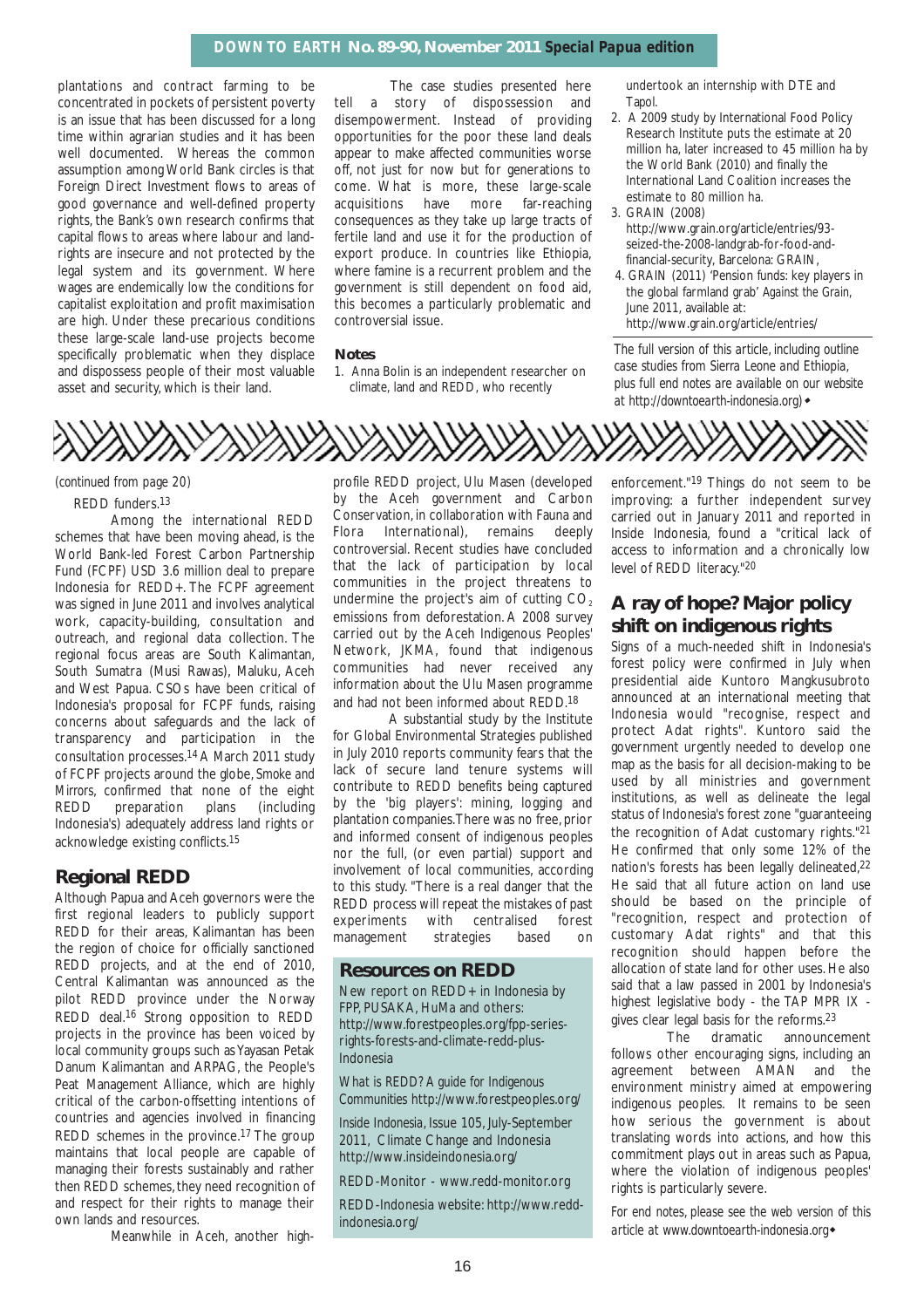## **Will REDD benefit Papua's Indigenous Peoples?**

*The following article is adapted from a number of blog postings by Pietsau Amafnini, Coordinator of the Manokwaribased organisation, JASOIL Tanah Papua.The Indonesian language blog is at http://sancapapuana.blogspot.com/.*

Papua's tropical forests are very strategic in terms of the global climate as well as providing timber and other forest products, which need to be managed sustainably. To implement REDD in Papua, the forestry sector has the duty to rehabilitate degraded forests and lands and to manage forests well. If we manage conservation and protected areas, and production forests properly, and stop converting forests to other uses, we can reduce CO<sub>2</sub> emissions and help balance the global climate. However, the reality is, the Indonesian government is not concerned about the state of the climate.

## **REDD in Papua**

In Papua province, there are pilot projects planned in Jayapura district, including in the Cycloop Nature Reserve, the Mosoali Forest Area and the Unurum Guay forest area. In West Papua province, they are planned in Kaimana district, covering Arguni Bay, Triton Bay and Yamor Lake. However the region's different land use areas - under its spatial plan - have not been clearly established, and indigenous peoples themselves know nothing about government plans to determine their *(continued next page)*



*Harvesting coconuts,Arfu,West Papua (Adriana Sri Adhi*

## **The state of Papua's forests**

The Following figures are from Forest Watch Indonesia's newly-published Indonesian language report *Keadaan Hutan Indonesia* (The State of Indonesia's Forests) which can be downloaded from FWI's website at http://fwi.or.id/?page\_id=204

Total forest cover - Indonesia, 2009: 88.17 million hectares (46.33%) Total forest cover - Papua, 2009: 34,138,992.70 (79,62%) of which: HPH concessions: 8,556,145.35 ha HTI concessions: 411,804.56 ha Percentage of Indonesia's total forest cover in Papua: 38.72% (highest of all regions) Peatland under forest cover in Papua, 2009: 6,156,243.19 ha (79.59% of peatland in Papua), of which: HPH concessions: 897,212.75 ha HTI concessions: 58,671.1 ha Release of forest in Papua 2003-2008 for non-forest uses such as oil palm plantations: 9.16% Change in forest use in Papua for palm oil 2003-2008: 32,546.30 ha (2006)

Total land area - Indonesia: 190.31 million hectares

Deforestation between 2000-2009: 628,898.44 ha (1.81% of Papua's and 4.15% of total Indonesia deforestation in that period - the lowest of all regions) Total peatland under forest cover in Indonesia 2009: 10.77 million ha (of total 20.8 million ha identified as peatland)

Deforestation in peatland forests 2000-2009: 130,917.62 (2.08% of Papuan total and 6.54% overall total) Mining in Papua's forest areas: 74 KP permits, covering 2,100,000 ha

A new report by FPP, Pusaka and JASOIL notes that a quarter of Papua's peat swamp forests (a figure of 8 million hectares is given) are categorised as conversion forests. "If all this were to be converted into agriculture, more than a billion tons of CO<sub>2</sub> emissions would be released." See Papua and West Papua: REDD+ and the threat to indigenous peoples at http://www.forestpeoples.org/fpp-series-rights-forestsand-climate-redd-plus-Indonesia *(Box compiled by DTE)*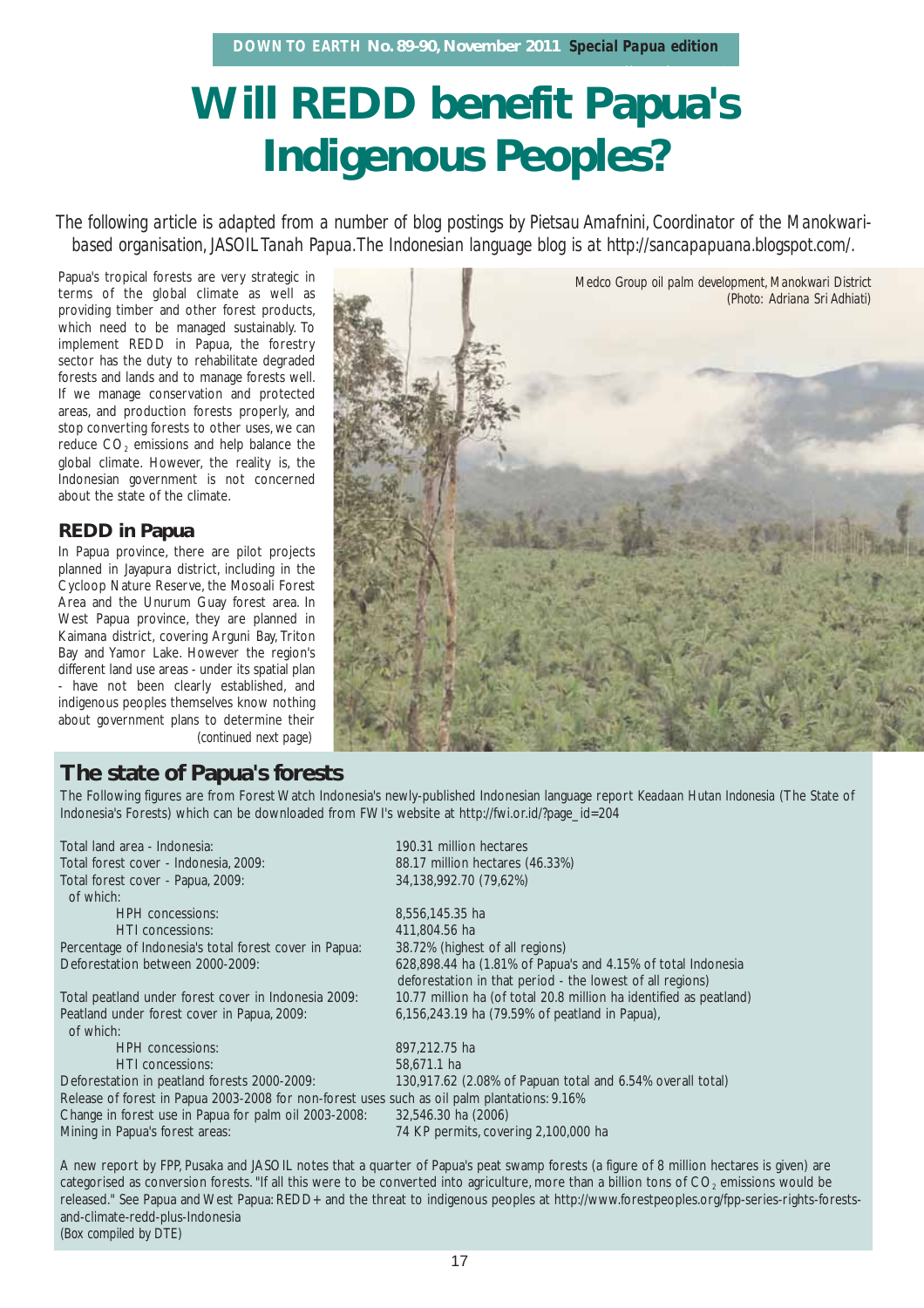customary areas in line with what's needed for REDD.

One carbon trading pilot project was initiated in 2008 by the provincial government of West Papua and Carbon Strategic International (CSI, Australia). It is located in forest areas in eight districts, with a total area of 8 million ha.The government's share is 80% and CSI's is 20%, with half of this for the company and half to pay experts.The division of the government's share between central government, region and community still has to be decided. It is thought that carbon absorption is 300-350 tonnes per hectare and each tonne will generate 10-16 USD.The price and income will be calculated annually based on financial developments and inflation.

There is now a new agreement between the West Papua provincial government and Asia Pacific Carbon (of Australia).

REDD locations in West Papua are in protected forests. These were selected because of the high level of threat they face due to urban expansion, plus mining such as coal, copper and gold, and other interests.

The conversion of forests in West Papua for economic growth is increasing: there are plans to develop oil palm plantations, sago, mining, transmigration and so on.This is evident from the increase in the number of companies wanting to carry out environmental impacts assessments for such projects.

BPKH (the Forest Area Mapping Agency of the Forestry Service) is currently making a map of forest management units (KPH) in West Papua and Manokwari district. It is hoped that this map will be a tool for the carbon trade, to find potential locations and will support the calculation of carbon produced.

## **Policy in Papua**

REDD in Indonesia has been described as a national approach to be implemented at subnational level. This means the overarching policy and incentive framework comes from the central government and the details for implementation rest with the provinces and/or regional government and related stakeholders.

Papuan regional legislation, which provides the legal framework for implementing REDD in Papua, recognises rights and customary forests and emphasises community-based forest management. Using provincial regulations and guidance from the decisions made by the forestry ministry on REDD, the Papuan government - supported by civil society, universities, indigenous communities and other key actors - planned to establish a Forest Carbon (REDD) Papua Task Force.This Task Force was appointed by governor's decree at the beginning of 2011. The group's aim is to assist the Papuan government to translate, develop and coordinate policy approaches and positive

### **FPIC**

The following is an extract from FPP/Pusaka/JASOIL's new report Papua and West Papua: REDD+ and the threat to indigenous peoples<sup>1</sup>

"One important development has been the issuance of a decree by Papua Governor Barnabas Suebu in October 2010, for the Creation of a Task Force on Low Carbon Development. One of the Task Force's roles is to secure legal certainty to safeguard the right of communities in accordance with the principle of Free, Prior and Informed Consent (FPIC).A similar policy was also issued by the Governor of West Papua,Abram Artuturi, In March 2011.The Special Provincial Government Regulation (PERDASUS) of Papua No, 23/2008 on Ulayat/Customary Rights of Customary Law Communities and PERDASUS No.21/2008 on Sustainable Forest Management, which both recognise the rights of the Papuans, can strengthen the position of communities affected by REDD+ plans.To date, however, neither the district nor the related government institutions have issued policies or programmes to implement the regulation of communities' customary rights and laws."1

incentives coming from the national and international levels, for the provincial level and main districts involved. In practice, local community involvement is limited and the project is not in line with community interests.

There is still very little knowledge and technical capacity among local government officers and related government agencies, CSOs - let alone communities living in West Papua province - about climate change and the carbon trade. There is little knowledge about national policies, international commitments on climate change, best practice for forest management, carbon trade mechanisms, the logging moratorium, schemes to reduce forest destruction and reduce emissions, and their benefits and impacts.

There have been several meetings to discuss the carbon trade, but no follow-up, and no sign of policies or programmes by the provincial and district governments to implement it. These meetings are still very limited in that they do not involve civil society, local peoples organisations such as DAP (*Dewan Adat Papua* - Papuan Customary Council), LMA (*Lembaga Masyarakat Adat* - Indigenous Peoples' Council) or the MRP (*Majelis Rakyat Papua* - Papuan Peoples Assembly), NGOs or community representatives in West Papua. This lack of involvement, it is feared, will give rise to negative impacts in planning and implementing programmes.

The TGHK (Tata Guna Hutan Sepekatan - agreed forest use) map and

delineation of forest boundaries still does not exist and there is no clear discussion about it, due to the tussle between interests and concepts of state land and customary land. The draft spatial plan for West Papua province and for Manokwari district does not exist and hasn't been discussed.

The main people who hold rights over the target of REDD+ (land, forest and peat) do not understand and are not adequately involved in reaching a consensus at national and local level, to determine the preparations for implementing REDD+. This is what happened with the carbon trading project initiated by the West Papua provincial government and CSI.

## **What's needed for REDD?**

Max. J. Tokede from UNIPA Manokwari explained what needs to be done to prepare for REDD as follows: first, increase monitoring capacity to detect changes in carbon storage in Papua and West Papua provinces. This consists of: remote sensing (satellite imaging); monitoring from the air; community-based monitoring on the ground; support for activities to monitor forests and timber trade by the Forestry Service and communities. Second, pilot activities for fair incentives to protect the forest, including spatial planning and changes in forest function, mapping indigenous communities' forests in pilot locations; building village institutions to manage incentive payments to prevent deforestation and create alternatives for income generation; building capacity for certified sustainable community logging, and developing participatory monitoring and protection systems.

Meanwhile, the REDD funding mechanism in Papua needs, among other things, to cover funding support for community development by opening village accounts; funding support for groups or individuals for community-based forest patrols and protection with group/individual accounts; and a savings and loan fund to develop small and medium businesses in villages. There also needs to be capacity at regional government level to facilitate funding for project management, funding for carbon monitoring and law enforcement, and funding for general community development (education/health/economic development). There also needs to be Technical Assistance to enable REDD to run smoothly.

### **Indigenous Rights**

The real question is, will any benefits reach Indigenous Peoples who hold full rights over their forests? Will the Indonesian government say indigenous peoples who are set up as a legal entity will still be able to access natural resources in forests, as long as they don't cut trees, and will be able to profit from REDD? There are clearly still questions to be answered about setting up as a legal entity for indigenous communities: what about those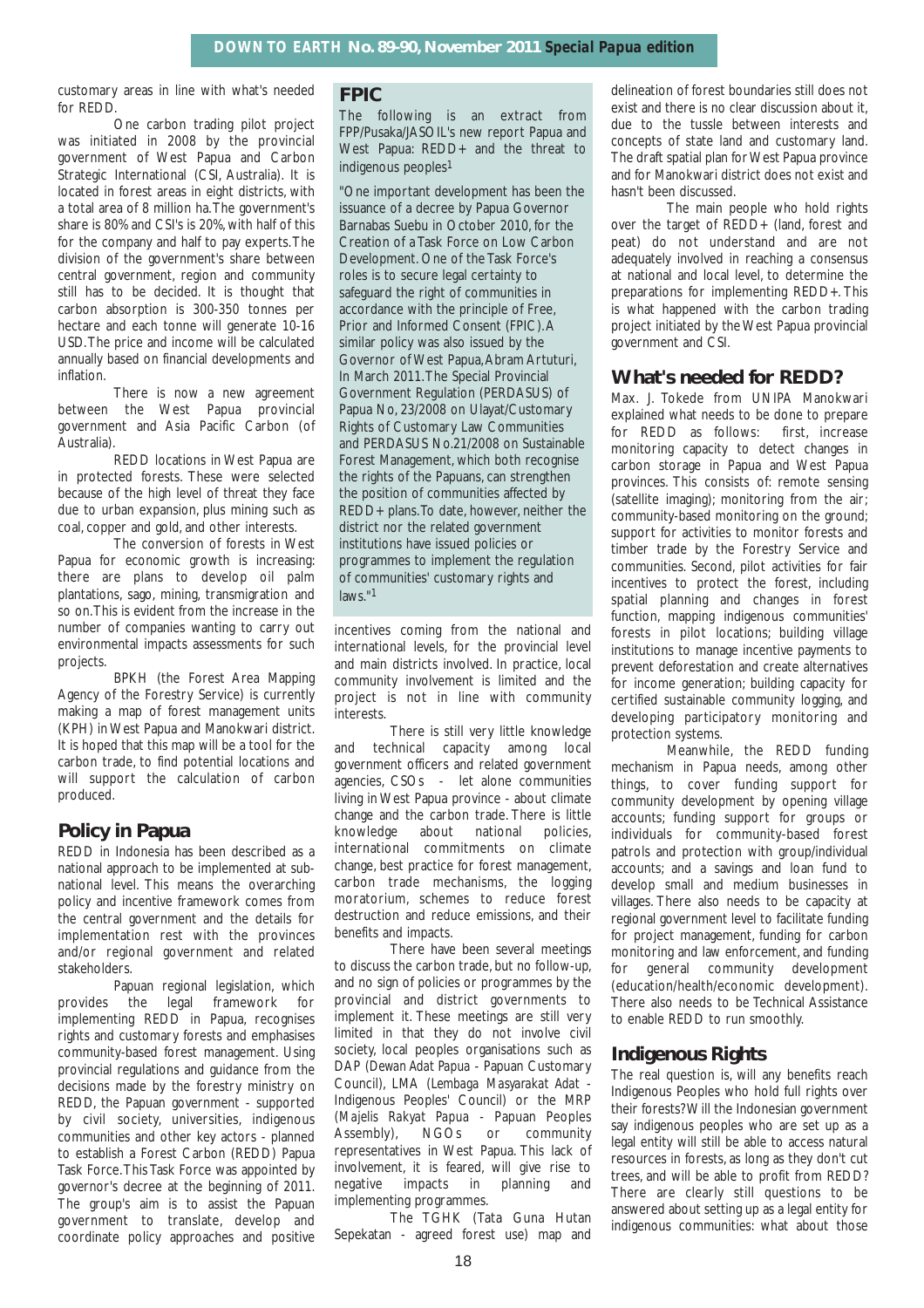who don't have this legal status? If indigenous peoples can acquire this status, how do they go about it? It will be no easy process, no matter how straightforward it might appear. In this context, the state must first of all recognise the existence of indigenous peoples. Industrialised countries like the EU nations, Japan, USA and Norway are ready to fund REDD projects. Some of the schemes will pay USD10 per tonne of carbon. However, will the indigenous peoples of Papua benefit from these grants? It is not yet certain.

Protecting forests for the future, or managing them sustainably has been something generations of indigenous peoples have known about.There are sacred forests or taboo places within forests which are still integral to indigenous people's lives. Now the modern world knows these sacred forests as conservation forests.The way forests are used by indigenous peoples guarantees conservation and sustainability. They use simple technology and take only what they need for daily needs.

Director of the NGO PERDU Manokwari, Mujianto, explains that based on a study by PERDU in Kaimana district - an area which has been scoped and nominated by the West Papua provincial government as a REDD and carbon trade project area - government permits are still mostly given to entrepreneurs and companies. Post OHL II [OHL II is the second police operation against illegal logging], there are practically no licences for local communities. *Kopermas* [the statesanctioned community cooperatives]

aren't functioning, although local people do use cut timber in very limited volumes to take advantage of local markets available. The likelihood of the natural forests disappearing will increase as capital flows into this area for investment in various natural resources sectors (plantations, mining etc).

"Meanwhile, if we look back into the past… for generations local people's livelihoods have depended on natural resources, including forest resources; forest management and use was done using simple

### **The business of REDD+**

A new study by FPP, Pusaka and JASOIL found that none of the several REDD+ schemes which have been proposed for Papua have progressed beyond the early planning stage.<sup>2</sup>

Only one REDD project in Papua is identified on the REDD-Indonesia website (linked to Indonesia's Forestry Department).The project, called "Perpetual Finance for Carbon Benefits" is in Papua province, with **New Forest Asset Management/PT Emerald Planet** named as the organisations involved.3

According to FPP/Pusaka/JASOIL, these companies signed a Memorandum of Understanding with Papua's governor in 2008 to develop plans to reduce emissions from deforestation in 265,000 hectares of forests in Mamberamo and Mimika, but the developers were unable to obtain all the required permits. Emerald Planet's own website states that it is "active in Afforestation, Reforestation and Revegetation (ARR),Agricultural Land Management (ALM) and Reducing Emissions from Deforestation and Degradation (REDD) projects and investments in conjunction with Indonesian and foreign investors including **Eco-Carbone** (France), a major international bank and private investors." With its Indonesian headquarters in Bali, the company also states it "provides advisory services to the Provincial Government of Papua as the only private-sector member of the Advisory Board of the Papua Low Carbon Development Task Force." 4

Under a partnership with Eco-Carbone, called **Eco-Emerald**, the company also claims to be developing "community-based jatophra plantations on degraded land in Indonesia" (it is not stated whether this is in Papua or elsewhere in Indonesia).5

**Carbon Strategic International** is a global environmental (carbon, biodiversity) investment and trading group. Its website says that the company works with corporations, governments and communities "to help them understand and leverage the rapidly growing environmental, energy and financial markets to create positive and sustainable economic, social and ecological outcomes." The companies' four main operations are described as Origination,Advisory & Finance,Trading and Asset Management. It has an office in Jakarta, but there is no specific information about Papua (or even Indonesia) on its website.<sup>6</sup>

**Asia Pacific Carbon** has been involved in carbon project development since 2005, starting in the rainforests of Papua New Guinea (PNG). Its current focus is on Indonesia and PNG. The company claims to be "one of the leading high quality carbon development companies in the Asia and Pacific region". It has offices in Australia, Singapore, Indonesia and Papua New Guinea. On its website, the company further states that it works with highly experienced projects developers, technology partners, financial institutions and trading groups" and is "further supported by our close working relationships with project owners, governments, statutory bodies, tertiary institutions and NGOs in each of our target markets.<sup>7</sup>

An earlier attempt to gain access to carbon projects in Papua was launched by **Carbon Conservation**, an Australia-based company run by entrepreneur Dorjee Sun.8 Carbon Conservation is involved in the Ulu Masen REDD project in Aceh.

*(box compiled by DTE)*

methods based on local knowledge; fresh water needs, animal protein and ingredients for food and medicines, building materials were taken from their forest areas. Forest exploitation is still limited to supplying household needs and does not need destructive technology. In this case, forestdwelling indigenous peoples are far more expert in safeguarding the forests for REDD projects. But if forests are turned into oxygen or carbon trading business, then local people have to be directly and fully involved, including in getting cash compensation", according to Muji.

#### **JASOIL's role**

REDD projects and other initiatives keep being rolled out but there is no sign that inadequate policies will be amended or the low level of political commitment shown by decision-makers and project initiators will be improved to project community rights.This is leading to fears that there will be distortions and conflicts of interests, that social conflict will spread, and that, in turn, the environment will not be protected, and GHG emissions will continue to rise, while communities become increasingly impoverished.

What ideas and actions do we need in this situation? Grassroots actions at community level are required, especially for those who will be affected directly by REDD+ projects. JASOIL Tanah Papua believes that two things can be done:

- 1) step up the readiness and unity among communities and the strengthening of their rights so that their bargaining position is improved and there is more community cohesion for influencing and determining all development projects and policies which take place on their land and will affect their lives;
- 2) increase community capacity for involvement in monitoring all stages of provincial REDD+ pilot projects and other REDD+ projects at district level and for involvement in corrective actions.

#### **Notes:**

- 1. Forest Peoples Programme, Pusaka, JASOIL, Rights, forests and climate briefing series - October 2011. Papua and West Papua: REDD+ and the threat to indigenous peoples at http://www.forestpeoples.org/fppseries-rights-forests-and-climate-redd-plus-Indonesia
- 2. See Papua and West Papua: REDD+ and the threat to indigenous peoples, as above.
- 3. http://www.reddindonesia.org/index.php?option=com\_conten t&view=article&id=205&Itemid=57
- 4. http://www.theemeraldplanet.com/indones ia/index.html
- 5. www.eco-carbone.com
- 6. http://www.carbon-
- strategic.com/contactus.html
- 7. http://www.apcarbon.com/about\_us.html 8. See DTE 76-77, May 2008 for more background at www.downtoearthindonesia.org/old-site/76dde.htm.See also http://www.carbonconservation.com/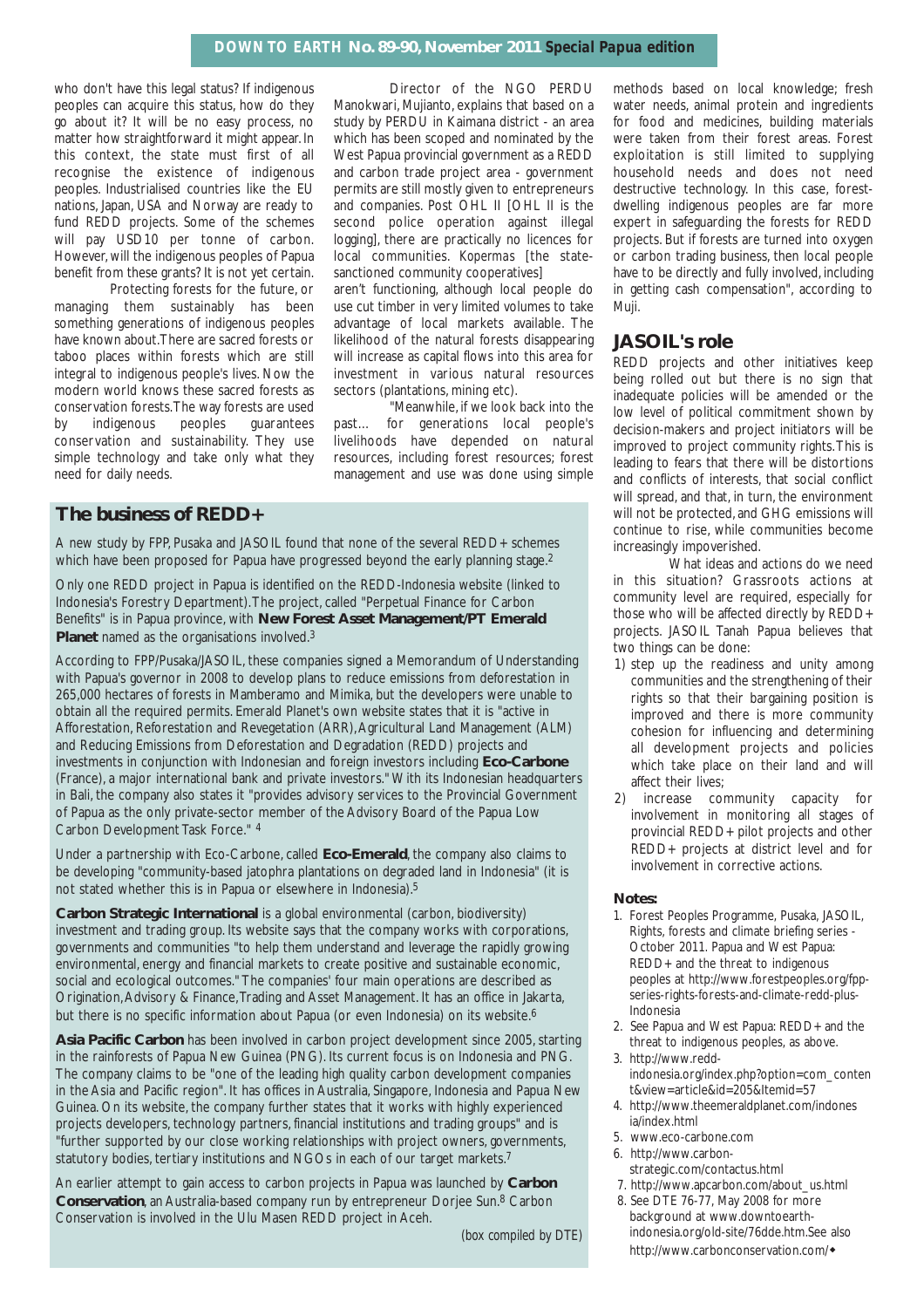## *REDD in Indonesia - an update* **Key dates for REDD+**

DTE last reported on the development of policy and projects in Indonesia to reduce emissions from deforestation and forest degradation (REDD) in early 2010. At that point, President Susilo Bambang Yudoyono had made an international commitment to limit Indonesia's carbon emissions, and had announced plans to plant million of hectares of new forests. Indonesia was negotiating a REDD agreement with the World Bank's Forest Carbon and had issued three pieces of REDD-related legislation. Civil society organisations monitoring REDD developments at national and regional level were seriously concerned about the lack of safeguards for local communities whose forests were being, or might be in future, targeted for REDD.1

Eighteen months later, more details of the national REDD (now REDD+2) picture have been filled in, official and unofficial REDD projects are moving ahead and more major international funding schemes for REDD in Indonesia are now up and running. But CSO concerns about REDD and the decisionmaking processes associated with REDD projects and policy persist. As projects move towards implementation, concerns about community rights - particularly the need to protect indigenous communities' right to give or withhold to free, prior and informed consent to projects affecting them - have become more acute. Meanwhile, a major policy shift to recognise indigenous rights has been announced by the government.

### **The Moratorium and the LoI**

A much-anticipated two-year moratorium on clearing primary forests and peatland was signed in May 2011. Presidential instruction No 10/2011 was one of the agreed outcomes of the Letter of Intent (LoI) that Indonesia signed with Norway the previous year as part of a US\$ 1 billion REDD+ deal.The LoI and a follow-up Joint Concept Note set out a three-phase REDD+ plan. The first preparatory phase includes:

- setting up a National REDD+ Agency (to be prepared by a REDD+ Task Force) to be fully operational by the end of 2011
- the 2-year moratorium (originally designed to be effective from January 2011, but delayed till May)
- setting up an independent Monitoring, Reporting and Verification (MRV) Institution
- setting up an interim financing instrument to handle the preparatory phase
- a National REDD+ Strategy, to be developed into a national action plan, and which "proposes methods for implementing FPIC and equitable benefitsharing"
- selecting a pilot province for REDD+.<sup>3</sup> The second 'Transformation' phase
- of the Indonesian-Norway deal includes

national level capacity-building, legal reform, plus at least one full scale province-level pilot project.The Third phase, called 'Contributions for Verified Performance' and due to start in 2014 will see the start of Norwegian payments to Indonesia for reducing its emissions in accordance with UNFCCC guidance.4

The moratorium itself received a less than luke-warm reception by CSOs because it offers little additional protection to Indonesia's fast-disappearing forests. This is largely due to the exemptions given to powerful companies who want to continue using carbon-rich forest and peatlands to expand their businesses. Presidential Instruction No 10/2011 lists exemptions from the moratorium as

- applications that have been already approved in principle by the Ministry of Forestry,
- the implementation of vital national development (geothermal, oil and natural gas, electricity and land for rice and sugar cane;
- the extension of existing forest licences
- Ecosystem restoration.5

According to the government, the moratorium area covers 64 million hectares. However, CSOs point out that only around 45.5 million ha of primary forests are actually left. Around a quarter of that area is already covered by licences (so cannot be included in the moratorium) and most of the rest is already off-limits to loggers and plantation developers as it has been classified as protection forest. According to their calculations, only around 8.8 million ha of Indonesia's primary forests will get any additional protection via the moratorium.6

One area that is exempted from the moratorium is the area in Merauke allocated for the giant MIFEE project. Before the moratorium was issued, Kuntoro Mangkusbroto, a key presidential aid who is also in charge of the REDD+ Task Force, had said the MIFEE area would be reduced to 350,000-500,000 ha partly due to the carbonrich peatlands in the region.7

Any positive impact of the moratorium announcement was further undercut by the publication of a report by Environmental Investigation Agency (EIA) and the Indonesian NGO Telapak. This showed how the moratorium was being breached on its first day by a Malaysian-owned oil palm developer in Central Kalimantan. The report also showed how Norway - promoter of the moratorium - was at the same time investing in the logging and plantations sector, which is closely linked to forest destruction.8

It also emerged that forestry ministry permits covering 2.9 million hectares had been issued to companies on the last day of 2010, in what appeared to be a last-minute rush to beat the original moratorium deadline

**May 2010:** Norway-Indonesia Letter Intent on REDD+ is signed.

**October 2010:** REDD+ Task Force is set up under Presidential Decree 19/2010.

**November 2010:** Forestry Ministry sets up a Climate Change Working Group under Ministerial Decree 624/Menhut-II/2010.

**November 2010:** Draft National REDD+ Strategy prepared.

**May 2011:** Two-year Moratorium signed - Presidential Decree 10/2011.

**July 2011:** Indonesia indicates major policy shift towards recognition of indigenous peoples' rights and addressing problems in forest tenure regime.

**September 2011:** President SBY announces a new Task Force, to set up a REDD institution by the end of 2012.

of January 1st 2011.<sup>9</sup> In yet another move that appeared to undermine the aims of the moratorium, President SBY issued Decree 18/2011 in February. This permits underground mining, power plants and other nationally important projects to go ahead in protected forests.10

Other REDD+ developments, some related to the Norway LoI, include:

- the establishment of the National REDD+ Task Force, in October 2010, headed by Kuntoro Mangkusbroto, a formed mining minister, leader of the post tsunami reconstruction agency in Aceh, and now also head of the president's Special Delivery Unit (UKP4).
- the setting up in November 2010, of a Climate Change Working Group within the Forestry Ministry to support its representation in the REDD+ Task Force;
- consultation with NGOs on a Draft National REDD+ Strategy. Inputs from civil society groups (including DTE) called for the strategy to adhere to international human rights standards, to recognise the role of indigenous and local communities in sustaining the forests, to include a strategy on addressing conflicts over land and to include a complaints mechanism so that people can report violations or negative impacts REDD+ and have their problems addressed.11
- more and more REDD+ demonstration activities. As of February 2011, the Ministry of Forestry had approved 16 such projects, and more than 60 were on the waiting list.<sup>12</sup> There is increasing concern about these projects going ahead before safeguards for communities have been agreed.A study by the Jakarta-based NGO HuMa raises particular concerns about the lack of safeguards among bilateral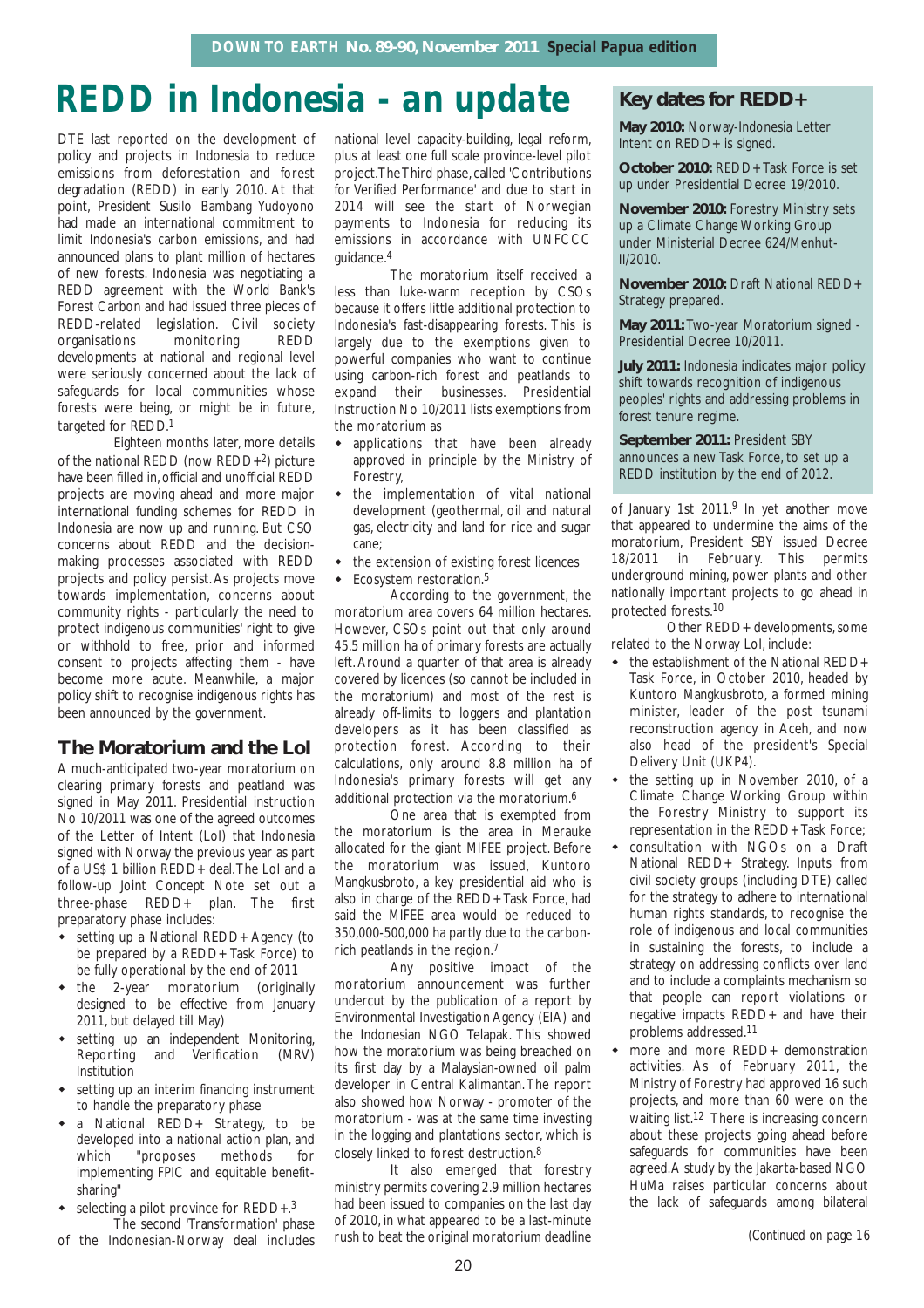## **BP Tangguh, two years on**

*An update on the situation at the giant gas and LNG project in West Papua's Bird's Head region, operated by the UK-based energy multinational, BP.*

More than two years on from the beginning of production at the Tangguh Liquid Natural Gas (LNG) project, questions about BP and its US\$5 billion project in Bintuni Bay, West Papua still haven't gone away.

Events on the other side of the world last year produced other uncomfortable questions for BP. The Gulf of Mexico oil disaster highlighted the environmental and social cost of drilling for oil and gas. In West Papua's case, these costs are less visible to the outside world because news about Tangguh is harder to access, due to the transport and communication difficulties in the region.

Despite the social, human rights and environmental risks, BP is pushing ahead with plans to expand the Tangguh LNG project: a third production 'train' to add to the two trains already in production will be built by 2014.

BP has also acquired an offshore exploration concession for oil and gas in the Arafura Sea south of Timika and is thought to be planning to acquire further oil and gas concessions in the surrounding area. Put these together with four newly signed coalbed methane contracts in Central Kalimantan and another gas project in East Kalimantan,1 and BP's commitment to expanding its Indonesian interests becomes clear.2

Demand for LNG from abroad remains high, with Tangguh's output being shipped to markets in China, the USA and South Korea. Japan and Taiwan are also potential importers of Tangguh's LNG. As well as this, BP has been in discussion with various parties to begin supplying LNG to the Indonesian market. There have been reports of potential contracts to supply LNG to power stations in North Sumatra3 and even the possibility of supplying LNG to a proposed new petrochemical plant in West Papua itself.4

It is clear that the demand for new and more plentiful energy supplies is prompting Indonesia to try and meet that demand, particularly through the Tangguh project. BP and its Indonesian counterpart BP Migas are aligning themselves to benefit from this push.

Meanwhile, against a backdrop of economic growth throughout Indonesia,<sup>5</sup> the push for ever greater profit and growth has been highlighted by a recent announcement that the Indonesian government is looking to renegotiate the price of its LNG sales contract with one of the Tangguh's biggest



*BP-Tangguh LNG operation in Bintuni Bay,West Papua.*

customers, the China National Offshore Oil Corporation (CNOOC).6

## **Tangguh as top-down 'development'**

## **and the role of TIAP**

The dark cloud growing on the horizon behind this Bintuni Bay energy bonanza is the dangerous political situation that is developing in West Papua. For many years DTE has been reporting on the human rights situation in West Papua and has highlighted the need for local communities to be taken into account by governments and companies when launching new initiatives and deciding upon government policy. DTE has consistently called for development to be rooted in and responding to the needs, interests and priorities of local communities. Meanwhile, mega-projects such as BP Tangguh have been pushed ahead under the banner of bringing progress and development to West Papua, but with the main objective of extracting natural resources for far-away markets and energy demands.

Since the beginning of the Tangguh project, DTE, along with various other NGOs and civil society actors, has attended meetings of the Tangguh Independent Advisory Panel (TIAP) in order to push BP to recognise and respect community rights to lands and resources, and to address local concerns about this mega-enterprise. TIAP was set up

by BP in 2002 to "provide external advice to senior decision-makers regarding the noncommercial aspects of the Tangguh LNG project". Increasingly, the independence and effectiveness of the TIAP process has been called into question. In 2009, Lord Hannay, one of the then TIAP panel members, accused some of the NGOs of "crying wolf" over the human rights situation in West Papua.

Two years on, although BP Tangguh has made efforts to insulate itself from some of the problems of operating in West Papua, it appears unlikely that the project can avoid getting mired in the wider problems afflicting the region.

Conflict, killings, strikes and corruption continue to dog the Rio Tinto-Freeport mine near Timika<sup>7</sup> and an increase in violence in Papua generally means that problems are starting to get closer to Tangguh.

The Asian Human Rights Commission recently issued an urgent action outlining the detention and imprisonment of various activists under the charges of 'rebellion' for raising the morning star flag in the regional capital Manokwari.8 At the beginning of September, a journalist covering the protests of indigenous landowners was beaten up by the district chief of South Sorong and his assistants and pressurised to report in their favour.9

Neither of these incidents was directly related to BP Tangguh, but they are evidence of growing tensions and discontent in the region following the July Peace Conference (see page 6) and other political developments. There remains widespread discontent with the failure of Special Autonomy to address Papua's problems. The question of population balance also feeds the tensions. A recent report on the overall situation in West Papua has predicted that the indigenous population, which accounts for around half the population today, will be outnumbered two to one by the immigrant population within the next ten years.10 All these tensions will only be exacerbated by this further marginalisation of the local indigenous population.

## **Questions for BP**

What role does the presence of BP Tangguh play in this picture of increasing discontent and conflict in West Papua? At the recent TIAP meeting, DTE raised specific questions about the situation in the surrounding area of Bintuni Bay. Our questions were based on the result of prior consultations with CSOs and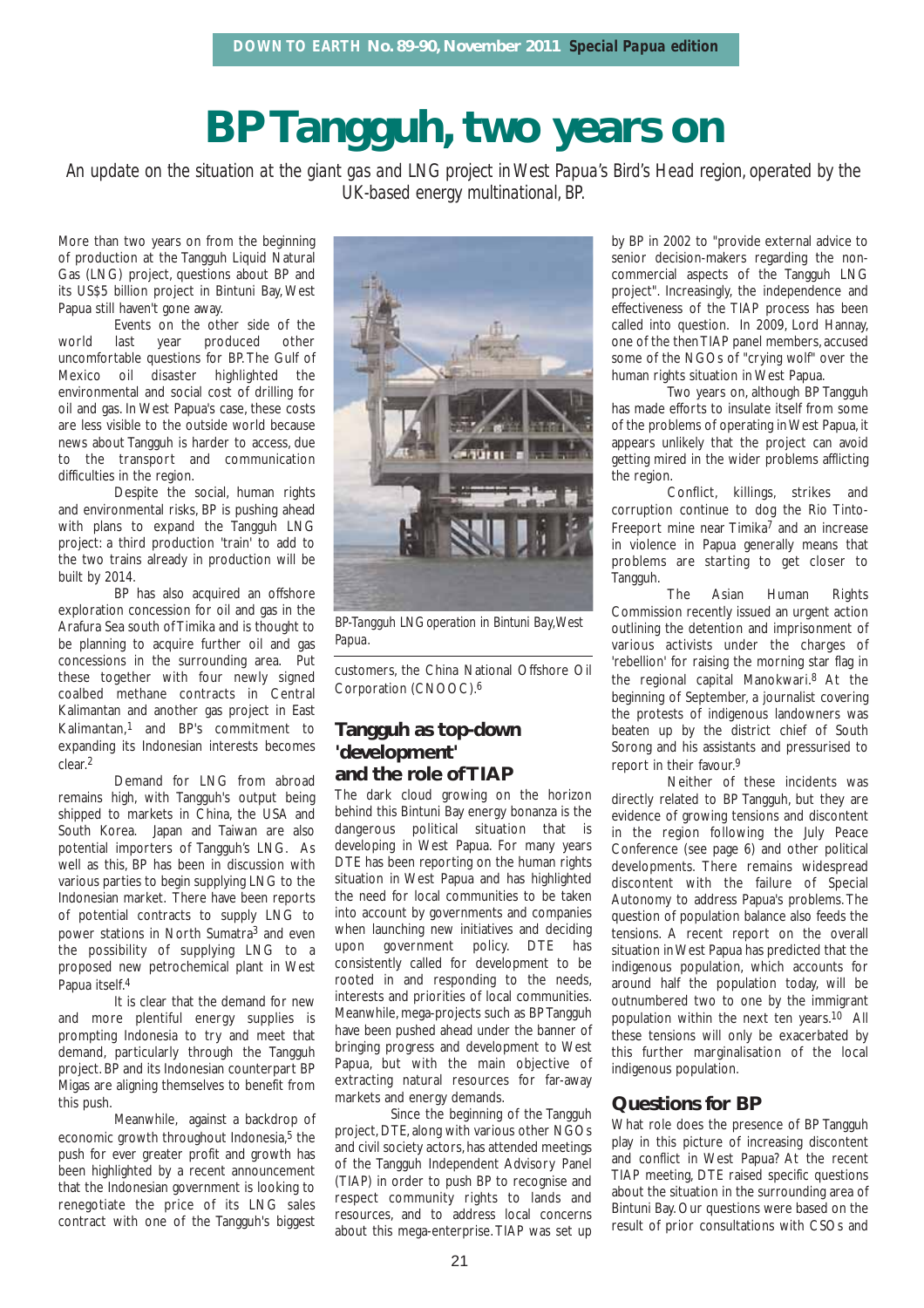## **TIAP Mark II**

The TIAP meeting, held in March 2011 in London, was the first meeting of the 2nd Tangguh Independent Advisory Panel and the first to report on the operations phase of the Tangguh project.

The old panel had appeared to get 'mission fatigue' in its role as a source of independent advice for BP.11 However, the new panel, as well as having a more limited mandate and consisting of only two members, also seems to have got off to a slow start.

At the latest meeting, only one panel member was present;Augustinus Rumansara, environmental advisor to the Governor of Papua, a previous chair of the Asian Development Bank's Compliance Review Panel and former employee of BP Indonesia. Gary Klein, a partner in the law firm DLA Piper, continues to serve as the panel's 'counsel and secretariat' and acted as the second member of the panel for this meeting.12 Having agreed to be part of the panel, the US Senator Chuck Hagel withdrew from it in March 2010. In June of this year, US Senator Tom Daschle was announced as the new second member and chair of the panel.<sup>13</sup>

community representatives in West Papua and Jakarta. We asked about claims for compensation for the Sebyar and Immeko communities, and sought clarification on BP Tangguh's social, health and welfare programmes for the north shore communities in Bintuni Bay. The meeting discussed a proposal for a human rights advocate for Bintuni Bay.14 We conveyed the message from Yan Christian Warinussy, the director of LP3BH, a human rights advocacy organisation based in Manokwari, that BP needs to proactively support the reporting of the human rights situation in the region.15 DTE reminded BP of the recent OECD ruling against BP in relation to the Baku-Tblisi pipeline, which calls on BP to take into account the human rights context of their projects.16 BP staff at the meeting agreed to 'seriously consider' the proposal for a human rights advocate for the Bintuni Bay region and to 'take it forward'. DTE understands that since then, BP has agreed to fund this proposal.

One of the main issues to emerge at the meeting was grievance procedures at BP Tangguh. There was agreement that these procedures aren't being taken advantage of in order to air and resolve community concerns and that they are too complicated and often culturally inappropriate.17 DTE also raised concerns about BP's community development programme, reported by an Indonesian civil society organisation, UCM-Jakarta, which is working with local communities on the north shore of Bintuni Bay. In both this and the Sebyar and Immeko compensation claim

cases, the bureaucratic grievance procedures at BP have not produced results. It is clear from these complaints that the reality on the ground in these communities is very different to the rosy picture that is painted by BP itself in much of its corporate literature and publicity.

Other issues discussed at the TIAP meeting included the employment of local Papuans. On this, BP reported that the local Papuan employment targets for 2029 are unlikely to be met.<sup>18</sup> On the issue of resettlement, it was pointed out that concerns had been raised by BP's financial backers as to the sustainability of the resettled villages.19 On financial transparency, public and trackable information about revenues from Tangguh was lacking still. The meeting discussed the role of women in the Bintuni Bay area and the need for gender considerations to be central to all aspects of the Tangguh project. Also, the ongoing question of Tangguh's failure to use carbon capture and storage as a means of reducing carbon emissions was noted.These issues and others were discussed, but after all the talking, the wider, more obvious question remained unaddressed: who stands to gain most from Tangguh, and who will suffer the lasting social, human rights and environmental impacts?

#### **Notes**

- 1. http://www.bp.com/genericarticle.do?catego ryId=2012968&contentId=7068063
- 2. http://www.thejakartapost.com/news/2010 /12/17/bp-plans-third-lng-train-tangguhproject-2011.html
- 3. http://www.bloomberg.com/news/2011-05- 26/bp-may-supply-lng-to-gas-negara-s-nsumatra-terminal-correct-.html
- 4. http://www.thejakartapost.com/news/2011 /04/18/german-firm-invest-900m-westpapua.html
- 5. Indonesia's growth rate in 2010 was calculated at 6.1% in 2010. See: http://www.indexmundi.com/indonesia/gdp\_ real\_growth\_rate.html
- 6. Indonesia plans Tangguh price talks: http://www.upstreamonline.com/live/article2 78756.ece
- 7. http://www.thejakartapost.com/news/2011 /09/20/workers%E2%80%99-strikecontinues-freeport%E2%80%99s-grasbergcopper-mine.html
- See also *Bintang Papua*, 19 September 2011. 8. http://www.urgentappeals.net/support.ph p?ua=AHRC-UAU-041-2011 http://www.humanrights.asia/news/urgent-
- appeals/AHRC-UAC-117-2011 9. *Jubi*, 9 September 2011
- 10.http://japanfocus.org/-David\_Adam-Stott/3597
- 11.*DTE* 82, September 2009: http://www.downtoearthindonesia.org/story/ngos-accused-cryingwolf-over-tangguh-human-rights-risks
- 12.See: Introduction to TIAP first report on Operations phase, January 2011: http://www.bp.com/liveassets/bp\_internet/in donesia/STAGING/home\_assets/downloads/

## **Tangguh standards tool**

DTE's summary of BP's social, human rights and environmental commitments is on our website in Indonesian and English at http://www.downtoearthindonesia.org/story/tangguh-bp-andinternational-standards.

The document is an attempt to bridge the information gap between BP's rhetoric and the reality on the ground in Bintuni Bay (and more widely in West Papua), and to provide local communities a tool with which to hold BP to account. It is clear that BP's claim that the Tangguh operation is a 'worldclass model for development'20 remains an empty boast, given the problems identified at Tangguh itself and given the inequalities and growing tensions that still mark out West Papua today.

t/TIAP\_Report\_2010.pdf

- 13.http://www.bp.com/genericarticle.do?cat egoryId=9004787&contentId=7069580
- 14.See also recommendation 3, Section 8, TIAP first report on Operations phase, January 2011.
- 15. A translation of an article on the recent human rights situation in Papua written by Yan Christian Warinussy that appeared in *Bintang Papua* on 14 September 2011 is available at:

http://westpapuamedia.info/2011/09/16/wari nussy-on-the-politics-behind-the-recentconflicts-in-papua/

- 16.http://www.thecornerhouse.org.uk/resou rce/revised-final-statement-complaint-underoecd-guidelines-multinational-enterprises
- 17.The process of addressing community grievances has also been advanced through new national legislation on freedom of information. The Indonesian government was required to provide supporting documentation to claims for compensation for customary land of the Sebyar tribe in Bintuni Bay. See: http://www.thejakartapost.com/news/2011/0

4/28/indone-freedom-informationlawsia%E2%80%99s-one-year.html

- 18.For the specifics of these employment targets, see Employment Section of DTE document: *Tangguh, BP and International Standards*, Section 3, p13: http://www.downtoearthindonesia.org/node/456
- 19.Further information on these concerns about sustainability by the 'Lenders Panel' can be found in their final report on 'Environmental and Social Monitoring' from August 2010 on the Asian Development Bank's website at: http://www.adb.org/Documents/SEMRs/INO
- /38919/38919-01-ino-semr.pdf 20.See: http://www.downtoearthindonesia.org/old-site/73tan.htm This claim is still repeated in the literature surrounding the Tangguh project today, even in the most recent TIAP report from January 2011 and BP's recent press release on Tangguh of 17 June 2011.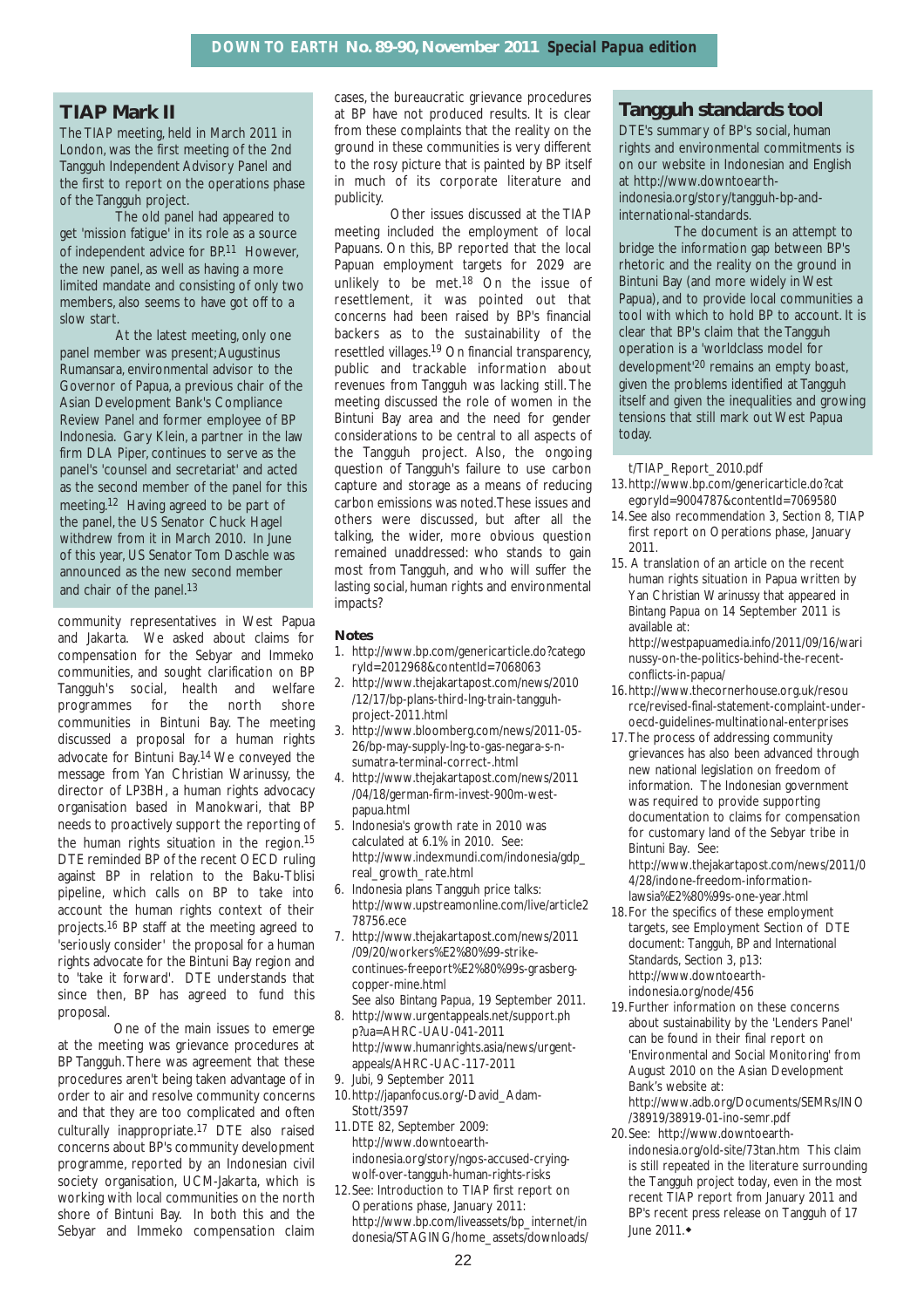## **Songs of worries, songs of strength**

*...and some hopes for securing sustainable livelihoods. Notes from a workshop co-organised by LP3BH,Yalhimo, Mnukwar, DTE and PPP.*

**Nanoto tompan fo wojaro, nanoto tompan fo wojaro Nanipun sorsoremo, nanipun sorsoremo**

*Let us see the star rising from the sea to stand on the peak to convey the news (that) something will happen in Mpur*

Something was indeed happening in Mpur.The song above was composed by participants in their own language, Amberbaken, during a climate change workshop in May 2011. Worries about the changing landscape, bringing uncertainties to their livelihoods, were a dominant theme at the event.

The Amberbaken area lies on the northeastern coast of the Bird's Head region, West Papua, and is the home of the Mpur people. Linguist Malcolm Ross tentatively assigned the Mpur/Amberbaken language as one of the three West Papuan language families. It was once also catalogued as a language isolate (an independent language) by *Ethnologue1* as it is a relatively independent language.

Until less than a decade ago, Amberbaken was a relatively isolated place. The military clamp-down on the OPM (Free Papua Organisation) had been very heavy in



the area, and consequently access to it was restricted.

Historically however, Amberbaken did not have a reputation for being isolated. Local folklore tells a story of how rice which is not a traditional Papuan staple - was brought into the area and became a locally cultivated crop.The story goes:



A man escaped from his detention at the Tidore court during the time the northeastern coast of Papua was under the domination of the Tidore Kingdom. He came home bringing rice seeds wrapped in his curly hair. From then on the people of Mpur grow their own rice as well as sago and sweet potato as their staples.

The local rice - which is a matter of local pride - tastes much better than the *raskin* (government-subsidised rice provided for the poor people).

Today, a leg of the Trans-Papua Road connecting Manokwari and Sorong (a distance of around 568 km) passes through the area. It is helping to make the Amberbaken more accessible, but it is also making it easier for outsiders to come and exploit the area's rich natural resources. Amberbaken's isolation is being broken once more but this time much more rapidly and on a massive scale.

The roar of chainsaws and bulldozers tearing down the pristine forests has been countered by the loud protests of environmental activists at the development of the Trans-Papua road. The road has allegedly cut through parts of North Tambrauw Nature Reserve.2 The protests underline concerns that the new artery aimed at bringing the new blood of investment to the region will also suck the life-blood out of the local communities. The revenue it brings may well only line the pockets of members of the local government elite, while the newly opened access brought by the road will speed up the destruction brought by oil palm plantation development and mining (see map, page 1 for an idea of the extent of concessions in Papua and West Papua).

JASOIL, the local NGO coalition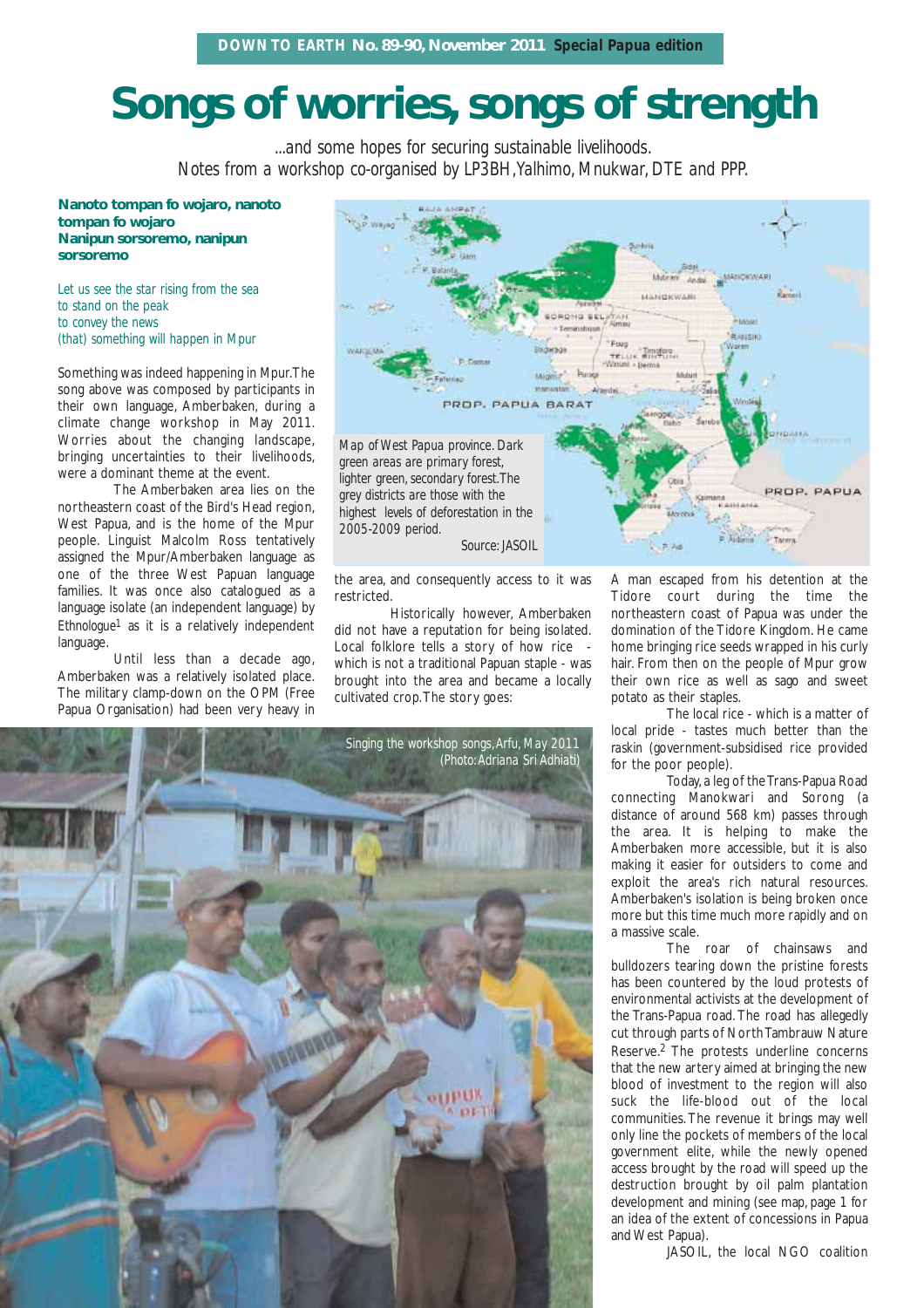working on social and environmental justice. has studied the development plans of West Papua province. After overlaying maps of the plans, the group concluded that between 2000 - 2010 the fastest increase in the rate of deforestation occurred in several districts including Manokwari district (see map), and now also the newly created Tambrauw district, where Amberbaken is located.

The Mpur people have learned about the problems associated with oil palm plantations from the experience of transmigrants living in transmigration villages in the palm oil zone, some 60km away from Amberbaken. The transmigrants have introduced a new kind of economy, which includes selling garden produce - most vegetable and fruit supplies from the Manokwari region come from the transmigration sites. But they have also witnessed the land provided for them under transmigration programme slowly but surely deteriorating following the introduction of oil palm.

Problems around the transfer of land ownership for transmigration sites persist today.They are the fire hidden inside a mound of rice chaff (as a local saying goes) which could flare up at any time. Demands from the previous Papuan owners to return the land have often led to conflicts, sometime with fatalities. None of the parties can sleep peacefully until this matter is settled.

#### I**sok ifo burodaiimo bahabimo burodaiimo bahabimo mugouwaoroh monuh mogetew**

*Those people chase after us Kill us Kill our blood To pay for this land*

> (song composed in Meyakh language at the workshop)

A land rich in resources that will not last forever, Papua is like a cake and many people are eager to get their hands on a slice. *Those people* - the ones eager for a slice of the cake - include Papuans who are keen to reap some cash rewards from acquiring positions of power and control over the resources. The push to gain political power, as well as *pemekaran* - the creation of new districts by dividing old ones - has been splitting families and clans. Some local groups in Amberbaken have been worried about splitting Manokwari district to create a new district - Tambrauw (named after the mountain range in the region) - at the western end of the region. They feel this will only benefit a few people rather than improving the welfare of whole community. In their view, *pemekaran* only helps shorten the distance for negotiation and decision-making between investors and the self-enriching local elites.And *those people* are not always trustworthy.

## **Seeking a sustainable solution**

**Inta nek Papua nek mafuno war disiyo soro bundake**

**ilmu bwano jasa bwano inun mbe intar waro dokone dokone**

*My land Papua land of beauty water of refreshment mountains covered in clouds*

*for the calling of knowledge and service I have to go leaving my land of Papua*

(song in Kebar language, composed at the workshop)

The Mpur are aspirational people. Given the opportunity they will send their children far away from home to get a higher education, even to another island, if necessary, since only limited education facilities are

## **One woman's story**

Selviana Anari is a *guru jemaat*4 in her late 20s, with the main responsibilities of teaching the Gospel, leading church services and taking care of the church community. Her choice of work is not typical of Papuan women. Most women in her community stay at home to take care of the housework and the forest garden, and look after children. In a conversation with DTE's Adriana Sri Adhiati, Selviana outlined some of the main concerns facing women in her area.

Selviana grew up in a religious family. Her father and husband are also *guru jemaat.* Although uncommon, the call to become a religious leader seems natural, given her family background. To become a *guru jemaat* she has had to go through a special religious teacher college - in her case, it is equivalent to high school - that makes her one of the most highly-educated people in the community.

For women in the community, her church runs a special religious service at home, followed by other activities.They also provide home economics training (eg sewing, cooking skills) for women in the community.

Among the many challenges of her work, she admits that *pemekaran* is quite a substantial one. One of her main tasks is to maintain the size of her congregation. If it is not growing in number, at least it should not be decreasing. *Pemekaran*, however, has shifted the administrative borders where her congregation lives. This makes her worried that her congregation members might join other churches with better access to religious facilities under the newly established district.

available in the area. While the arrival of big oil palm estates looks imminent,3 during the recent workshop, the Mpur participants expressed an interest in looking for positive alternatives to oil palm to boost the local economy. The thinking goes like this: once local people's welfare is improved, they will better be able to resist the temptation to sell their land. They know that more often than not, they would end up worse off if they relinquished their resources. Not only would they lose the resources that are the basis of their livelihoods, but they would also lose their cultural and psychological connections to the forests.

#### **nek te eyen**

#### *land is our mother*

(Mpur expression)

Aware of the conflict that might erupt within the community once they start giving in to outside pressure, they are looking inside their own community - to strengthen and improve their customary (*adat*) rules. *Adat* has been tried and tested and has helped them to

*(continued next page)*

*Pemekaran* and the opening up of the region by the Trans-Papua road development, has also indirectly influenced her family's decision to move house. The house they live in now used to be a hut in their forest garden.They moved there to be near the new road. Currently, around 25 families like hers have settled in the area, forming a new village, Wasanggon, which in turn is supporting *pemekaran* because of the expansion of facilities it brings with it.

The issue of *pemekaran* (at district and provincial level) is one that doesn't get the attention it deserves given its effects on Papuan communities and ecosystems, as it leads to more military personnel, more resource extraction, and the imposition of government structures which are divisive for local communities.

Selviana also pointed out that the high rate of maternal and infant mortality, due to the limited basic health facilities, remains a major problem for women and children in the community. Her observation confirms reports that put Papua among the regions with highest maternal mortality rate in Indonesia, while the country itself is already ranked bottom of the Southeast Asia table on maternal mortality.<sup>5</sup>

Another common problem in the community is domestic violence against women by their husbands, mostly linked to alcoholism. A Manokwari-based NGO, LP3BH, has been trying to address the problem in its campaigns in the past couple of years, in line with their work to promote human rights.6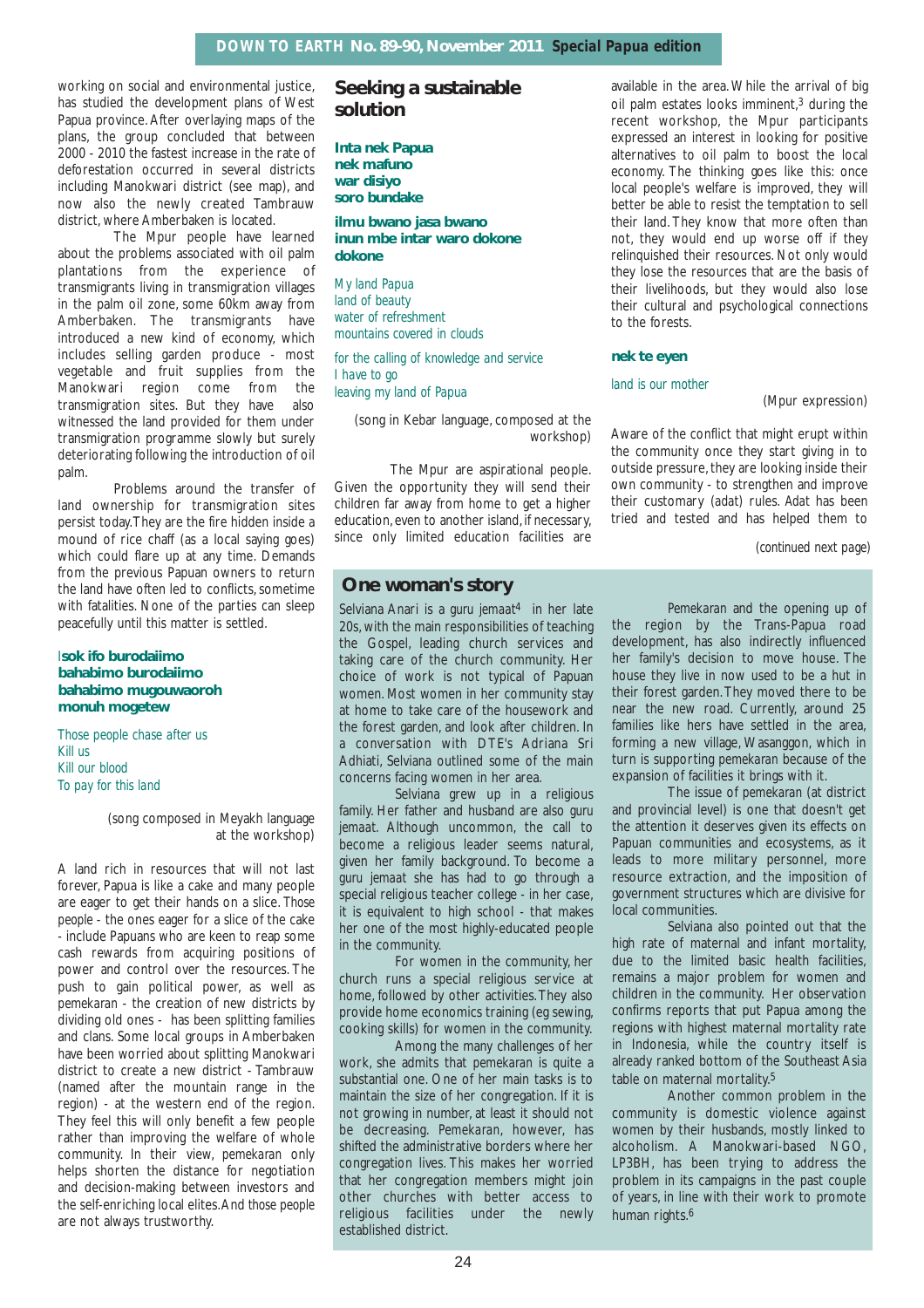## **Land grabs and ecological destruction - a formula for climate injustice**

Down To Earth and the Manokwari-based NGO LP3BH ran a Training of Trainers workshop on the theme of Climate Justice in Manokwari, March 2011.As follow up to this workshop, five NGOs organised jointly a workshop for village leaders in Amberbaken.

During the workshop, the issue of climate justice was linked to local concerns about oil palm development, how the increase in demand for alternatives to fossil-based energy may lead to conversion of forests into plantation estates for so-called renewable energy, and how the solution for one group of countries problem creates problems for others.

Such false solutions to climate change, which is itself the result of ecological imbalance, add to the existing ecological problems and those which might develop in the future, should there be no change in the development model.

Papua, a land where injustice prevails in most aspect of people's lives, is also on the receiving end of climate injustice.

#### *(continued from previous page)*

survive over the centuries. This strengthening work to 'look inside' to better equip themselves to face change has just started.

#### **Notes**

- 1. A publication of SIL International, which studies lesser-known languages, with the primary intention of translating the Bible into such languages.
- 2. *Jubi*, 7 Jan 2010, 'Jalan Trans Papua Barat, Serobot Kawasan Cagar Alam Tambrauw Utara' http://www.tabloidjubi.com/dailynews/seputar-tanah-papua/4530-jalantrans-papua-barat-serobot-kawasan-cagaralam-tambrauw-utara.html
- 3. http://vogelkoppapua.org/?page=news.de tail&id=82 - news about inauguration of a new oil palm estate of some 15,500 hectares in Sidey owned by subsidiary of the Medco Group, one of Indonesia's super-conglomerates. Sidey is a neighbouring area of Amberbaken.
- 4. The teacher of the congregation see *The history of Christianity in Indonesia*, eds. Jan S. Aritonang, Karel, A. Steenbrink
- 5. http://www.searo.who.int/en/Section313/ Section1520\_13441.htm
- 6. http://vogelkoppapua.org/?page=news.de tail&id=190





**DOWN TO EARTH** is the newsletter of the International Campaign for Ecological Justice in Indonesia. If you want to

receive the newsletter on a regular basis, please contact dte@gn.apc.org The subscription for hard copy is £10 a year for institutions and those organisations or individuals who can afford it. Please add the equivalent of £1.50 if paying with non sterling cheque. Please make cheques payable to

**Down to Earth** and send to **Down to Earth, Greenside Farmhouse, Hallbankgate, Cumbria CA82PX, England. Tel/fax: +44 16977 46266**

*Down to Earth is a not-for-profit private limited company, registered in England and Wales (no. 6241367) registered office: 111 Northwood Road,Thornton Heath, Surrey, CR7 8HW, UK.*